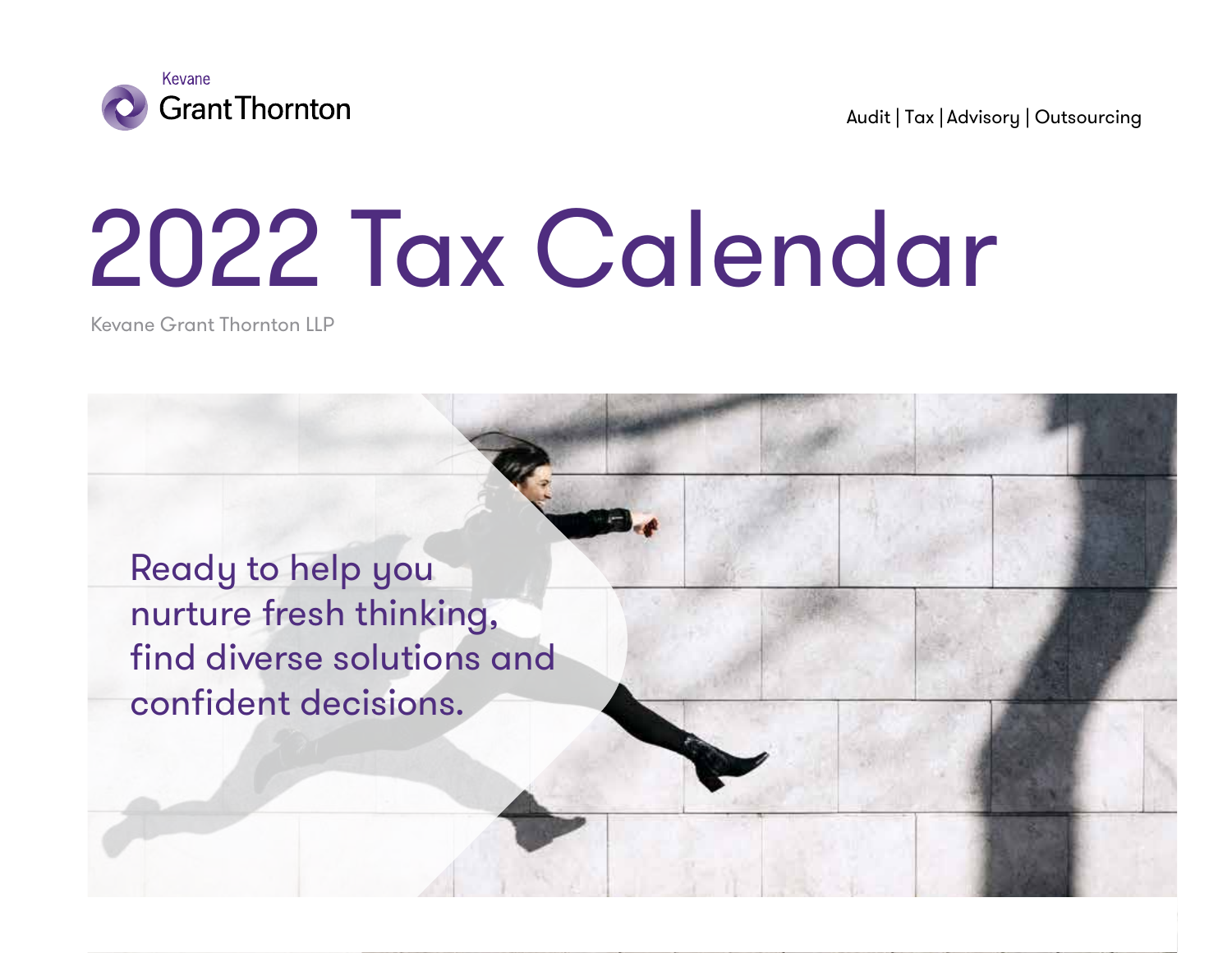# 2022

|       |  | January              |   |
|-------|--|----------------------|---|
|       |  | SMTWTFS              |   |
|       |  |                      | 1 |
|       |  | 2 3 4 5 6 7 8        |   |
|       |  | 9 10 11 12 13 14 15  |   |
|       |  | 16 17 18 19 20 21 22 |   |
|       |  | 23 24 25 26 27 28 29 |   |
| 30 31 |  |                      |   |

| <b>September</b> |  |                   |  |                      |  |  |  |  |
|------------------|--|-------------------|--|----------------------|--|--|--|--|
|                  |  |                   |  | S M T W T F S        |  |  |  |  |
|                  |  |                   |  | 1 2 3                |  |  |  |  |
|                  |  |                   |  | 4 5 6 7 8 9 10       |  |  |  |  |
|                  |  |                   |  | 11 12 13 14 15 16 17 |  |  |  |  |
|                  |  |                   |  | 18 19 20 21 22 23 24 |  |  |  |  |
|                  |  | 25 26 27 28 29 30 |  |                      |  |  |  |  |

| February |  |  |                      |  |  |  |  |  |
|----------|--|--|----------------------|--|--|--|--|--|
|          |  |  | S M T W T F S        |  |  |  |  |  |
|          |  |  | 1 2 3 4 5            |  |  |  |  |  |
|          |  |  | 6 7 8 9 10 11 12     |  |  |  |  |  |
|          |  |  | 13 14 15 16 17 18 19 |  |  |  |  |  |
|          |  |  | 20 21 22 23 24 25 26 |  |  |  |  |  |
| 27 28    |  |  |                      |  |  |  |  |  |

| May |             |  |
|-----|-------------|--|
|     | W T F S     |  |
|     | 4 5 6 7     |  |
|     | 11 12 13 14 |  |
|     | 18 19 20 21 |  |
|     | 25 26 27 28 |  |
|     |             |  |

|                | September      |       |  |
|----------------|----------------|-------|--|
|                | TWTFS          |       |  |
|                |                | 1 2 3 |  |
|                | 6 7 8 9 10     |       |  |
|                | 13 14 15 16 17 |       |  |
| 20 21 22 23 24 |                |       |  |
| 27 28 29 30    |                |       |  |
|                |                |       |  |

|  | March          |                      |  |
|--|----------------|----------------------|--|
|  |                | S M T W T F S        |  |
|  |                | 1 2 3 4 5            |  |
|  |                | 6 7 8 9 10 11 12     |  |
|  |                | 13 14 15 16 17 18 19 |  |
|  |                | 20 21 22 23 24 25 26 |  |
|  | 27 28 29 30 31 |                      |  |

| July |  |  |  |                      |  |            |  |
|------|--|--|--|----------------------|--|------------|--|
| S.   |  |  |  | M T W T F            |  | S          |  |
|      |  |  |  |                      |  | $1\quad 2$ |  |
|      |  |  |  | 3 4 5 6 7 8          |  | - Q        |  |
|      |  |  |  | 10 11 12 13 14 15 16 |  |            |  |
|      |  |  |  | 17 18 19 20 21 22 23 |  |            |  |
|      |  |  |  | 24 25 26 27 28 29 30 |  |            |  |
| 31   |  |  |  |                      |  |            |  |

|  |             | <b>November</b>      |  |  |
|--|-------------|----------------------|--|--|
|  |             | S M T W T F S        |  |  |
|  |             | 1 2 3 4 5            |  |  |
|  |             | 6 7 8 9 10 11 12     |  |  |
|  |             | 13 14 15 16 17 18 19 |  |  |
|  |             | 20 21 22 23 24 25 26 |  |  |
|  | 27 28 29 30 |                      |  |  |

|  |  | <b>April</b> |                      |    |
|--|--|--------------|----------------------|----|
|  |  |              | S M T W T F S        |    |
|  |  |              |                      | 12 |
|  |  |              | 3 4 5 6 7 8 9        |    |
|  |  |              | 10 11 12 13 14 15 16 |    |
|  |  |              | 17 18 19 20 21 22 23 |    |
|  |  |              | 24 25 26 27 28 29 30 |    |

|    |                      | <b>August</b> |             |  |
|----|----------------------|---------------|-------------|--|
| S. |                      |               | M T W T F S |  |
|    |                      |               | 1 2 3 4 5 6 |  |
|    | 7 8 9 10 11 12 13    |               |             |  |
|    | 14 15 16 17 18 19 20 |               |             |  |
|    | 21 22 23 24 25 26 27 |               |             |  |
|    | 28 29 30 31          |               |             |  |

| December |  |  |  |                      |  |  |
|----------|--|--|--|----------------------|--|--|
|          |  |  |  | S M T W T F S        |  |  |
|          |  |  |  | 1 2 3                |  |  |
|          |  |  |  | 45678910             |  |  |
|          |  |  |  | 11 12 13 14 15 16 17 |  |  |
|          |  |  |  | 18 19 20 21 22 23 24 |  |  |
|          |  |  |  | 25 26 27 28 29 30 31 |  |  |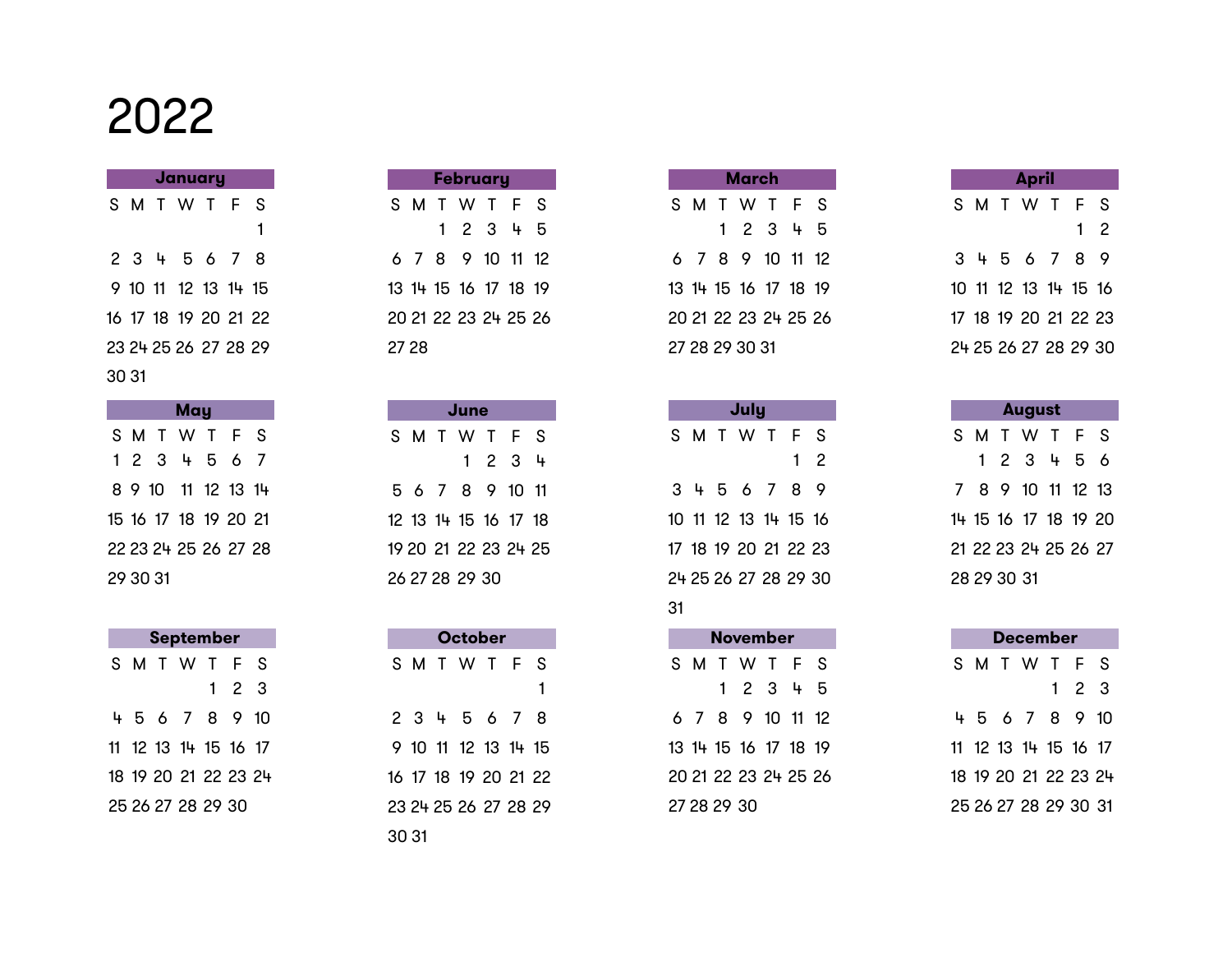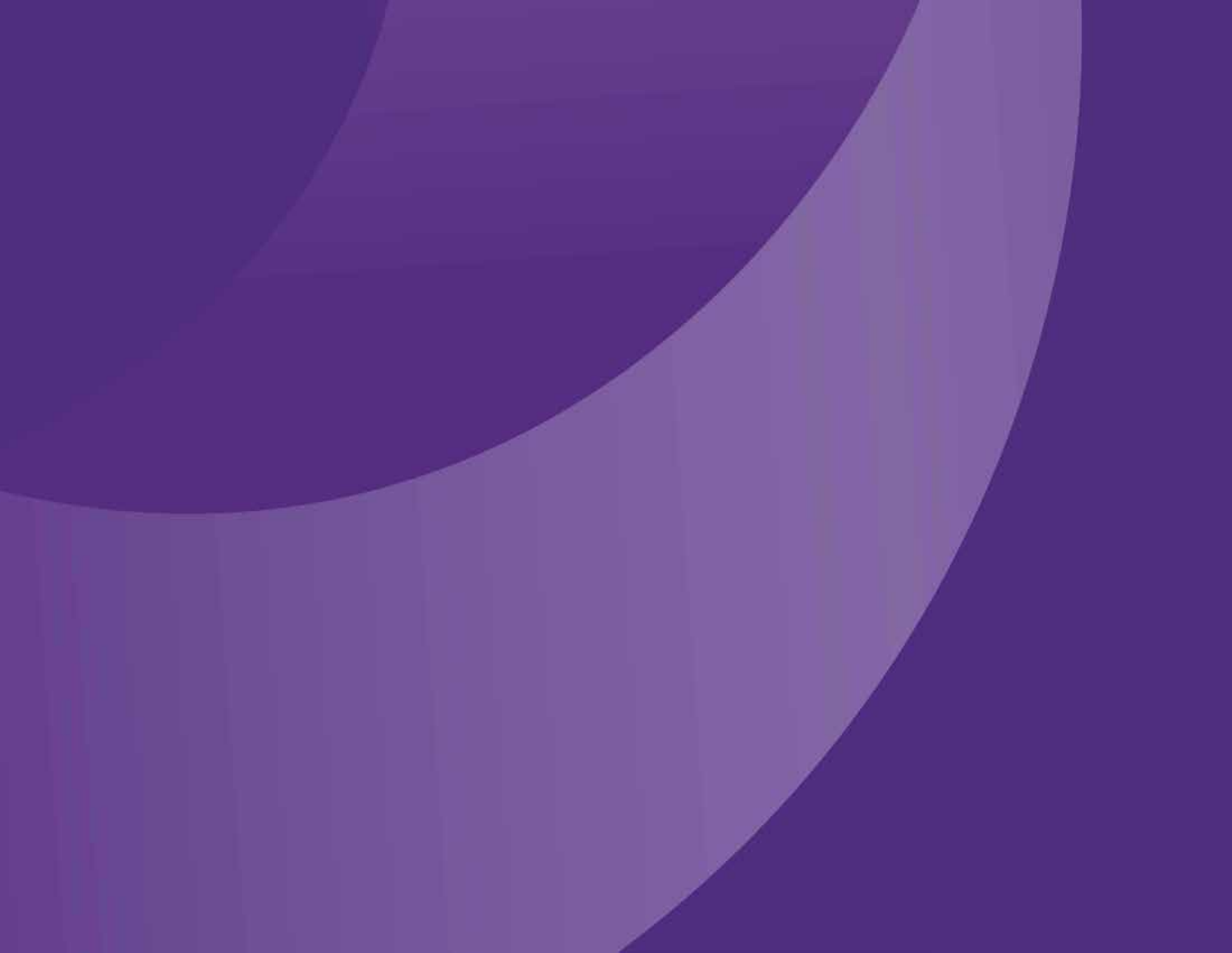# **Every business needs a critical friend.**

Ready to help you nurture fresh thinking, find diverse solutions, and confident decisions.

We are committed to delivering consistently high quality services.

Contact us for advice.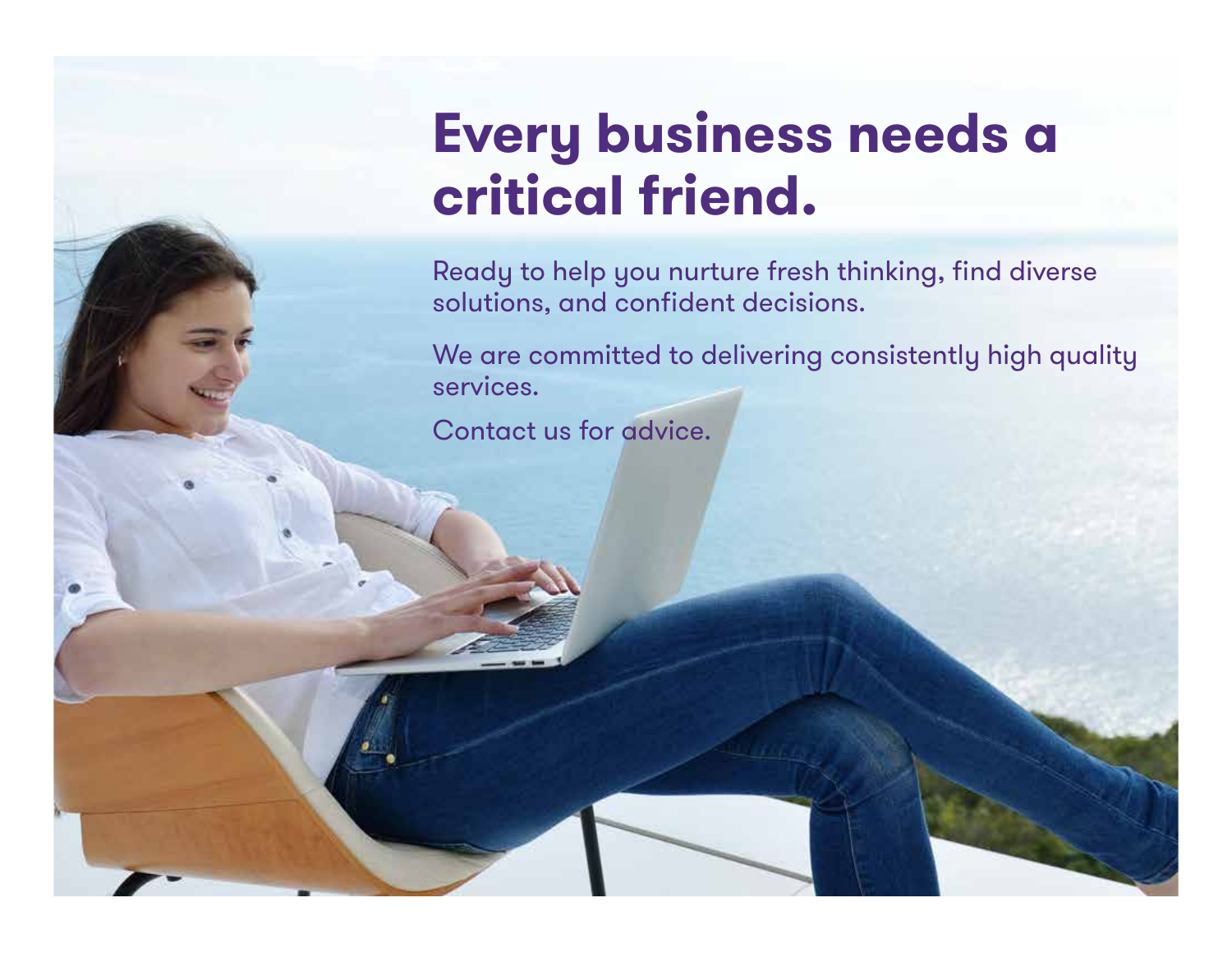### 2022 Tax Calendar

#### **Table of contents**

|                                                                                                                                                                                                                                                                                                                                                                                                                                        | Page      |
|----------------------------------------------------------------------------------------------------------------------------------------------------------------------------------------------------------------------------------------------------------------------------------------------------------------------------------------------------------------------------------------------------------------------------------------|-----------|
| 2022 Puerto Rico tax returns and due dates calendars<br>January 2022 to January 2023                                                                                                                                                                                                                                                                                                                                                   | 1-26      |
| 2022 Federal tax returns and due dates calendars                                                                                                                                                                                                                                                                                                                                                                                       | 27-28     |
| January 2022 to January 2023                                                                                                                                                                                                                                                                                                                                                                                                           |           |
| <b>General information</b><br>Deposit requirements (applicable to FICA, federal and Puerto Rico<br>income taxes)                                                                                                                                                                                                                                                                                                                       | 29-30     |
| Puerto Rico income tax rates on individuals, estates and trusts<br>- Filing requirements<br>- Regular tax<br>- Gradual adjustment for individuals<br>- Alternate basic tax (ABT) for individuals<br>- Optional tax available for self-employed individuals<br>- Quick checklist of deductions for Puerto Rico individual taxpayers<br>- Are Social Security benefits taxable income?<br>- Capital gain rates applicable in Puerto Rico | $31 - 33$ |
| Puerto Rico income tax rates for corporations and partnerships<br>- Alternative minimum tax (AMT)<br>- Optional tax available for corporations rendering services                                                                                                                                                                                                                                                                      | 34        |
| Audited financial statements and supplementary information<br>requirements in Puerto Rico                                                                                                                                                                                                                                                                                                                                              | 35        |
| Puerto Rico withholding taxes on payments to non-residents<br>- Non-resident corporations<br>- Non-resident U.S. citizens<br>- Non-resident aliens<br>Puerto Rico special lower tax rates (for individuals)<br>- Tax rates for individuals                                                                                                                                                                                             | 36        |
| <b>The Puerto Rico Incentives Code</b><br>Tax grant application process                                                                                                                                                                                                                                                                                                                                                                | 37        |
| Sequential process undergone by a tax grant                                                                                                                                                                                                                                                                                                                                                                                            | 38        |
| Tax incentives under the Incentives Code                                                                                                                                                                                                                                                                                                                                                                                               | $39 - 41$ |
| Tax credit in connection with eligible activities                                                                                                                                                                                                                                                                                                                                                                                      | 42-43     |

|                                                                                                                                                                                         | Page  |
|-----------------------------------------------------------------------------------------------------------------------------------------------------------------------------------------|-------|
| U.S. individuals income tax rates for taxable year 2021<br>- Single<br>- Married filing separately<br>- Married filing jointly and qualifying widow(er)                                 | 44    |
| - Head of household                                                                                                                                                                     |       |
| Taxable year 2021<br>- U.S. individuals standard deduction<br>- U.S. estates and trusts income tax rates<br>- U.S. corporations income tax rate                                         | 45    |
| Christmas bonus law<br>- Employees contracted before January 26, 2017<br>- Employees contracted on or after January 26, 2017<br>Household employees (Nanny Tax)                         | 46    |
| <b>Payroll tax information</b><br>- Electronic filing requirements for Puerto Rico employers<br>- Employer identification number by phone or online                                     | 47    |
| Tax returns and forms for the Sales and Use Tax<br>- Deposit rules                                                                                                                      | 48-50 |
| Individuals tax returns instructions for filing                                                                                                                                         | 51    |
| <b>Corporations tax returns instructions for filing</b>                                                                                                                                 | 52    |
| Pass-through entities tax returns instructions for filing                                                                                                                               | 53    |
| Withholding tax at source on payments for services rendered<br>- General rule<br>- Exclusions<br>- Services excluded by definition<br>- Return and payment of tax withheld<br>- Waivers | 54    |
| Our services at a glance                                                                                                                                                                | 55    |
| <b>Our publications</b>                                                                                                                                                                 | 56    |
| <b>Disclaimer</b>                                                                                                                                                                       | 57    |
| 2022 Holidays and observances / Contact Us / Offices                                                                                                                                    | 58    |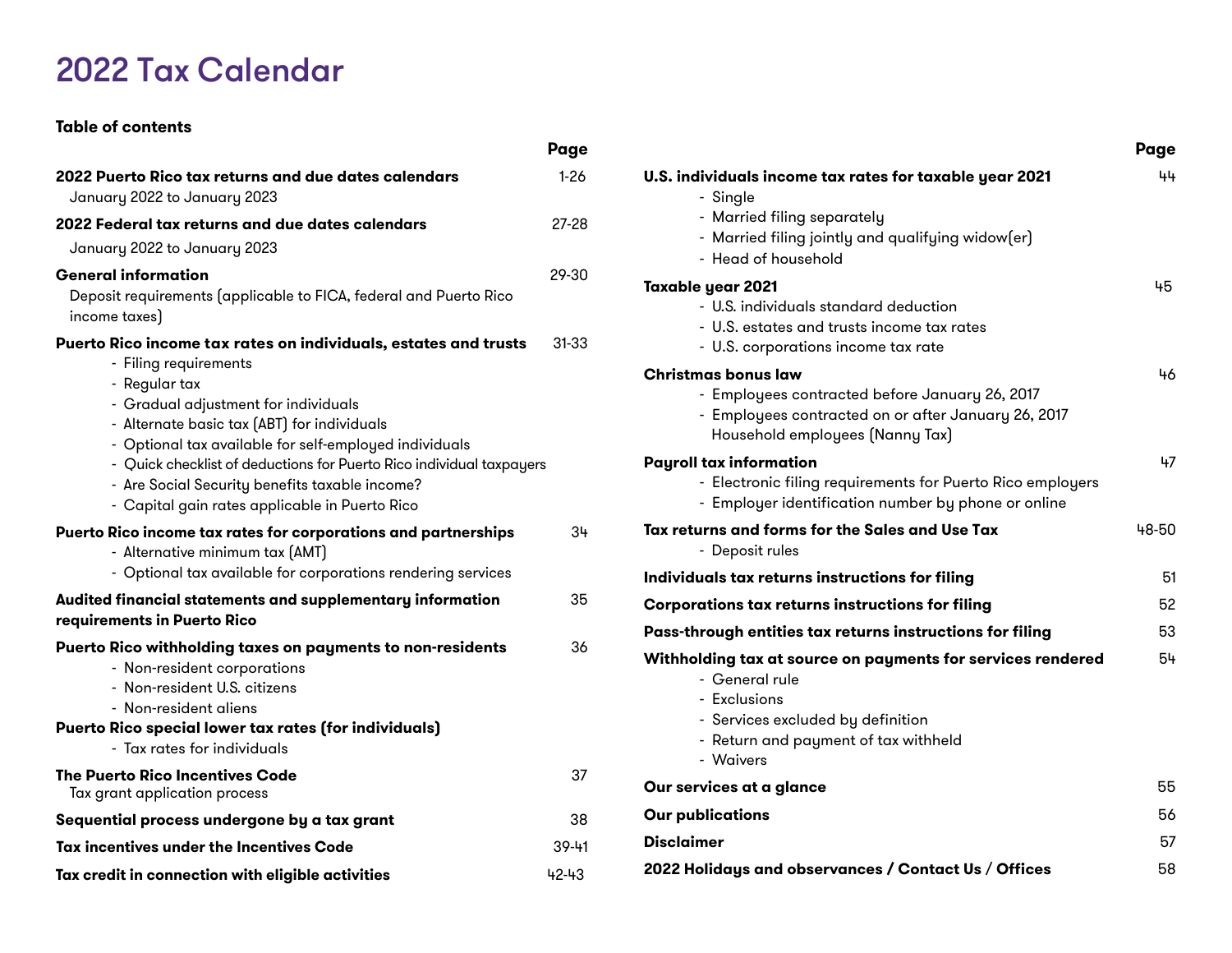### 2022 Puerto Rico tax returns and due dates calendars

#### **APPLICATION FOR EXEMPTION FROM PROPERTY TAXES**

Machinery, materials and equipment available for installation (or in the process of being installed) are considered personal property. An application for exemption can be filed within 30 days after receiving the property. The exemption shall expire as soon as the property is installed or placed in service, but will not be in effect for more than three (3) years after the property is available for installation.

### **January 10**

#### **FORM SC 2225**

(Electronic filing through SURI) Monthly Excise Tax Return and payment.

### **January 18**

#### **DEPOSITS THROUGH SURI**

Payment of Tax Withheld on services rendered and judicial or extrajudicial indemnifications.

#### **DEPOSIT OF THE SALES AND USE TAX**

**First installment.** Large taxpayers and merchants with monthly sales tax deposits for the prior year in excess of \$2,000.

#### **FORM 480.31**

(Electronic filing) Deposit coupon of Income Tax Withheld at Source from Non-resident persons for the month of December in excess of \$200.

#### **January 18 (cont'd) FORM 480.32**

(Electronic filing) Deposit coupon of Income Tax Withheld on Royalties, for the month of December, paid to Non-residents under section 6(k) of the Tax Incentives Act of 1998.

#### **FORM 480.9**

Payment of Income Tax Withheld on dividends, partnerships distributions, interest and 10% penalty on IRA.

#### **FORM 480 E-1**

(Electronic filing) 2021 P.R. Individual Estimated Tax Payment Voucher - **Fourth Installment.**

#### **FORM 499 R-1**

(Electronic filing) Employer's Monthly Deposit of Income Tax Withheld from Employees for the month of December. If liability for the quarter is less than \$2,500, no deposit is required.

#### **FORM TSCH-1**

Chauffeur's (and other employees) Social Security – Quarterly payment.

#### **VOLUME OF BUSINESS TAX**

Last day for payment of second semester for fiscal year 2021-2022.

### **January 20**

#### **FORM AS 2915.1**

(Electronic filing through SURI) Sales and Use Tax Monthly Return and payment. (Includes Basic - SUT, Special 4% SUT, Exempt Sales, 6% reduced rate SUT and Marketplace Sales).

### **January 20 (cont'd)**

#### **FORM AS 2970.1**

(Electronic filing through SURI) Declaration of Imports. **Nonbonded importers** - filed and paid on the date of introduction of items. **Bonded importers** - filed on the date of introduction. Payment is extended to the 20th day of the month following the month of introduction.

#### **FORM CFSE 693/02-140**

Workmen's Compensation Insurance Premium. Payment of **second installment** for fiscal year 2021-2022.

#### **SALES AND USE TAX**

Monthly Municipal Return and payment.

### **January 31**

#### **DEPOSIT OF THE SALES AND USE TAX**

**Second installment.** Large taxpayers and merchants with monthly sales tax deposits for the prior year in excess of \$2,000.

#### **FORM 480.5**

(Electronic filing through SURI) Summary of informative returns 480.7A and 480.7D.

#### **FORM 480.6SP-1**

(Electronic filing through SURI) Quarterly Return of Tax Withheld on Payments - Services Rendered - Quarter ended 12/31/21.

### **January 31 (cont'd)**

#### **FORM 480.7A**

(Electronic filing through SURI) Informative Returns - Mortgage interest.

#### **FORM 480.7D**

(Electronic filing through SURI) - Automobile lease payments.

#### **FORM 499 R-1B**

(Electronic filing) Employer's Quarterly Return of Income Tax

#### Withheld – Quarter ended 12/31/21. **FORM 499R-2/W-2PR**

(Electronic filing through SURI) Employer's Withholding Statement for Calendar Year 2021 (a 30-day extension is available).

#### **FORM 499 R-3**

(Electronic filing through SURI) 2021 Annual Reconciliation Statement of Income Tax Withheld (a 30-day extension is available).

#### **FORM PR-UI-10 and PR-UI-10A**

(Electronic filing through DTRH portal) P.R. Unemployment Insurance and Disability Benefits - Quarter ended 12/31/21.

#### **FORM SC 2788 B (Filed by the donor)**

(Electronic filing through SURI) 2021 P.R. Gift Informative Return (a 3-month automatic extension is available). (A 6-month automatic extension is available if the applicant is outside of P.R.).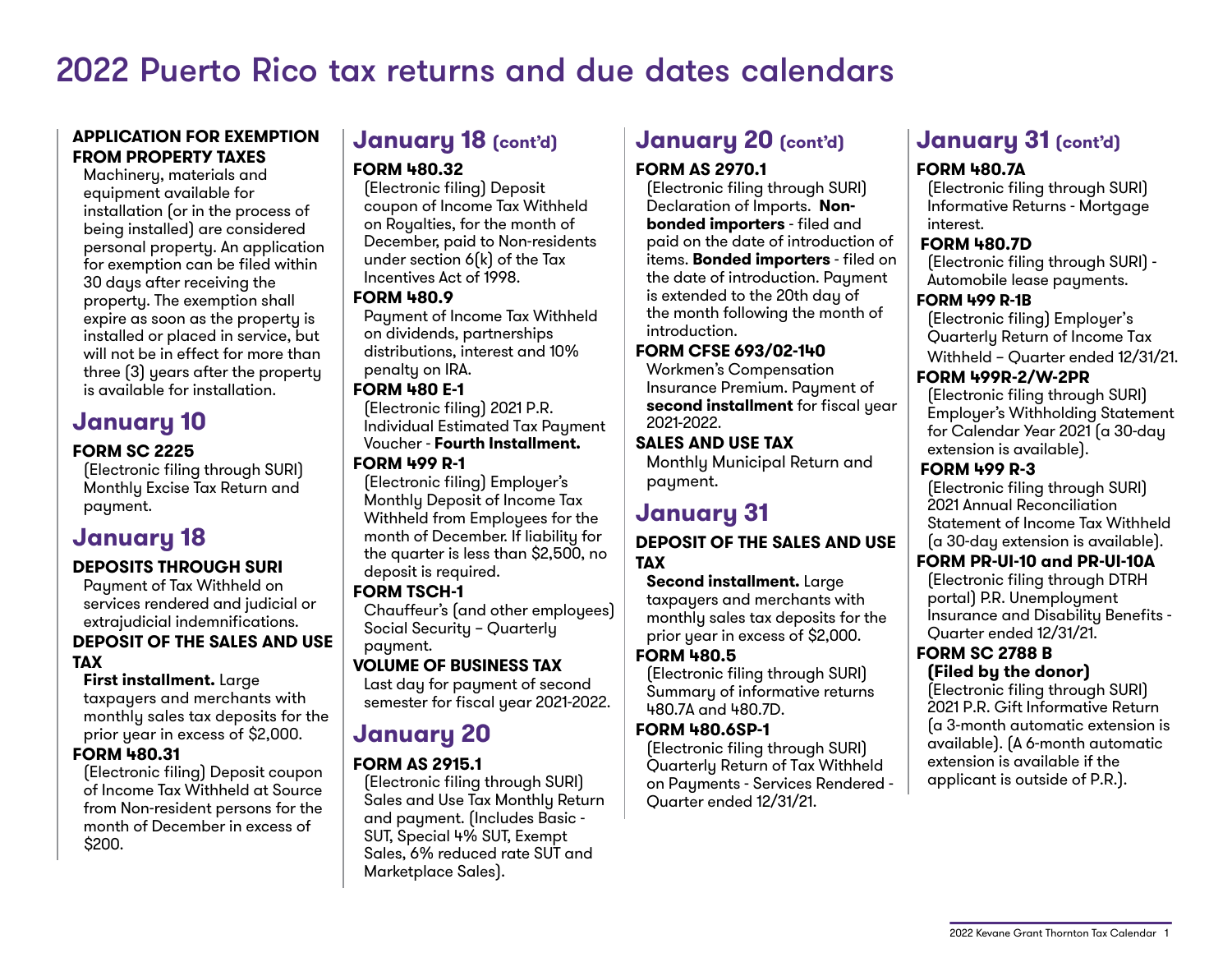| Sunday                                                   | Monday                                                  | Tuesday | Wednesday | Thursday         | Friday | Saturday       |
|----------------------------------------------------------|---------------------------------------------------------|---------|-----------|------------------|--------|----------------|
| December 2021                                            | February 2022                                           |         |           |                  |        |                |
| S<br>M<br>S<br>W<br>$\overline{c}$<br>3<br>$\frac{1}{2}$ | S<br>M<br>S<br>W<br>F.<br>5<br>$\overline{c}$<br>3<br>4 |         |           |                  |        |                |
| 10<br>5<br>11                                            | 6<br>10<br>$11 \t 12$<br>7<br>8<br>9                    |         |           |                  |        |                |
| 17<br>15<br>12<br>16<br>14                               | $18 \mid 13$<br>18 19<br>- 14<br>15<br>17<br>16         |         |           |                  |        |                |
| 19 20                                                    | 21 22 23 24 25 20 21 22 23 24 25 26                     |         |           |                  |        |                |
| 26 27 28 29 30 31                                        | 27 28                                                   |         |           |                  |        |                |
|                                                          |                                                         |         |           |                  |        | New Year's Eve |
| $\overline{c}$                                           | $\overline{3}$                                          | 4       | 5         | 6                | 7      | 8              |
|                                                          |                                                         |         |           |                  |        |                |
|                                                          |                                                         |         |           |                  |        |                |
|                                                          |                                                         |         |           |                  |        |                |
|                                                          |                                                         |         |           |                  |        |                |
|                                                          |                                                         |         |           | Three Kings' Day |        |                |
| 9                                                        | 10 <sub>1</sub>                                         | 11      | 12        | 13               | 14     | 15             |
|                                                          |                                                         |         |           |                  |        |                |
|                                                          |                                                         |         |           |                  |        |                |
|                                                          |                                                         |         |           |                  |        |                |
|                                                          |                                                         |         |           |                  |        |                |
|                                                          |                                                         |         |           |                  |        |                |
|                                                          |                                                         |         |           |                  |        |                |
| 16                                                       | 17                                                      | 18      | 19        | 20               | 21     | 22             |
|                                                          |                                                         |         |           |                  |        |                |
|                                                          |                                                         |         |           |                  |        |                |
|                                                          |                                                         |         |           |                  |        |                |
|                                                          |                                                         |         |           |                  |        |                |
|                                                          | Martin Luther King Jr. Day                              |         |           |                  |        |                |
| 23/30                                                    | 24/31                                                   | 25      | 26        | 27               | 28     | 29             |
|                                                          |                                                         |         |           |                  |        |                |
|                                                          |                                                         |         |           |                  |        |                |
|                                                          |                                                         |         |           |                  |        |                |
|                                                          |                                                         |         |           |                  |        |                |
|                                                          |                                                         |         |           |                  |        |                |
|                                                          |                                                         |         |           |                  |        |                |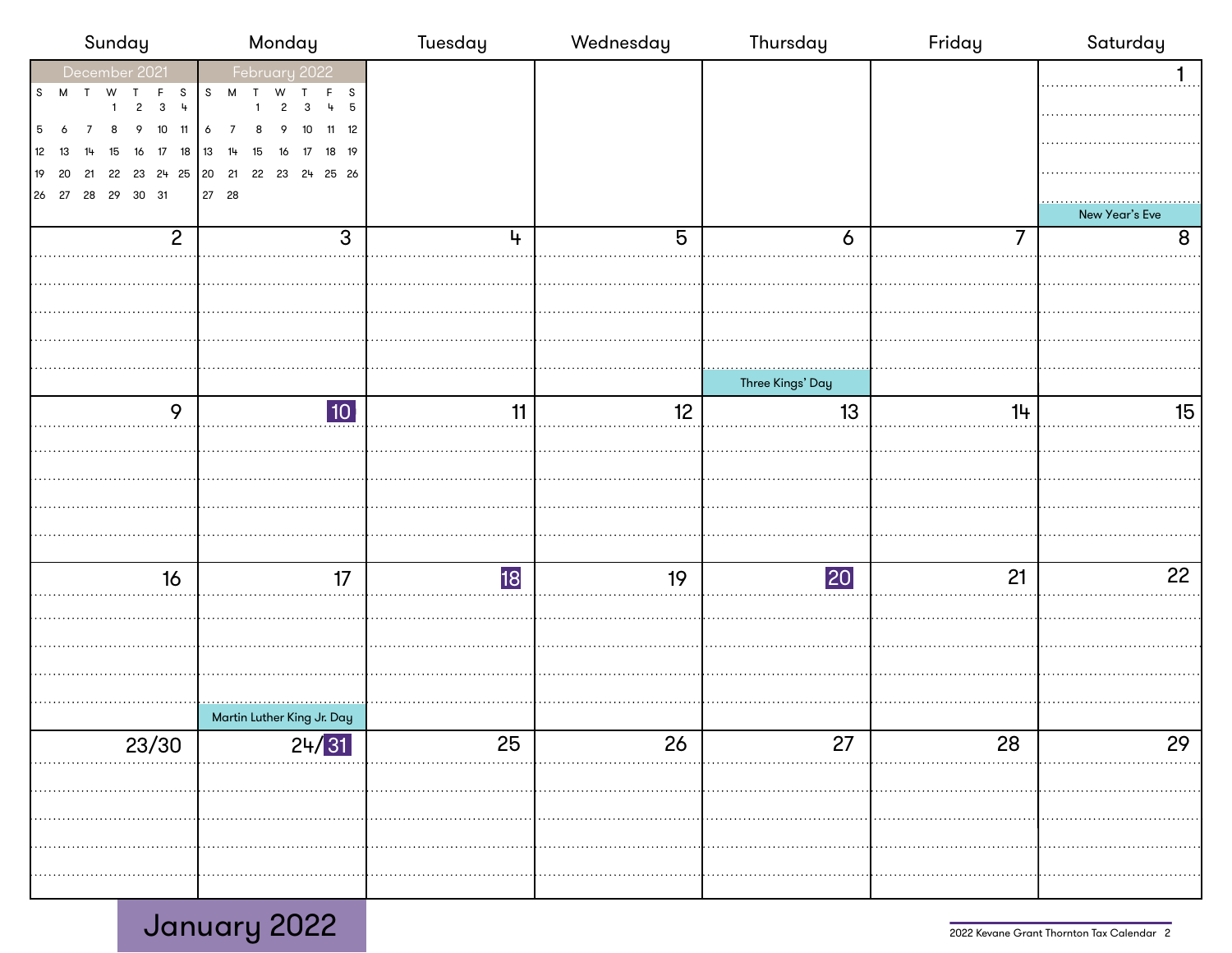### **February 10**

#### **FORM SC 2225**

(Electronic filing through SURI) Monthly Excise Tax Return and payment.

### **February 15**

#### **DEPOSIT OF THE SALES AND USE TAX**

**First installment.** Large taxpayers and merchants with monthly sales tax deposits for the prior year in excess of \$2,000.

#### **DEPOSITS THROUGH SURI**

Payment of Tax Withheld on services rendered and judicial or extrajudicial indemnifications.

#### **FORM 480.31**

(Electronic filing) Deposit coupon of Income Tax Withheld at Source from Non-resident persons for the month of January in excess of \$200.

#### **FORM 480.32**

(Electronic filing) Deposit coupon of Income Tax Withheld on Royalties, for the month of January, paid to Non-residents under section 6(k) of the Tax Incentives Act of 1998.

#### **FORM 480.9**

Payment of Income Tax Withheld on dividends, partnerships distributions, interest and 10% penalty on IRA.

#### **FORM 499 R-1**

(Electronic filing) Employer's Monthly Deposit of Income Tax Withheld from Employees for the month of January. If liability for the quarter is less than \$2,500, no deposit is required.

### **PERSONAL PROPERTY**

**ESTIMATED TAX PAYMENT** (Electronic filing on https://emueble.crimpr.net)

2021 - **Third Installment.**

### **February 22**

#### **FORM AS 2915.1**

(Electronic filing through SURI) Sales and Use Tax Monthly Return and payment. (Includes Basic - SUT, Special 4% SUT, Exempt Sales, 6% reduced rate SUT and Marketplace Sales).

#### **FORM AS 2970.1**

(Electronic filing through SURI) Declaration of Imports. **Non-bonded importers** - filed and paid on the date of introduction of items. **Bonded importers** - filed on the date of introduction. Payment is extended to the 20th day of the month following the month of introduction.

#### **SALES AND USE TAX**

Monthly Municipal Return and payment.

### **February 28**

#### **DEPOSIT OF THE SALES AND USE TAX**

**Second installment.** Large taxpayers and merchants with monthly sales tax deposits for the prior year in excess of \$2,000.

#### **FORM 480.5**

(Electronic filing through SURI) Summary of informative returns 480.6A, 480.6B, 480.6G and 480.6D; and 480.7F 480.7, 480.7B and 480.7C, when reporting distributions only.

#### **FORM 480.6A**

(Electronic filing through SURI) Informative Return - Income Not Subject to Withholding.

#### **FORM 480.6B**

(Electronic filing through SURI) Informative Return – Income Subject to Withholding.

#### **FORM 480.6B.1**

(Electronic filing through SURI) Annual Reconciliation Statement of Income Subject to Withholding.

### **February 28 (cont'd)**

#### **FORM 480.6D**

(Electronic filing through SURI) Informative Return – Exempt Income and Exempt Income Subject to Alternate Basic Tax.

#### **FORM 480.6G**

(Electronic filing through SURI) Informative Return – Transactions made by electronic means.

#### **FORM 480.6SP**

(Electronic filing through SURI) Informative Return – Services Rendered.

#### **FORM 480.6SP.2**

(Electronic filing through SURI) Annual Reconciliation Statement of Services Rendered.

#### **FORM 480.7F**

(Electronic filing through SURI) Informative Return – advertising, insurance premiums, telecommunication, internet access and cable or satellite television services.

#### **FORM 499R-2/W-2PR**

(Electronic filing through SURI) Employer's Withholding Statement for Calendar Year 2021, if the 30-day extension was obtained.

#### **FORM 499 R-3**

(Electronic filing through SURI) 2021 Annual Reconciliation Statement of Income Tax Withheld, if the 30-day extension was obtained.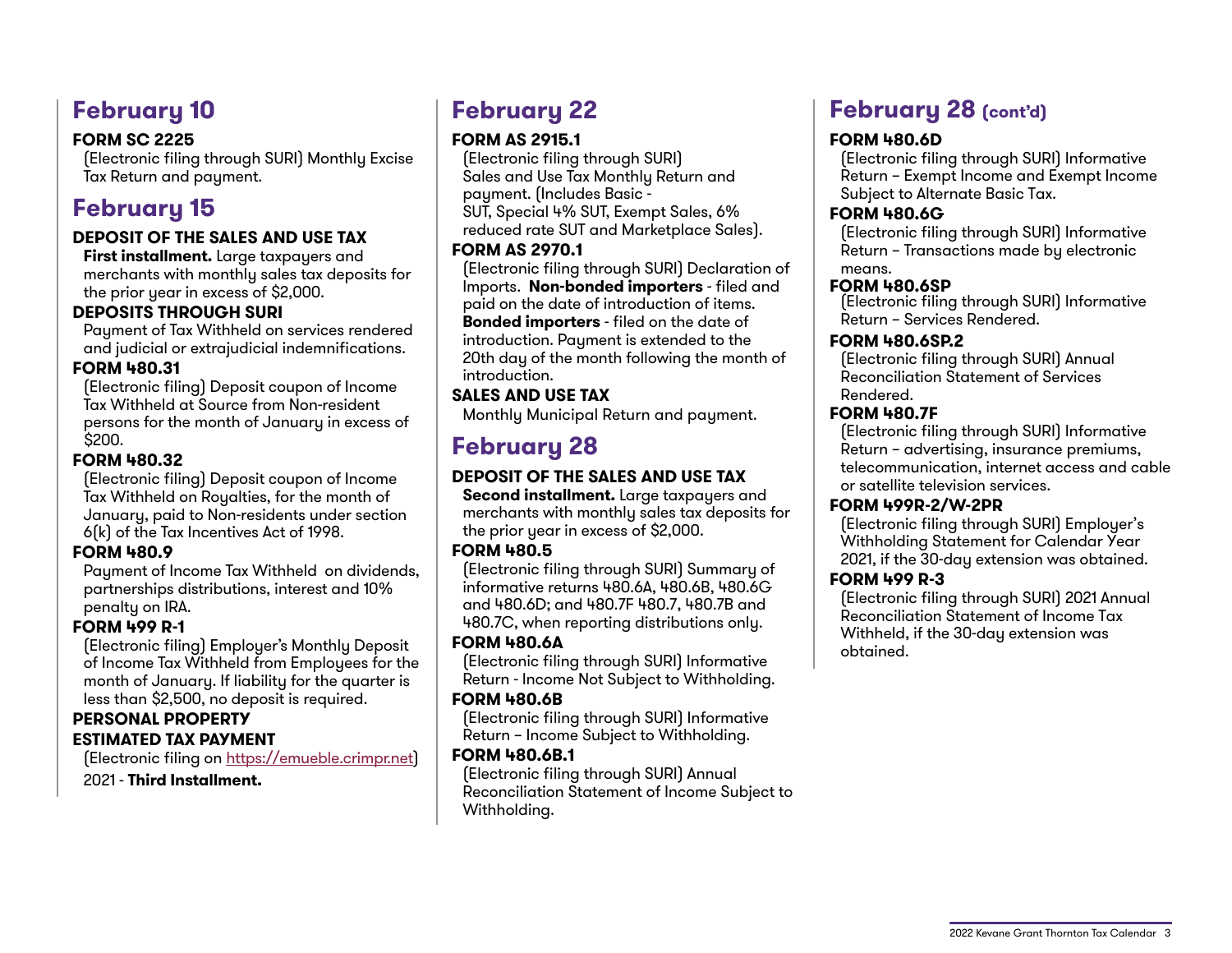| Sunday | Monday              | Tuesday | Wednesday      | Thursday        | Friday                              | Saturday                                  |
|--------|---------------------|---------|----------------|-----------------|-------------------------------------|-------------------------------------------|
|        |                     |         | $\overline{2}$ | 3               | $\frac{1}{2}$                       | $\overline{5}$                            |
|        |                     |         |                |                 |                                     |                                           |
|        |                     |         |                |                 |                                     |                                           |
|        |                     |         |                |                 |                                     |                                           |
|        |                     |         |                |                 |                                     |                                           |
|        | $\overline{7}$      | 8       | 9              |                 |                                     |                                           |
| 6      |                     |         |                | 10 <sup>1</sup> | 11                                  | 12 <sup>°</sup>                           |
|        |                     |         |                |                 |                                     |                                           |
|        |                     |         |                |                 |                                     |                                           |
|        |                     |         |                |                 |                                     |                                           |
|        |                     |         |                |                 |                                     |                                           |
| 13     | 14                  | 15      | 16             | 17              | 18                                  | 19 <sup>°</sup>                           |
|        |                     |         |                |                 |                                     |                                           |
|        |                     |         |                |                 |                                     |                                           |
|        |                     |         |                |                 |                                     |                                           |
|        |                     |         |                |                 |                                     |                                           |
|        | St. Valentine's Day |         |                |                 |                                     |                                           |
| 20     | 21                  | 22      | 23             | 24              | 25                                  | 26                                        |
|        |                     |         |                |                 |                                     |                                           |
|        |                     |         |                |                 |                                     |                                           |
|        |                     |         |                |                 |                                     |                                           |
|        | Presidents' Day     |         |                |                 |                                     |                                           |
| 27     | 28                  |         |                |                 | January 2022                        | <b>March 2022</b>                         |
| .      |                     |         |                |                 | S M T W T F S S M T<br>$\mathbf{1}$ | F S<br>W<br>$\overline{c}$<br>1<br>З      |
|        |                     |         |                |                 | 2 3 4 5 6 7 8 6 7 8                 | 10 11 12<br>- 9                           |
|        |                     |         |                |                 | 9                                   | 10 11 12 13 14 15 13 14 15 16 17 18 19    |
|        |                     |         |                |                 | 23 24 25 26 27 28 29 27 28 29 30 31 | 16 17 18 19 20 21 22 20 21 22 23 24 25 26 |
|        |                     |         |                |                 | 30 31                               |                                           |
|        |                     |         |                |                 |                                     |                                           |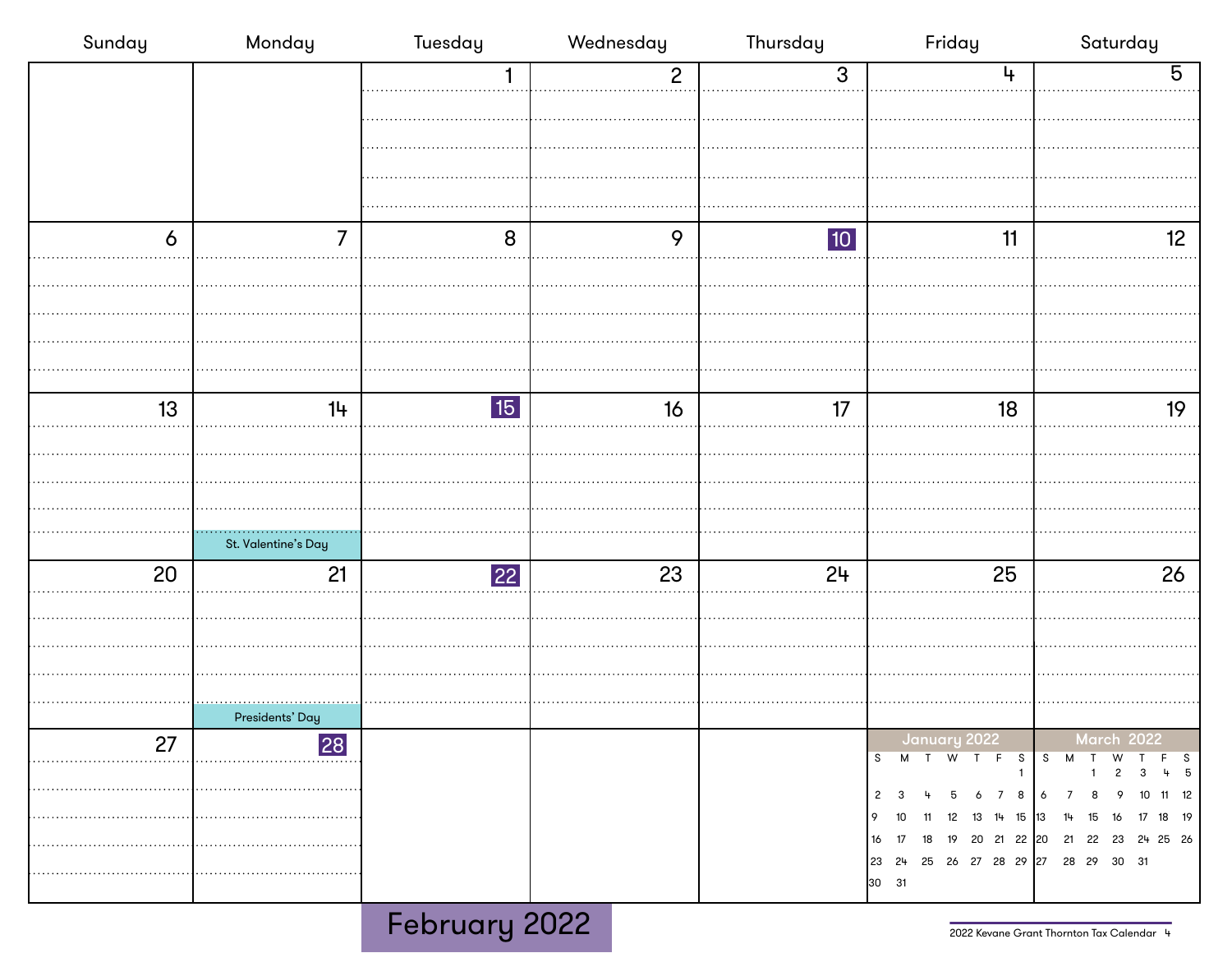### **March 10**

#### **FORM SC 2225**

(Electronic filing through SURI) Monthly Excise Tax Return and payment.

### **March 15**

#### **DEPOSIT OF THE SALES AND USE TAX**

**First installment**. Large taxpayers and merchants with monthly sales tax deposits for the prior year in excess of \$2,000.

#### **DEPOSITS THROUGH SURI**

Payment of Tax Withheld on services rendered and judicial or extrajudicial indemnifications.

#### **FORM 480.20(EC)**

(Electronic filing through SURI) 2021 P.R. Informative Income Tax Return Pass-Through Entity (Partnership, Special Partnership and Corporation of Individuals) (calendar year pass-through entities) (a 6-month automatic extension is available).

#### **FORM 480.6(EC)**

(Electronic filing through SURI) Informative Return - Pass Through Entity Partner's Distributable Share or Stockholder's Proportional Share on Income, Losses and Credits, if the 6-month automatic extension was obtained.

#### **FORM 480.31**

(Electronic filing) Deposit coupon of Income Tax Withheld at Source from Non-resident persons for the month of February in excess of \$200.

#### **FORM 480.32**

(Electronic filing) Deposit coupon of Income Tax Withheld on Royalties, for the month of February, paid to Non-residents under Section 6(k) of the Tax Incentives Act of 1998.

### **March 15 (cont'd)**

#### **FORM 480.80(F)**

(Electronic filing through SURI) 2021 Revocable Trust or Grantor Trust Informative Income Tax Return (calendar year) (a 6-month automatic extension is available).

#### **FORM 480.9**

Payment of Income Tax Withheld on dividends, partnerships distributions, interest and 10% penalty on IRA.

#### **FORM 499 R-1**

(Electronic filing) Employer's Monthly Deposit of Income Tax Withheld from Employees for the month of February. If liability for the quarter is less than \$2,500, no deposit is required.

### **March 21**

#### **FORM AS 2915.1**

(Electronic filing through SURI) Sales and Use Tax Monthly Return and payment. (Includes Basic - SUT, Special 4% SUT, Exempt Sales, 6% reduced rate SUT and Marketplace Sales).

#### **FORM AS 2970.1**

(Electronic filing through SURI) Declaration of Imports. **Non-bonded importers** - filed and paid on the date of introduction of items. **Bonded importers** - filed on the date of introduction. Payment is extended to the 20th day of the month following the month of introduction.

#### **SALES AND USE TAX**

Monthly Municipal Return and payment.

### **March 31**

#### **DEPOSIT OF THE SALES AND USE TAX**

**Second installment**. Large taxpayers and merchants with monthly sales tax deposits for the prior year in excess of \$2,000.

### **Notes**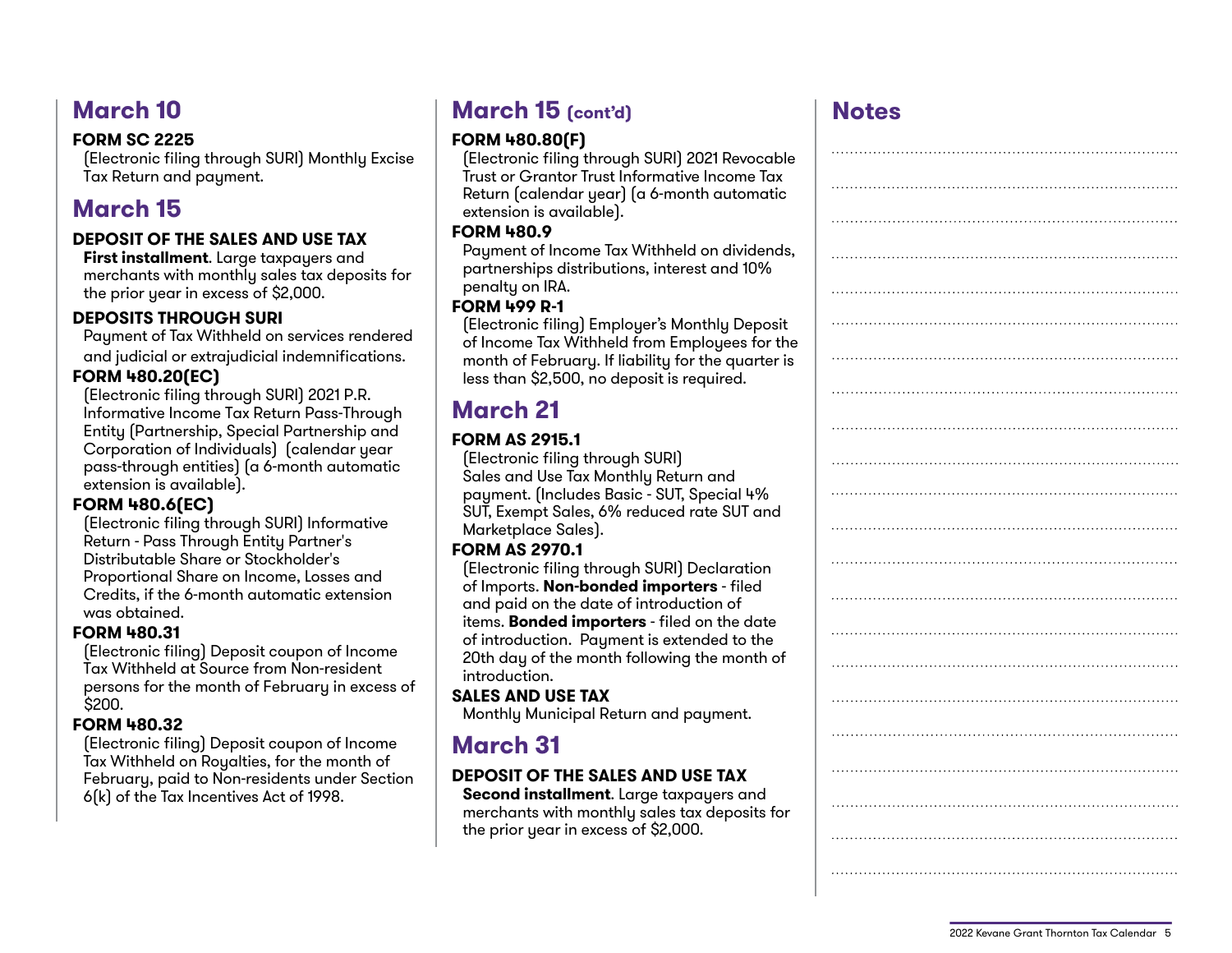| Sunday                         | Monday         | Tuesday                            | Wednesday      | Thursday          | Friday                                                                                      | Saturday                                        |
|--------------------------------|----------------|------------------------------------|----------------|-------------------|---------------------------------------------------------------------------------------------|-------------------------------------------------|
|                                |                | 1                                  | $\overline{c}$ | $\mathfrak{S}$    | 4                                                                                           | $\overline{5}$                                  |
|                                |                |                                    |                |                   |                                                                                             |                                                 |
|                                |                |                                    | Ash Wednesday  |                   |                                                                                             |                                                 |
| 6                              | $\overline{7}$ | 8                                  | 9              | 10 <sub>1</sub>   | 11                                                                                          | 12 <sup>2</sup>                                 |
|                                |                |                                    |                |                   |                                                                                             |                                                 |
| 13                             | 14             | 15                                 | 16             | 17                | 18                                                                                          | 19                                              |
| Daylight saving<br>time begins |                |                                    |                | St. Patrick's Day |                                                                                             |                                                 |
| 20                             | 21             | 22                                 | 23             | 24                | 25                                                                                          | 26                                              |
|                                |                |                                    |                |                   |                                                                                             |                                                 |
|                                |                | <b>Emancipation Day (Observed)</b> |                |                   |                                                                                             |                                                 |
| 27                             | 28             | 29                                 | 30             | 31                | February 2022<br>S M<br>W<br>S.<br>$\top$                                                   | April 2022<br>S M T<br>W<br>F S                 |
|                                |                |                                    |                |                   | 5                                                                                           |                                                 |
|                                |                |                                    |                |                   | 6<br>$\overline{7}$<br>10<br>11<br>12<br>8<br>9<br>17<br>18<br>19<br>13<br>15<br>16<br>- 14 | 3<br>5<br>89<br>10<br>12<br>-13<br>15 16<br>-11 |
|                                |                |                                    |                |                   | 20 21 22 23 24 25 26 17 18 19                                                               | 20<br>22 23<br>-21                              |
|                                |                |                                    |                |                   | $27$ 28                                                                                     | 24 25 26 27 28<br>29 30                         |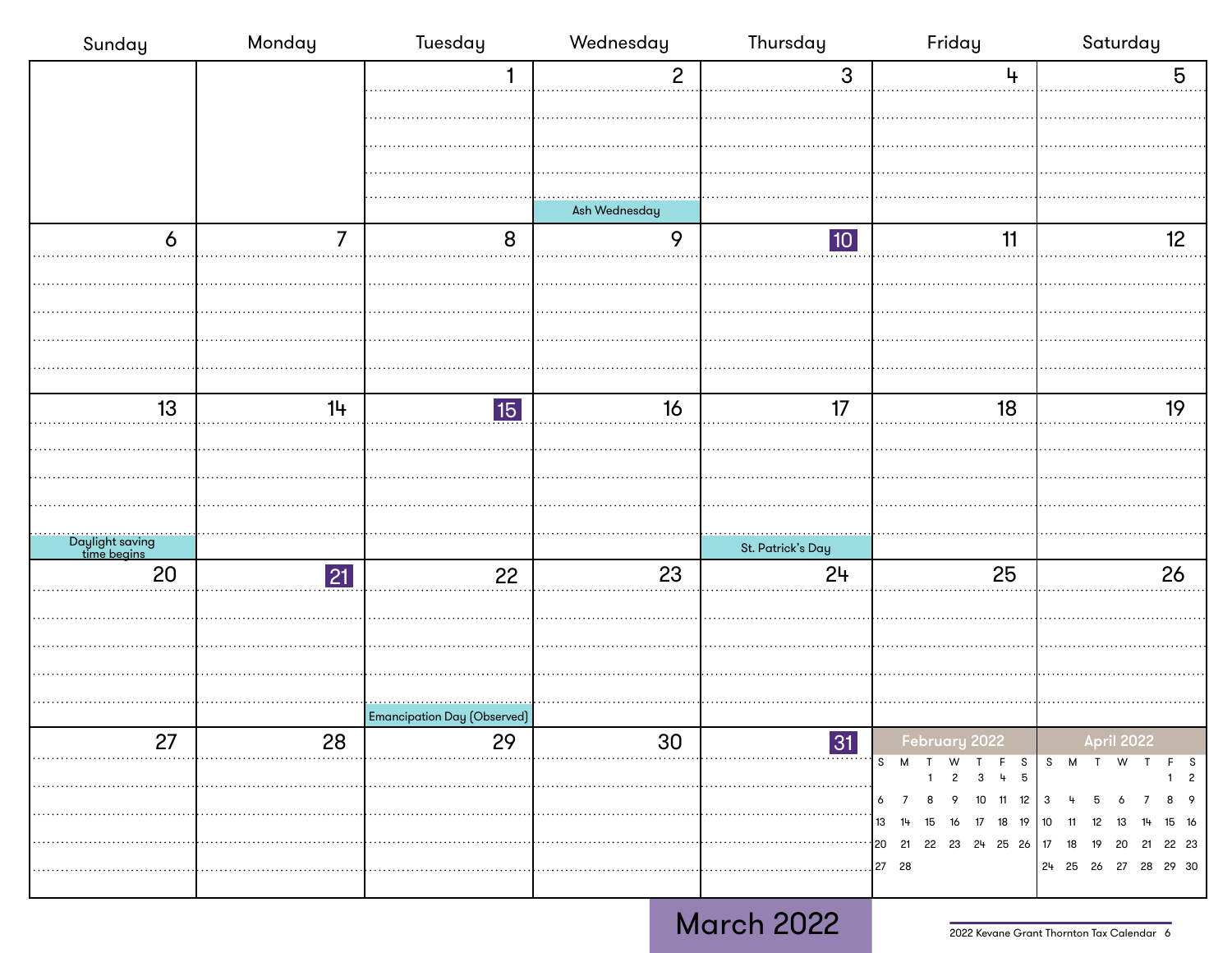### **April 11**

#### **FORM SC 2225**

(Electronic filing through SURI) Monthly Excise Tax Return and payment.

### **April 18**

#### **CORPORATE ANNUAL REPORT**

(Electronic filing) 2021 Corporate Annual Report (a 60-day extension is available).

#### **DEPOSIT OF THE SALES AND USE TAX**

**First installment.** Large taxpayers and merchants with monthly sales tax deposits for the prior year in excess of \$2,000.

#### **DEPOSITS THROUGH SURI**

Payment of Tax Withheld on services rendered and judicial or extrajudicial indemnifications. **EXEMPT ANNUAL REPORT FOR PASS-THROUGH ENTITIES - DECREES UNDER PREVIOUS ACTS DUE 30 DAYS AFTER FILING** 

#### **INCOME TAX RETURN**

(Electronic filing on https://ogpe. pr.gov/) – For calendar year Exempt Pass-Through Entities with decrees stating due date is 30 days after filing of the income tax return, Form 480.20(EC), due on March 15, 2022.

#### **FORM 480.20**

(Electronic filing) 2021 P.R. Corporation Income Tax Return (calendar year corporations) (a 6-month automatic extension is available).

### **April 18 (cont'd)**

#### **FORM 480.30**

(Electronic filing through SURI) Non-resident Annual Return of Income Tax Withheld at Source.

#### **FORM 480.31**

(Electronic filing) Deposit coupon of Income Tax Withheld at Source from Non-resident persons for the month of May in excess of \$200.

#### **FORM 480.32**

(Electronic filing) Deposit coupon of Income Tax Withheld on Royalties, for the month of May, paid to Nonresidents under Section 6(k) of the Tax Incentives Act of 1998.

#### **FORM 480.5**

(Electronic filing through SURI) Summary of Informative Returns 480.6C.

#### **FORM 480.6C**

(Electronic filing through SURI) Informative Return Income Subject to Withholding - Non-resident.

#### **FORM 480.80**

2021 P.R. Fiduciary Income Tax Return (Estate or Trust) (a 6-month automatic extension is available).

#### **FORM 480.9**

Payment of Income Tax Withheld on dividends, partnerships distributions, interest and 10% penalty on IRA.

#### **FORM 480.9EC**

Payment Voucher of Tax Withheld on Distributable Share of Owners of Pass-Through Entities (calendar year entities). **First installment.**

### **April 18 (cont'd)**

#### **FORM 480.E-1**

(Electronic filing through SURI) 2022 P.R. Individual, Corporation and Partnership taxed as Corporations Estimated Tax Payment Voucher (calendar year) - **First Installment.**

#### **FORM 482.0**

2021 P.R. Individual Income Tax Return (a 6-month automatic extension is available).

#### **FORM 482.0(C)**

2021 P.R. Composite Return Partners and Individual Members of Partnerships and Limited Liability Companies (a 6-month automatic extension is available).

#### **FORM 499 R-1**

(Electronic filing) Employer's Monthly Deposit of Income Tax Withheld from Employees for the month of March. If liability for the quarter is less than \$2,500, no deposit is required.

#### **FORM TSCH-1**

Chauffeur's (and other employees') Social Security-Quarterly payment.

**Last day to elect the 10% tax withholding on interest.** 

**Last day of payment of first installment of the Individual Income Tax Return for 2021 taxable year.**

#### **LIMITED LIABILITY COMPANY'S ANNUAL FEE**

(Electronic filing) 2021 LLCs Annual Fee (no extension is available).

### **April 20**

#### **FORM AS 2915.1**

(Electronic filing through SURI) Sales and Use Tax Monthly Return and payment. (Includes Basic - SUT, Special 4% SUT, Exempt Sales, 6% reduced rate SUT and Marketplace Sales).

#### **FORM AS 2970.1**

(Electronic filing through SURI) Declaration of Imports. **Nonbonded importers** - filed and paid on the date of introduction of items. **Bonded importers** filed on the date of introduction. Payment is extended to the 20th day of the month following the month of introduction.

#### **SALES AND USE TAX**

Monthly Municipal Return and payment.

### **April 25**

#### **VOLUME OF BUSINESS DECLARATION (MUNICIPAL LICENSE TAX)**

Full payment required in order to obtain the 5% statutory discount (a 6-month extension is available) date varies, subject to municipalities interpretation.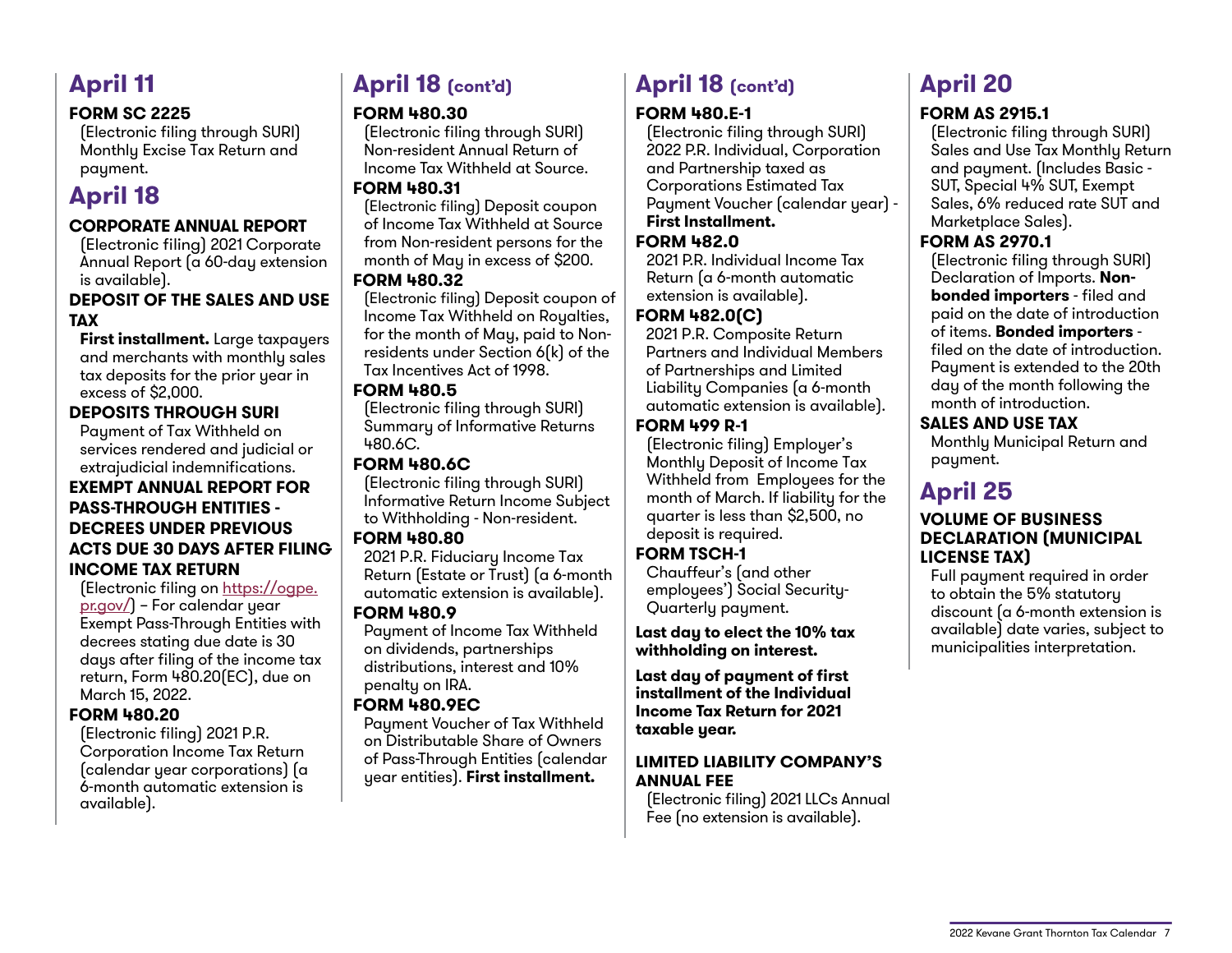| Sunday                                                          | Monday                                                                                                  | Tuesday        | Wednesday                          | Thursday       | Friday      | Saturday |
|-----------------------------------------------------------------|---------------------------------------------------------------------------------------------------------|----------------|------------------------------------|----------------|-------------|----------|
| March 2022                                                      | <b>May 2022</b>                                                                                         |                |                                    |                |             |          |
| S<br>м<br>W<br>F.<br>S<br>3<br>$\mathbf 5$<br>$\mathbf{2}$<br>4 | M<br>F.<br>S<br>W<br>$\mathsf{T}$<br>S<br>$\top$<br>$\overline{c}$<br>5<br>3<br>6<br>$\mathbf{1}$<br>-7 |                |                                    |                |             |          |
| 12<br>10<br>11<br>6                                             | 8<br>9<br>10<br>12<br>13<br>11<br>- 14                                                                  |                |                                    |                |             |          |
| 18 19 15<br>15<br>16<br>17<br>13                                | 17<br>18<br>19<br>20 21<br>16                                                                           |                |                                    |                |             |          |
| 21<br>20                                                        | 22 23 24 25 26 22 23 24 25 26 27 28                                                                     |                |                                    |                |             |          |
| 27  28  29  30  31                                              | 29 30 31                                                                                                |                |                                    |                |             |          |
| $\mathfrak{S}$                                                  | 4                                                                                                       | $\overline{5}$ | 6                                  | $\overline{7}$ | 8           | 9        |
|                                                                 |                                                                                                         |                |                                    |                |             |          |
|                                                                 |                                                                                                         |                |                                    |                |             |          |
| 10                                                              | 11                                                                                                      | 12             | 13                                 | 14             | 15          | 16       |
|                                                                 |                                                                                                         |                |                                    |                |             |          |
|                                                                 |                                                                                                         |                |                                    |                |             |          |
| Palm Sunday                                                     |                                                                                                         |                |                                    |                | Good Friday |          |
| 17                                                              | 18                                                                                                      | 19             | 20                                 | 21             | 22          | 23       |
|                                                                 |                                                                                                         |                |                                    |                |             |          |
|                                                                 |                                                                                                         |                |                                    |                |             |          |
| <b>Easter Sunday</b>                                            |                                                                                                         |                |                                    |                |             |          |
| 24                                                              | 25                                                                                                      | 26             | 27                                 | 28             | 29          | 30       |
|                                                                 |                                                                                                         |                |                                    |                |             |          |
|                                                                 |                                                                                                         |                |                                    |                |             |          |
|                                                                 |                                                                                                         |                | Administrative<br>Professional Day |                |             |          |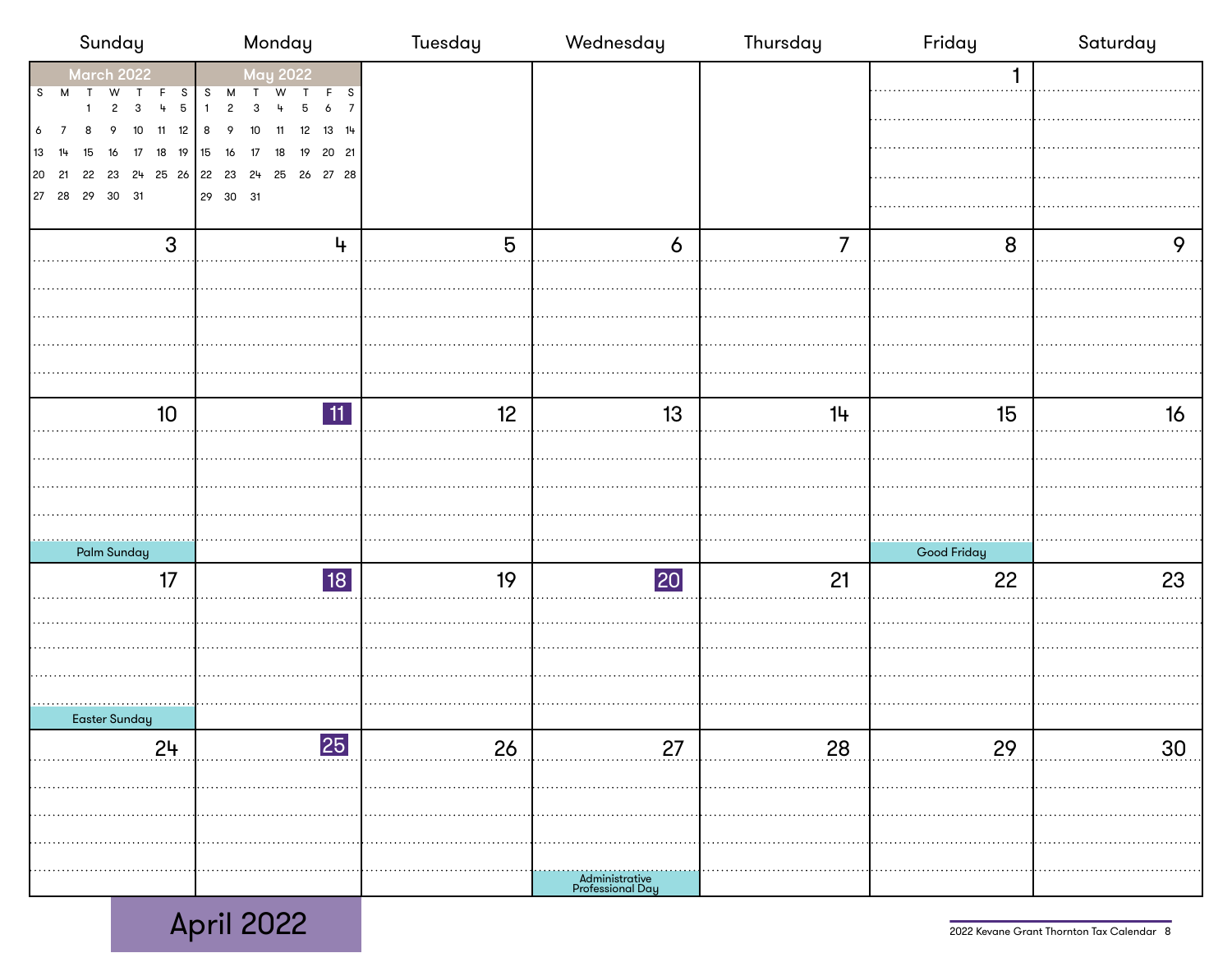### **May 2**

#### **DEPOSIT OF THE SALES AND USE TAX**

**Second installment**. Large taxpayers and merchants with monthly sales tax deposits for the prior year in excess of \$2,000.

#### **FORM 480.6SP-1**

(Electronic filing through SURI) Quarterly Return of Tax Withheld on Payments for Services Rendered - Quarter ended 3/31/22.

#### **FORM 499 R-1B**

(Electronic filing) Employer's Quarterly Return of Income Tax Withheld - Quarter ended 3/31/22.

#### **FORM PR-UI-10 and PR UI-10A**

(Electronic filing through DTRH Portal) P.R. Unemployment Insurance and Disability Benefits - Quarter ended 3/31/22.

#### **FORM SC 2788 B**

#### **(Filed by the donor)**

2021 P.R. Gift Informative Return, if the 3-month automatic extension was obtained.

#### **SALES AND USE TAX - QUARTERLY REPORT**

Non-withholding agents sales made by mail or internet sales.

### **May 10**

#### **FORM SC 2225**

(Electronic filing through SURI) Monthly Excise Tax Return and payment.

### **May 16**

#### **DEPOSIT OF THE SALES AND USE TAX**

**First installment.** Large taxpayers and merchants with monthly sales tax deposits for the prior year in excess of \$2,000.

#### **DEPOSITS THROUGH SURI**

Payment of Tax Withheld on services rendered and judicial or extrajudicial indemnifications.

### **May 16 (cont'd)**

#### **EXEMPT INDIVIDUAL ANNUAL - DECREES UNDER PREVIOUS ACTS DUE 30 DAYS AFTER FILING INCOME TAX RETURN**

(Electronic filing on https://ogpe.pr.gov/) – Exempt individuals that filed the Income Tax Return, Form 482.0, due on April 15, 2022.

#### **FORM 480.31**

(Electronic filing) Deposit coupon of Income Tax Withheld at Source from Non-resident persons for the month of April in excess of \$200.

#### **FORM 480.32**

(Electronic filing) Deposit coupon of Income Tax Withheld on Royalties, for the month of April, paid to Non-residents under Section 6(k) of the Tax Incentives Act of 1998.

#### **FORM 480.9**

Payment of Income Tax Withheld on dividends, partnerships distributions, interest and 10% penalty on IRA.

#### **FORM 499 R-1**

(Electronic filing) Employer's Monthly Deposit of Income Tax Withheld from Employees for the month of April. If liability for the quarter is less than \$2,500, no deposit is required.

#### **FORM AS-29**

(Electronic filing on https://emueble.crimpr. net) 2021 Personal Property Tax Return (5% discount granted if estimated tax installments were paid and total liability is satisfied by the due date). (A 3-month automatic extension is available).

#### **PERSONAL PROPERTY ESTIMATED TAX PAYMENT**

(Electronic filing on https://emueble.crimpr. net) 2021 - **Fourth Installment.**

### **May 20**

#### **FORM AS 2915.1**

(Electronic filing through SURI) Sales and Use Tax Monthly Return and payment. (Includes Basic - SUT, Special 4% SUT, Exempt Sales, 6% reduced rate SUT and Marketplace Sales).

#### **FORM AS 2970.1**

(Electronic filing through SURI) Declaration of Imports. **Non-bonded importers** - filed and paid on the date of introduction of items. **Bonded importers** - filed on the date of introduction. Payment is extended to the 20th day of the month following the month of introduction.

#### **SALES AND USE TAX**

Monthly Municipal Return and payment.

### **May 31**

#### **DEPOSIT OF THE SALES AND USE TAX**

**Second installment**. As per Section 4042.(a) (2)(A), the second installment is due the last day of the natural month. SUT Large taxpayers and merchants with monthly sales tax deposits for the prior year in excess of \$2,000.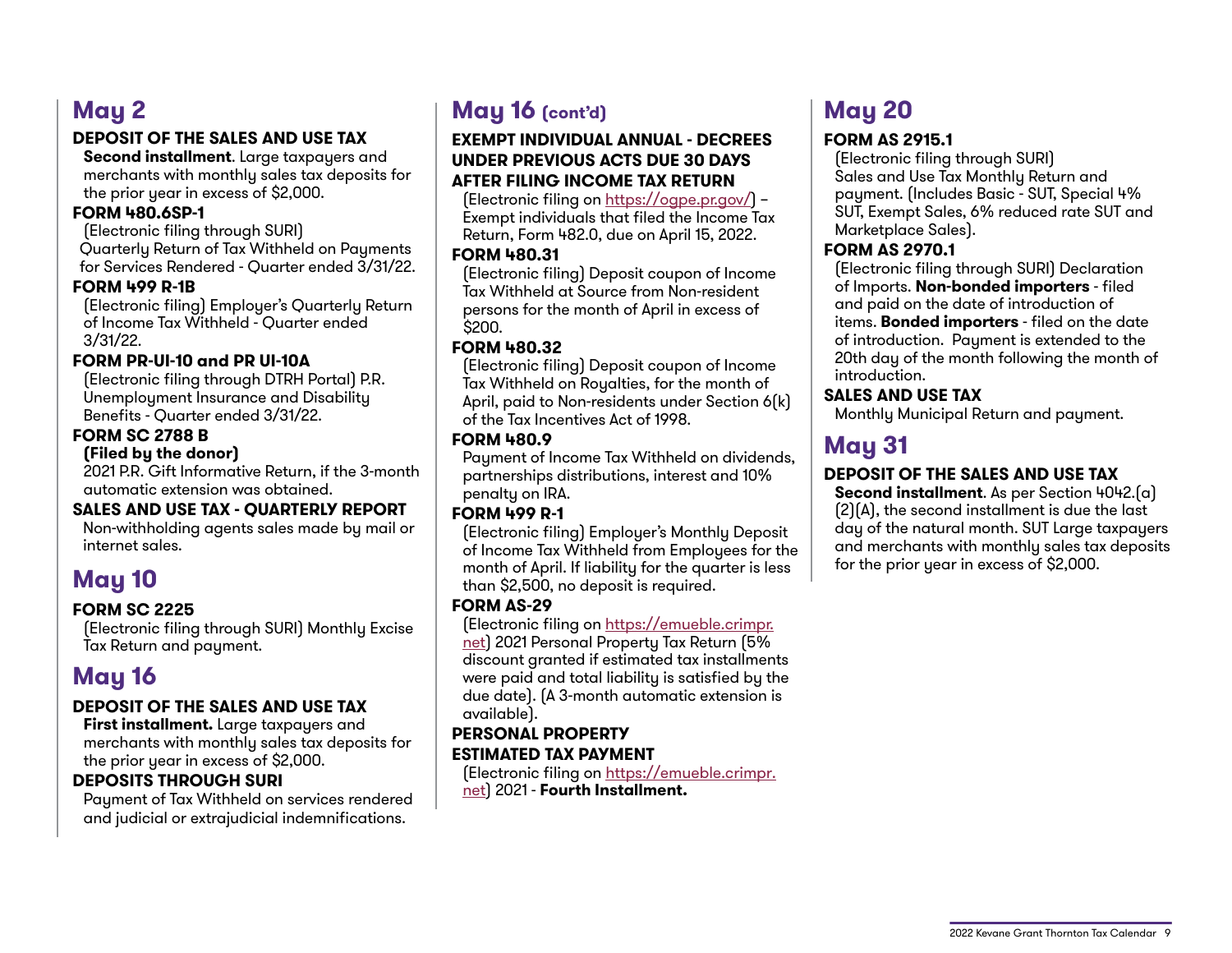| Sunday             | Monday              | Tuesday         | Wednesday | Thursday | Friday                                                                  | Saturday                                 |
|--------------------|---------------------|-----------------|-----------|----------|-------------------------------------------------------------------------|------------------------------------------|
|                    | $\vert$ 2           | 3               | 4         | 5        | $\ddot{\mathbf{6}}$                                                     | 7 <sup>7</sup>                           |
|                    |                     |                 |           |          |                                                                         |                                          |
|                    |                     |                 |           |          |                                                                         |                                          |
|                    |                     |                 |           |          |                                                                         |                                          |
|                    |                     |                 |           |          |                                                                         |                                          |
| 8                  | 9                   | 10 <sub>1</sub> | 11        | 12       | 13                                                                      | 14                                       |
|                    |                     |                 |           |          |                                                                         |                                          |
|                    |                     |                 |           |          |                                                                         |                                          |
|                    |                     |                 |           |          |                                                                         |                                          |
| Mother's Day<br>15 | 16                  | 17              | 18        | 19       | 20                                                                      | 21                                       |
|                    |                     |                 |           |          |                                                                         |                                          |
|                    |                     |                 |           |          |                                                                         |                                          |
|                    |                     |                 |           |          |                                                                         |                                          |
|                    |                     |                 |           |          |                                                                         |                                          |
| 22                 | 23                  | 24              | 25        | 26       | 27                                                                      | 28                                       |
|                    |                     |                 |           |          |                                                                         |                                          |
|                    |                     |                 |           |          |                                                                         |                                          |
|                    |                     |                 |           |          |                                                                         |                                          |
|                    |                     |                 |           |          |                                                                         |                                          |
| 29                 | 30                  | 31              |           |          | <b>April 2022</b><br>S M T W T F S S M T W                              | <b>June 2022</b><br>F S                  |
|                    |                     |                 |           |          | $1 \quad 2$<br>5 6 7 8 9 5 6<br>$3 +$                                   | 34<br>$\overline{7}$<br>8<br>10 11<br>-9 |
|                    |                     |                 |           |          | 10 11 12 13 14 15 16 12 13<br>17 18 19 20 21 22 23 19 20 21 22 23 24 25 | 17 18<br>- 14<br>15<br>16                |
|                    |                     |                 |           |          | 24 25 26 27 28 29 30 26 27 28 29 30                                     |                                          |
|                    | <b>Memorial Day</b> |                 |           |          |                                                                         |                                          |

May 2022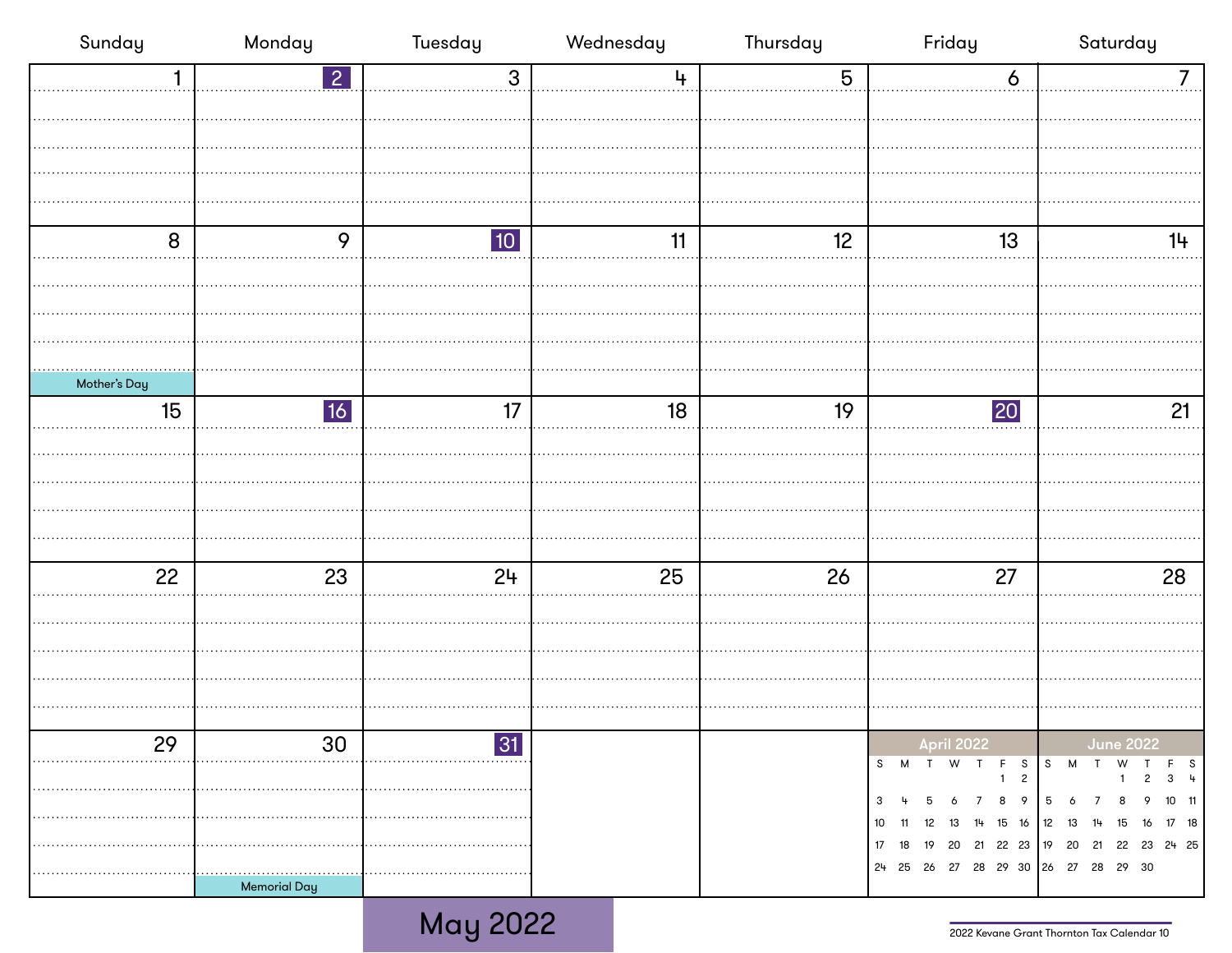### **June 10**

#### **FORM SC 2225**

(Electronic filing through SURI) Monthly Excise Tax Return and payment.

### **June 15**

#### **CORPORATE ANNUAL REPORT**

(Electronic filing) 2021 Corporate Annual Report, if the 60-day extension was obtained (a 60-day additional extension is available).

#### **DEPOSIT OF THE SALES AND USE TAX**

**First installment.** Large taxpayers and merchants with monthly sales tax deposits for the prior year in excess of \$2,000.

#### **DEPOSITS THROUGH SURI**

Payment of Tax Withheld on services rendered and judicial or extrajudicial indemnifications.

#### **FORM 480.30(II)**

2021 Exempt Businesses Income Tax Return (calendar year corporations) (a 6-month automatic extension is available).

#### **FORM 480.31**

(Electronic filing) Deposit coupon of Income Tax Withheld at Source from Non-resident persons for the month of May in excess of \$200.

#### **FORM 480.32**

(Electronic filing) Deposit coupon of Income Tax Withheld on Royalties, for the month of May, paid to Non-residents under Section 6(k) of the Tax Incentives Act of 1998.

#### **FORM 480.7(OE)**

2021 P.R. Informative Return for Income Tax Exempt Organizations (calendar year corporations). (a 6-month automatic extension is available).

#### **FORM 499 R-1**

(Electronic filing) Employer's Monthly Deposit of Income Tax Withheld from Employees for the month of May. If liability for the quarter is less than \$2,500, no deposit is required.

### **June 15 (cont'd)**

#### **FORM 480.9**

Payment of Income Tax Withheld on dividends, partnerships distributions, interest and 10% penalty on IRA.

#### **FORM 480.9EC**

(Electronic filing through SURI) Payment Voucher of Tax Withheld on Distributable Share of Owners of Pass-Through Entities (calendar year entities) - Second installment.

#### **FORM 480.E-1**

(Electronic filing through SURI) 2022 P.R. Individual, Corporation and Partnership taxed as Corporations Estimated Tax Payment Voucher (calendar year) - **Second Installment.**

### **June 20**

#### **FORM AS 2915.1**

(Electronic filing through SURI) Sales and Use Tax Monthly Return and payment. (Includes Basic - SUT, Special 4% SUT, Exempt Sales, 6% reduced rate SUT and Marketplace Sales).

#### **FORM AS 2970.1**

(Electronic filing through SURI) Declaration of Imports. **Non-bonded importers** - filed and paid on the date of introduction of items. **Bonded importers** - filed on the date of introduction. Payment is extended to the 20th day of the month following the month of introduction.

#### **SALES AND USE TAX**

Monthly Municipal Return and payment.

### **June 30**

#### **DEPOSIT OF THE SALES AND USE TAX**

**Second installment**. Large taxpayers and merchants with monthly sales tax deposits for the prior year in excess of \$2,000.

### **Notes**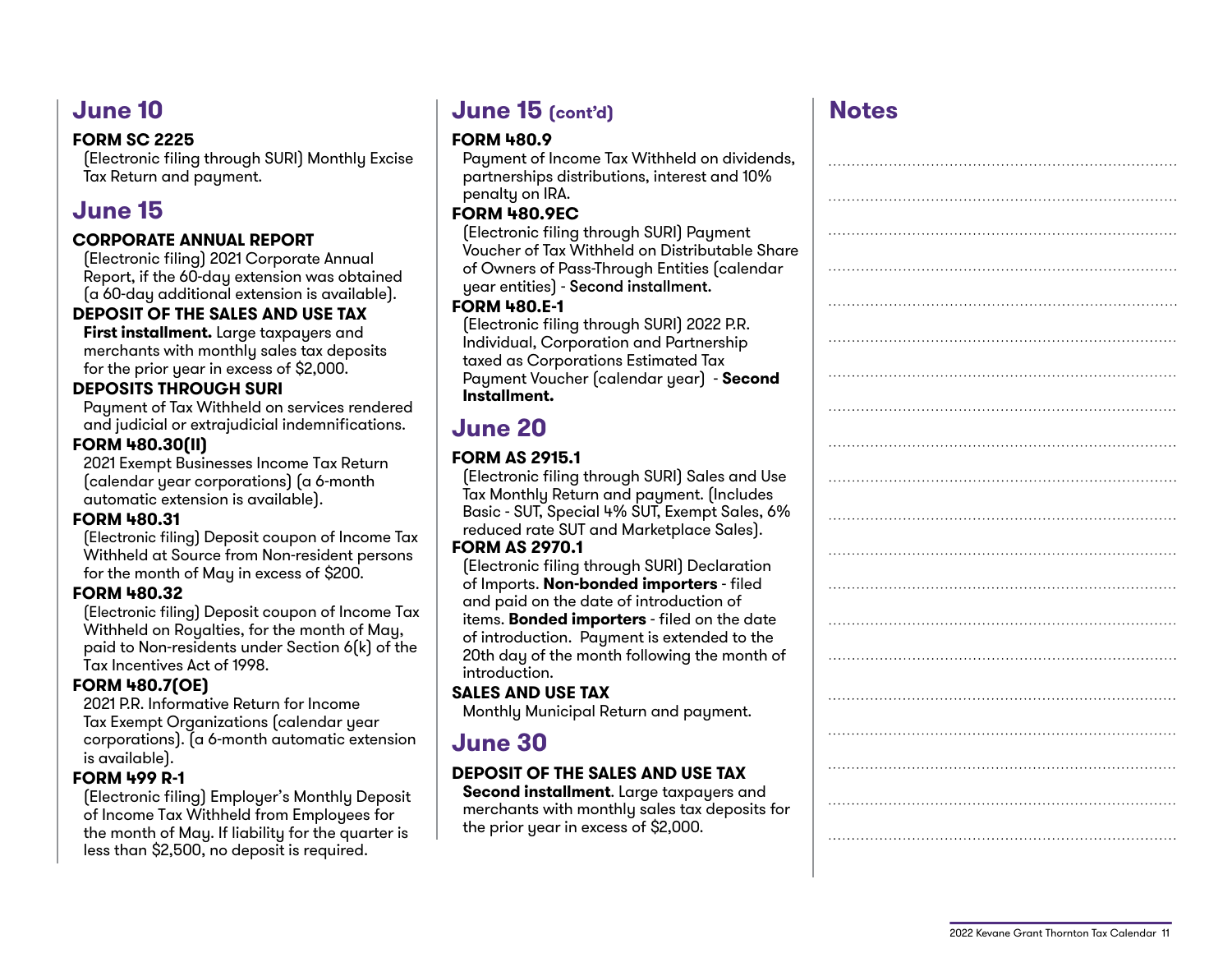| Sunday                                                                                                                                                                                               | Monday                                                                                                                                                                                                         | Tuesday        | Wednesday | Thursday       | Friday          | Saturday |
|------------------------------------------------------------------------------------------------------------------------------------------------------------------------------------------------------|----------------------------------------------------------------------------------------------------------------------------------------------------------------------------------------------------------------|----------------|-----------|----------------|-----------------|----------|
| May 2022<br>$\overline{\text{s}}$<br>W<br>M<br>F.<br>-S<br>$\overline{7}$<br>6<br>3<br>5<br>12<br>13<br>14<br>11<br>8<br>19 20 21<br>18<br>17<br>15<br>-16<br>24 25 26 27 28 17<br>22 23<br>29 30 31 | <b>July 2022</b><br>$S$ M<br>$\overline{w}$<br>T<br>F.<br>S<br>$\overline{c}$<br>3<br>8<br>- 9<br>$\vert$ 10<br>12<br>- 11<br>13<br>15 16<br>14<br>20<br>21<br>22 23<br>18<br>19<br>24  25  26  27  28  29  30 |                |           | $\overline{2}$ | $\overline{3}$  | 4        |
|                                                                                                                                                                                                      | 31                                                                                                                                                                                                             |                |           |                |                 |          |
| $\overline{5}$                                                                                                                                                                                       | 6                                                                                                                                                                                                              | $\overline{7}$ | 8         | 9              | 10 <sup>°</sup> | 11       |
|                                                                                                                                                                                                      |                                                                                                                                                                                                                |                |           |                |                 |          |
| 12                                                                                                                                                                                                   | 13                                                                                                                                                                                                             | 14             | <b>15</b> | 16             | 17              | 18       |
|                                                                                                                                                                                                      |                                                                                                                                                                                                                |                |           |                |                 |          |
| 19                                                                                                                                                                                                   | 20                                                                                                                                                                                                             | 21             | 22        | 23             | 24              | 25       |
|                                                                                                                                                                                                      |                                                                                                                                                                                                                |                |           |                |                 |          |
| <b>Father's Day</b>                                                                                                                                                                                  |                                                                                                                                                                                                                |                |           |                |                 |          |
| 26                                                                                                                                                                                                   | 27                                                                                                                                                                                                             | 28             | 29        | 30             |                 |          |
|                                                                                                                                                                                                      |                                                                                                                                                                                                                |                |           |                |                 |          |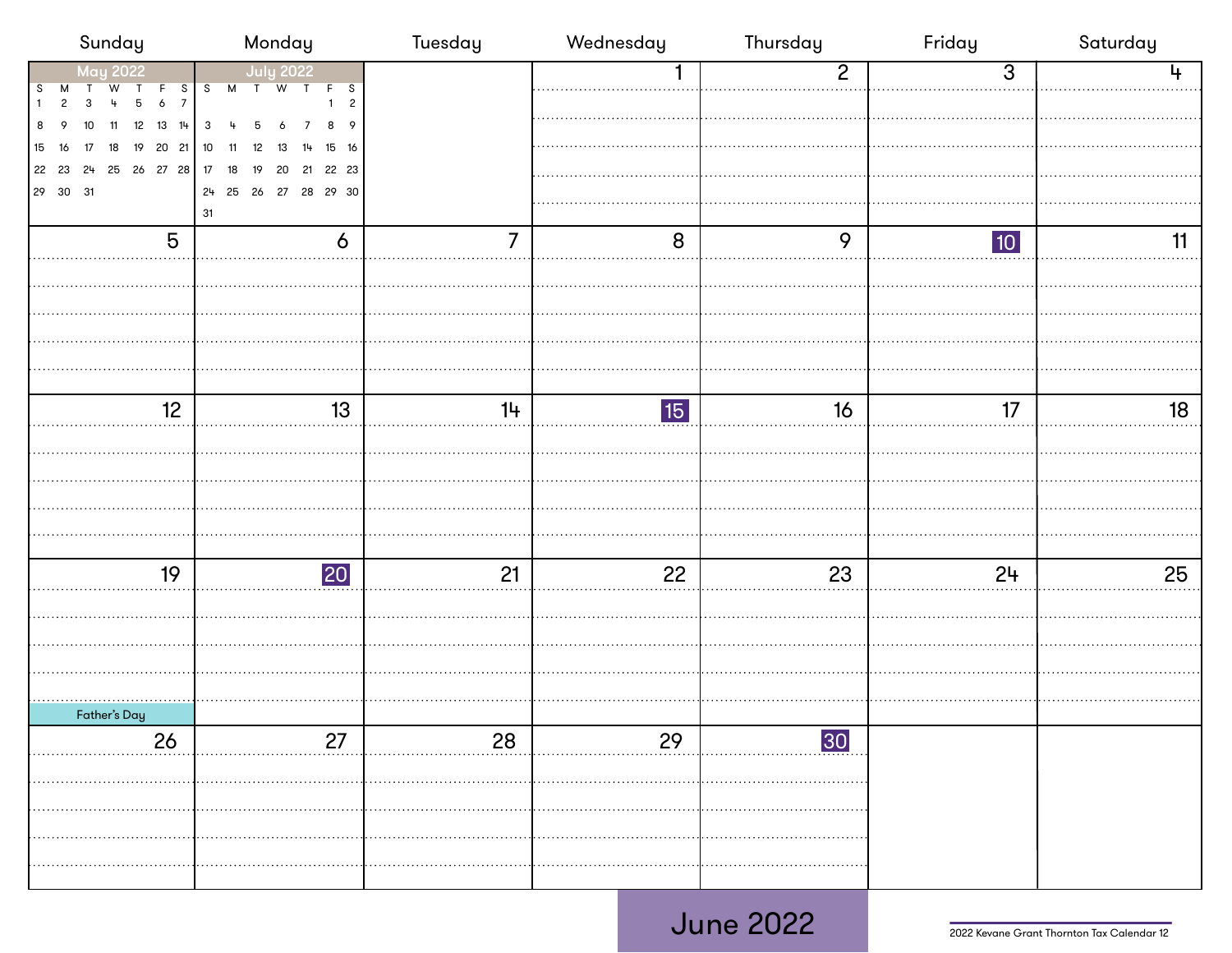#### **FORM 2225**

(Electronic filing through SURI) Monthly Excise Tax Return and payment.

### **July 15**

#### **DEPOSIT OF THE SALES AND USE TAX**

**First installment.** Large taxpayers and merchants with monthly sales tax deposits for the prior year in excess of \$2,000.

#### **DEPOSITS THROUGH SURI**

Payment of Tax Withheld on services rendered and judicial or extrajudicial indemnifications.

#### **EXEMPT CORPORATION ANNUAL REPORT - DECREES UNDER PREVIOUS ACTS DUE 30 DAYS AFTER FILING INCOME TAX RETURN**

(Electronic filing on https://ogpe.pr.gov/) For calendar year corporations with decrees stating due date is 30 days after filing of the income tax return, Form 480.30(II), due on June 15, 2022.

#### **FORM 480.31**

(Electronic filing) Deposit coupon of Income Tax Withheld at Source from Non-resident persons for the month of June.

#### **FORM 480.32**

(Electronic filing) Deposit coupon of Income Tax Withheld on Royalties, for the month of June, paid to Non-residents under Section 6(k) of the Tax Incentives Act of 1998.

#### **FORM 480.9**

Payment of Income Tax Withheld on dividends, partnerships distributions, interest and 10% penalty on IRA

#### **FORM 499 R-1**

(Electronic filing) Employer's Monthly Deposit of Income Tax Withheld from Employees for the month of June. If liability for the quarter is less than \$2,500, no deposit is required.

### **July 11 Notes July 15 (cont'd)**

#### **FORM TSCH-1**

Chauffeur's (and other employees') Social Security - Quarterly payment.

#### **VOLUME OF BUSINESS TAX**

Last day for payment of first semester for fiscal year 2022-2023 without the 5% statutory discount, if full payment was not made with extension request or declaration.

### **July 20**

#### **FORM AS 2915.1**

(Electronic filing through SURI) Sales and Use Tax Monthly Return and payment. (Includes Basic - SUT, Special 4% SUT, Exempt Sales, 6% reduced rate SUT and Marketplace Sales).

#### **FORM AS 2970.1**

(Electronic filing through SURI) Declaration of Imports. **Non-bonded importers** - filed and paid on the date of introduction of items. **Bonded importers** - filed on the date of introduction. Payment is extended to the 20th day of the month following the month of introduction.

#### **FORM CFSE 693**

Annual Payroll Statement to the State Insurance Fund of Puerto Rico 2021-2022. Workmen's Compensation Insurance Premium. Payment of first installment for fiscal year 2022-2023.

#### **SALES AND USE TAX**

Monthly Municipal Return and payment.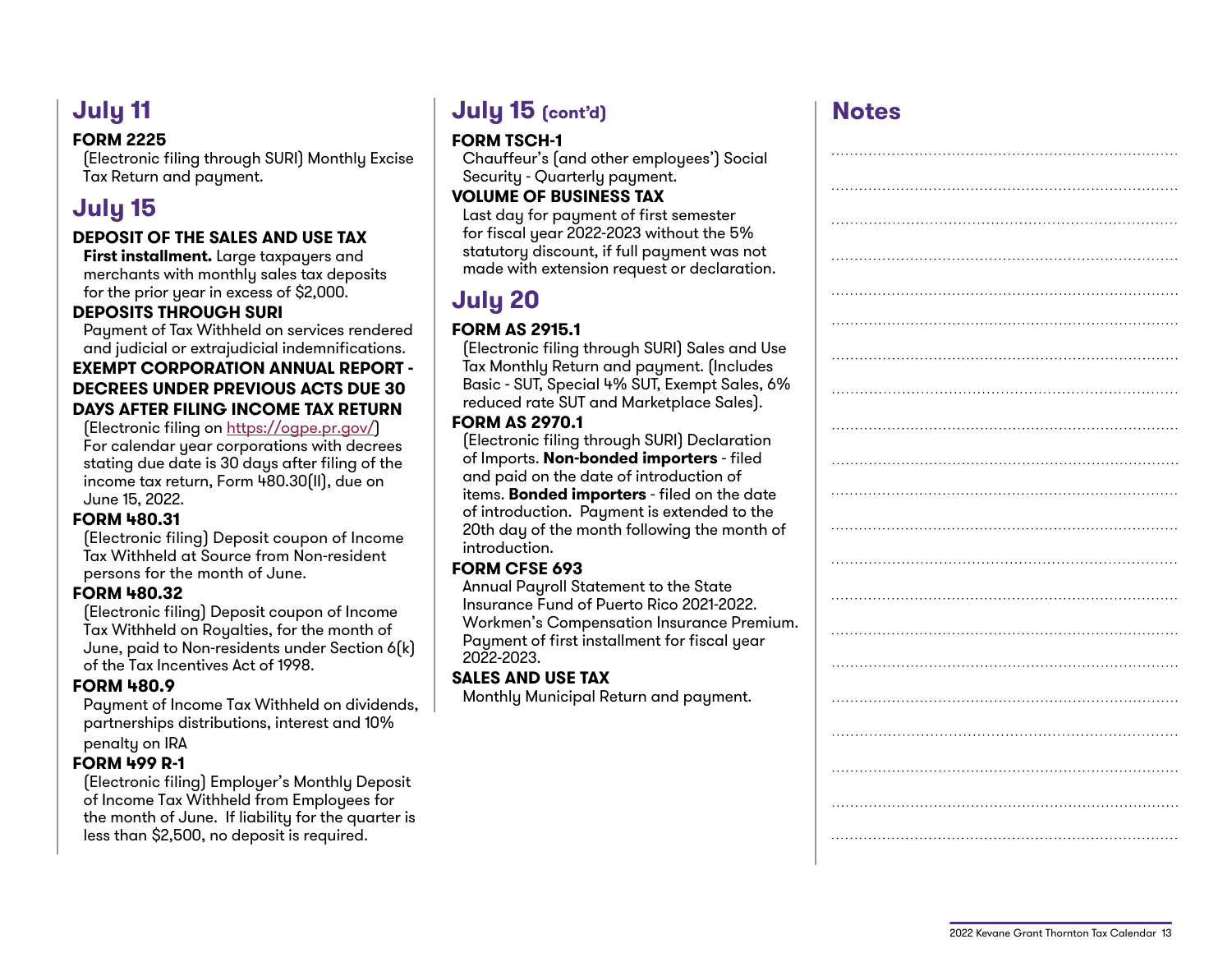| Sunday                                                                                                                  | Monday                                                                                                  | Tuesday        | Wednesday | Thursday       | Friday    | Saturday    |
|-------------------------------------------------------------------------------------------------------------------------|---------------------------------------------------------------------------------------------------------|----------------|-----------|----------------|-----------|-------------|
| <b>June 2022</b><br>S<br>M<br>T<br>W<br>S<br>3<br>$\overline{c}$<br>4<br>10<br>11<br>$\circ$<br>17 18<br>15<br>16<br>12 | August 2022<br>M<br>F S<br>S<br>W<br>3<br>5<br>-6<br>2<br>12 13<br>14<br>19 20<br>15<br>18<br>-16<br>17 |                |           |                |           | $2^{\circ}$ |
| 22 23 24 25 21 22 23<br>21<br>- 20<br>19<br>26 27 28 29 30                                                              | 24 25 26 27<br>28  29  30  31                                                                           |                |           |                |           |             |
| 3                                                                                                                       | 4                                                                                                       | $\overline{5}$ | 6         | $\overline{7}$ | 8         | 9           |
|                                                                                                                         | Independence Day                                                                                        |                |           |                |           |             |
| 10                                                                                                                      | 11                                                                                                      | 12             | 13        | 14             | <b>15</b> | 16          |
| 17                                                                                                                      | 18                                                                                                      | 19             | 20        | 21             | 22        | 23          |
| 24/31                                                                                                                   | 25                                                                                                      | 26             | 27        | 28             | 29        | 30          |
|                                                                                                                         | Constitution of the<br>Commonwealth of PR                                                               |                |           |                |           |             |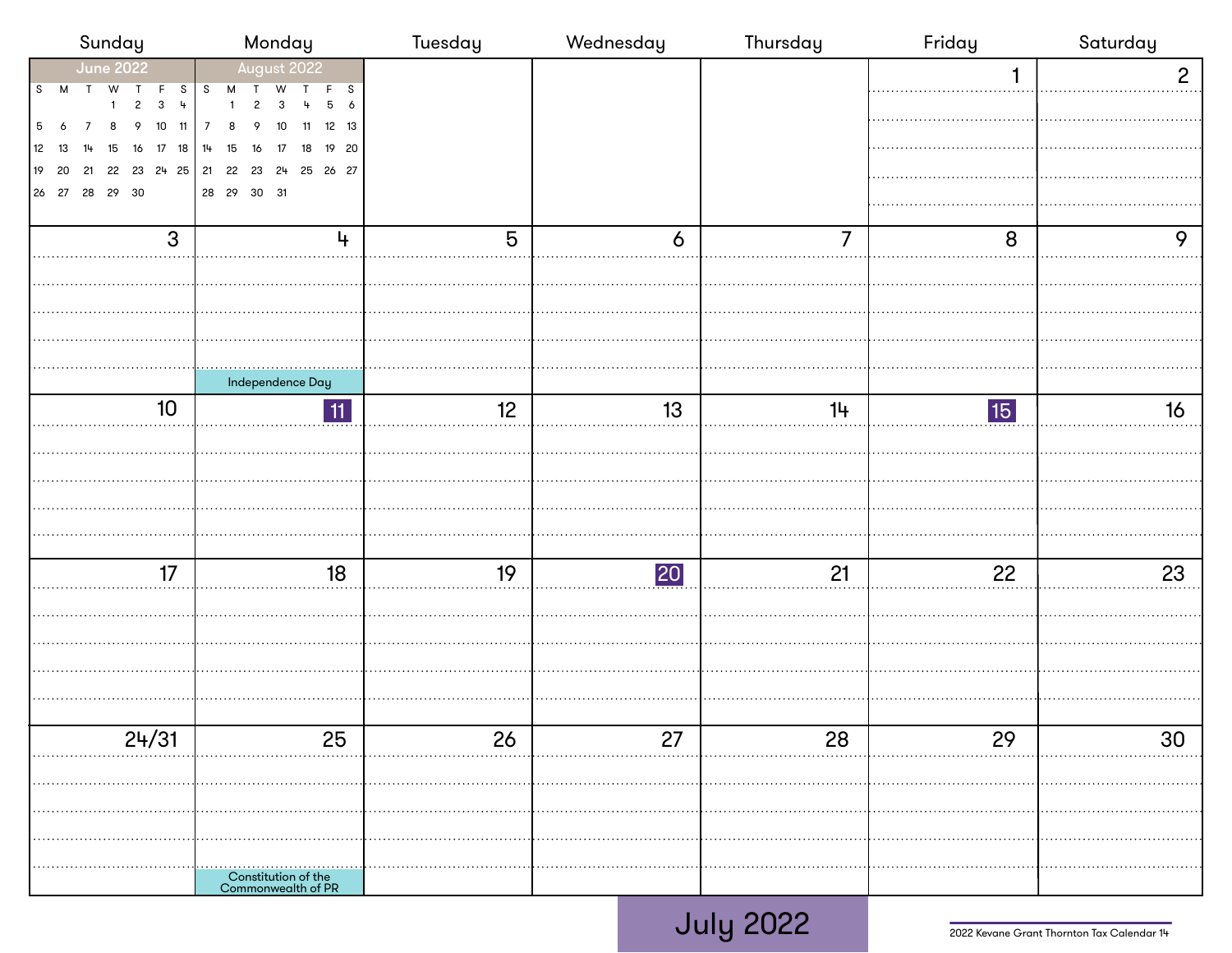### **August 1**

#### **DEPOSIT OF THE SALES AND USE TAX**

**Second installment.** Large taxpayers and merchants with monthly sales tax deposits for the prior year in excess of \$2,000.

#### **SALES AND USE TAX - QUARTERLY REPORT**

Non-withholding Agents - Sales made by mail or internet sellers.

#### **FORM SC 2788 B**

#### **(Filed by the donor)**

(Electronic filing through SURI) 2021 P.R. Gift Informative Return, if the 6-month automatic extension was obtained.

#### **FORM 480.6SP-1**

(Electronic filing through SURI) Quarterly Return of Tax Withheld on Payments for Services Rendered - Quarter ended 6/30/22.

#### **FORM 499 R-1B**

(Electronic filing) Employer's Quarterly Return of Income Tax Withheld – Quarter ended 6/30/22.

#### **FORM PR-UI-10 and PR-UI-10A**

P.R. Unemployment Insurance and Disability Benefits - Quarter ended 6/30/22. (Electronic filing through DTRH portal).

### **August 10**

#### **FORM SC 2225**

(Electronic filing through SURI) Monthly Excise Tax Return and payment.

### **August 15**

#### **CORPORATE ANNUAL REPORT**

(Electronic filing) 2021 Corporate Annual Report, if the 60-day additional extension was obtained.

#### **DEPOSIT OF THE SALES AND USE TAX**

**First installment.** Large taxpayers and merchants with monthly sales tax deposits for the prior year in excess of \$2,000.

### **August 15 (cont'd)**

#### **DEPOSITS THROUGH SURI**

Payment of Tax Withheld on services rendered and judicial or extrajudicial indemnifications.

#### **FORM 480.31**

(Electronic filing) Deposit coupon of Income Tax Withheld at Source from Non-resident persons for the month of July in excess of \$200.

#### **FORM 480.32**

(Electronic filing) Deposit coupon of Income Tax Withheld on Royalties, for the month of July, paid to Non-residents under section 6(k) of the Tax Incentives Act of 1998.

#### **FORM 480.9**

Payment of Income Tax Withheld on dividends, partnerships distributions, interest and 10% penalty on IRA.

#### **FORM 499 R-1**

(Electronic filing) Employer's Monthly Deposit of Income Tax Withheld from Employees for the month of July. If liability for the quarter is less than \$2,500, no deposit is required.

#### **PERSONAL PROPERTY ESTIMATED TAX PAYMENT**

(Electronic filing on https://emueble.crimpr. net) 2022 - **First Installment**.

### **August 16**

#### **FORM AS-29**

(Electronic filing on https://emueble.crimpr. net) 2021 Personal Property Tax Return, if the 3-month automatic extension was obtained.

### **August 22**

#### **FORM AS 2915.1**

(Electronic filing through SURI) Sales and Use Tax Monthly Return and payment. (Includes Basic - SUT, Special 4% SUT, Exempt Sales, 6% reduced rate SUT and Marketplace Sales).

#### **FORM AS 2970.1**

(Electronic filing through SURI) Declaration of Imports. **Non-bonded importers** - filed and paid on the date of introduction of items. **Bonded importers** - filed on the date of introduction. Payment is extended to the 20th day of the month following the month of introduction.

#### **SALES AND USE TAX**

Monthly Municipal Return and payment.

### **August 30**

#### **FORM 480.5**

(Electronic filing through SURI) Summary of informative returns 480.7, 480.7B and 480.7C, when reporting contributions or other transactions, but **not distributions.**

### **August 31**

#### **DEPOSIT OF THE SALES AND USE TAX**

**Second installment.** Large taxpayers and merchants with monthly sales tax deposits for the prior year in excess of \$2,000.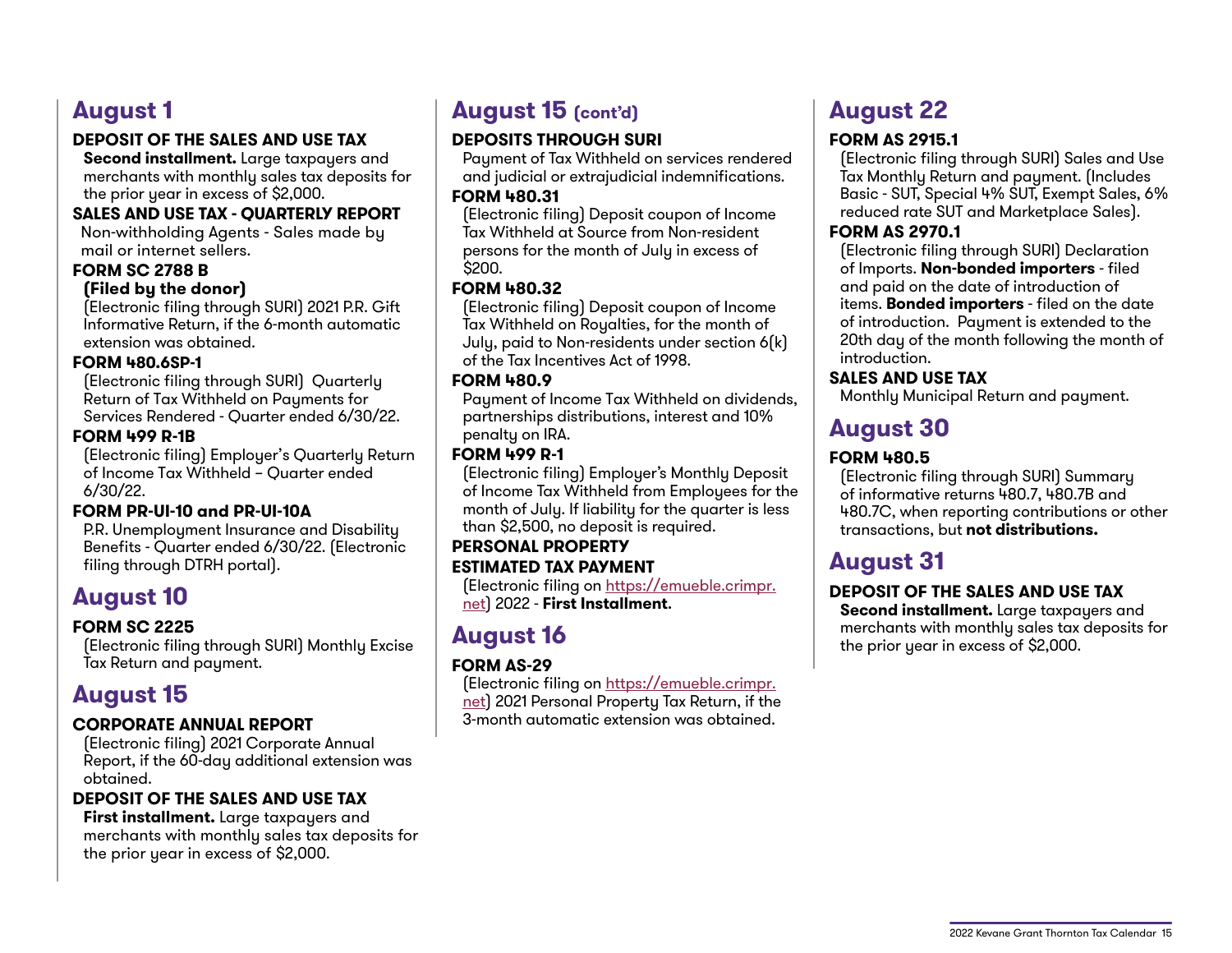| Sunday         | Monday         | Tuesday        | Wednesday    | Thursday | Friday                                                                              | Saturday                                      |
|----------------|----------------|----------------|--------------|----------|-------------------------------------------------------------------------------------|-----------------------------------------------|
|                | $\overline{1}$ | $\overline{c}$ | $\mathbf{3}$ | 4        | $\overline{5}$                                                                      | 6                                             |
|                |                |                |              |          |                                                                                     |                                               |
|                |                |                |              |          |                                                                                     |                                               |
|                |                |                |              |          |                                                                                     |                                               |
| $\overline{7}$ | 8              | 9              | 10           | 11       | 12 <sup>°</sup>                                                                     | 13                                            |
|                |                |                |              |          |                                                                                     |                                               |
|                |                |                |              |          |                                                                                     |                                               |
|                |                |                |              |          |                                                                                     |                                               |
|                |                |                |              |          |                                                                                     |                                               |
| 14             | 15             | 16             | 17           | 18       | 19                                                                                  | 20                                            |
|                |                |                |              |          |                                                                                     |                                               |
|                |                |                |              |          |                                                                                     |                                               |
|                |                |                |              |          |                                                                                     |                                               |
| 21             | 22             | 23             | 24           | 25       | 26                                                                                  | 27                                            |
|                |                |                |              |          |                                                                                     |                                               |
|                |                |                |              |          |                                                                                     |                                               |
|                |                |                |              |          |                                                                                     |                                               |
|                |                |                |              |          |                                                                                     |                                               |
| 28             | 29             | 30             | $31$         |          | <b>July 2022</b>                                                                    | September 2022<br>S M T W T F S S M T W T F S |
|                |                |                |              |          | $1 \quad 2$<br>7 8 9<br>5<br>6<br>3<br>- 4                                          | 5<br>$\frac{1}{2}$<br>6<br>7<br>9 10<br>8     |
|                |                |                |              |          | 10                                                                                  | 11 12 13 14 15 16 11 12 13 14 15 16 17        |
|                |                |                |              |          | 17 18 19 20 21 22 23 18 19 20 21 22 23 24<br>24 25 26 27 28 29 30 25 26 27 28 29 30 |                                               |
|                |                |                |              |          | 31                                                                                  |                                               |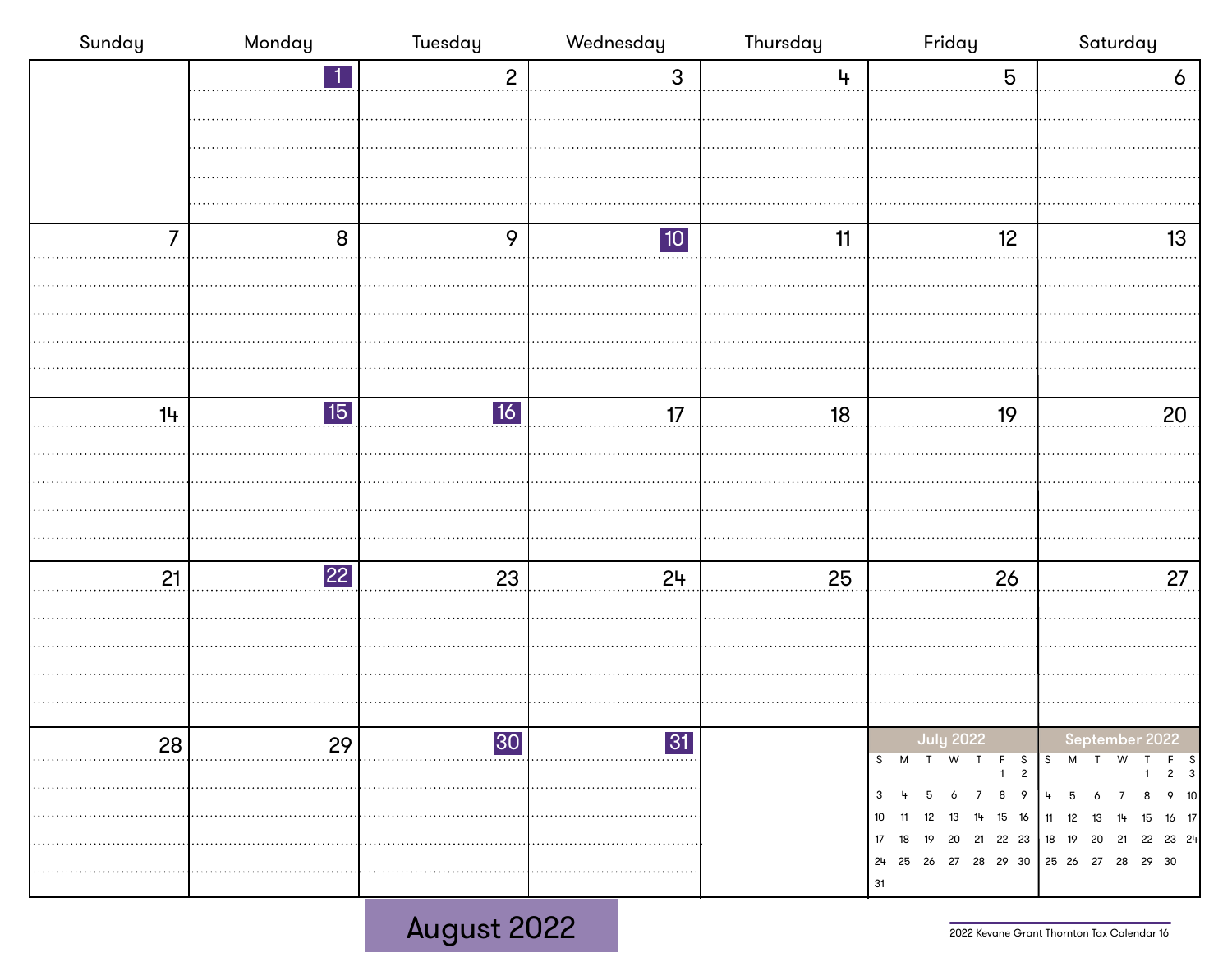### **September 12**

#### **FORM SC 2225**

(Electronic filing through SURI) Monthly Excise Tax Return and payment.

### **September 15**

#### **DEPOSIT OF THE SALES AND USE TAX**

**First installment.** Large taxpayers and merchants with monthly sales tax deposits for the prior year in excess of \$2,000.

#### **DEPOSITS THROUGH SURI**

Payment of Tax Withheld on services rendered and judicial or extrajudicial indemnifications.

#### **FORM 480.20(EC)**

(Electronic filing through SURI) 2021 P.R. Informative Income Tax Return Pass-Through Entity (Partnership, Special Partnership and Corporation of Individuals) (calendar year entities), if the 6-month automatic extension was obtained.

#### **FORM 480.6(EC)**

(Electronic filing through SURI) Informative Return - Pass Through Entity Partner's Distributable Share or Stockholder's Proportional Share on Income, Losses and Credits, if the 6-month automatic extension was obtained.

#### **FORM 480.31**

(Electronic filing) Deposit coupon of Income Tax Withheld at Source from Non-resident persons for the month of August in excess of \$200.

#### **FORM 480.32**

(Electronic filing) Deposit coupon of Income Tax Withheld on Royalties, for the month of August, paid to Non-residents under section 6(k) of the Tax Incentives Act of 1998.

#### **FORM 480.80(F)**

2021 Revocable Trust or Grantor Trust Income Tax Return, if the 6-month automatic extension was obtained.

### **September 15 (cont'd)**

#### **FORM 480.60(F)**

(Electronic filing through SURI) Last day to deliver the Revocable Trust or Grantor Trust Informative Return(s), if the 6-month automatic extension was obtained.

#### **FORM 480.E-1**

(Electronic filing through SURI) 2022 P.R. Individual, Corporation and Partnership Estimated Tax Payment Voucher (calendar year) - **Third Installment.**

#### **FORM 480.9**

Payment of Income Tax Withheld on dividends, partnerships distributions, interest and 10% penalty on IRA.

#### **FORM 480.9EC**

(Electronic filing through SURI) Payment Voucher of Tax Withheld on Distributable Share of Owners of Pass-Through Entities (calendar year entities) - **Third installment.**

#### **FORM 499 R-1**

(Electronic filing) Employer's Monthly Deposit of Income Tax Withheld from Employees for the month of August. If liability for the quarter is less than \$2,500, no deposit is required.

### **Notes**

### **September 20**

#### **FORM AS 2915.1**

(Electronic filing through SURI) Sales and Use Tax Monthly Return and payment. (Includes Basic - SUT, Special 4% SUT, Exempt Sales, 6% reduced rate SUT and Marketplace Sales).

#### **FORM AS 2970.1**

(Electronic filing through SURI) Declaration of Imports. **Non-bonded importers** - filed and paid on the date of introduction of items. **Bonded importers** - filed on the date of introduction. Payment is extended to the 20th day of the month following the month of introduction.

#### **SALES AND USE TAX**

Monthly Municipal Return and payment.

### **September 30**

#### **DEPOSIT OF THE SALES AND USE TAX**

**Second installment.** Large taxpayers and merchants with monthly sales tax deposits for the prior year in excess of \$2,000.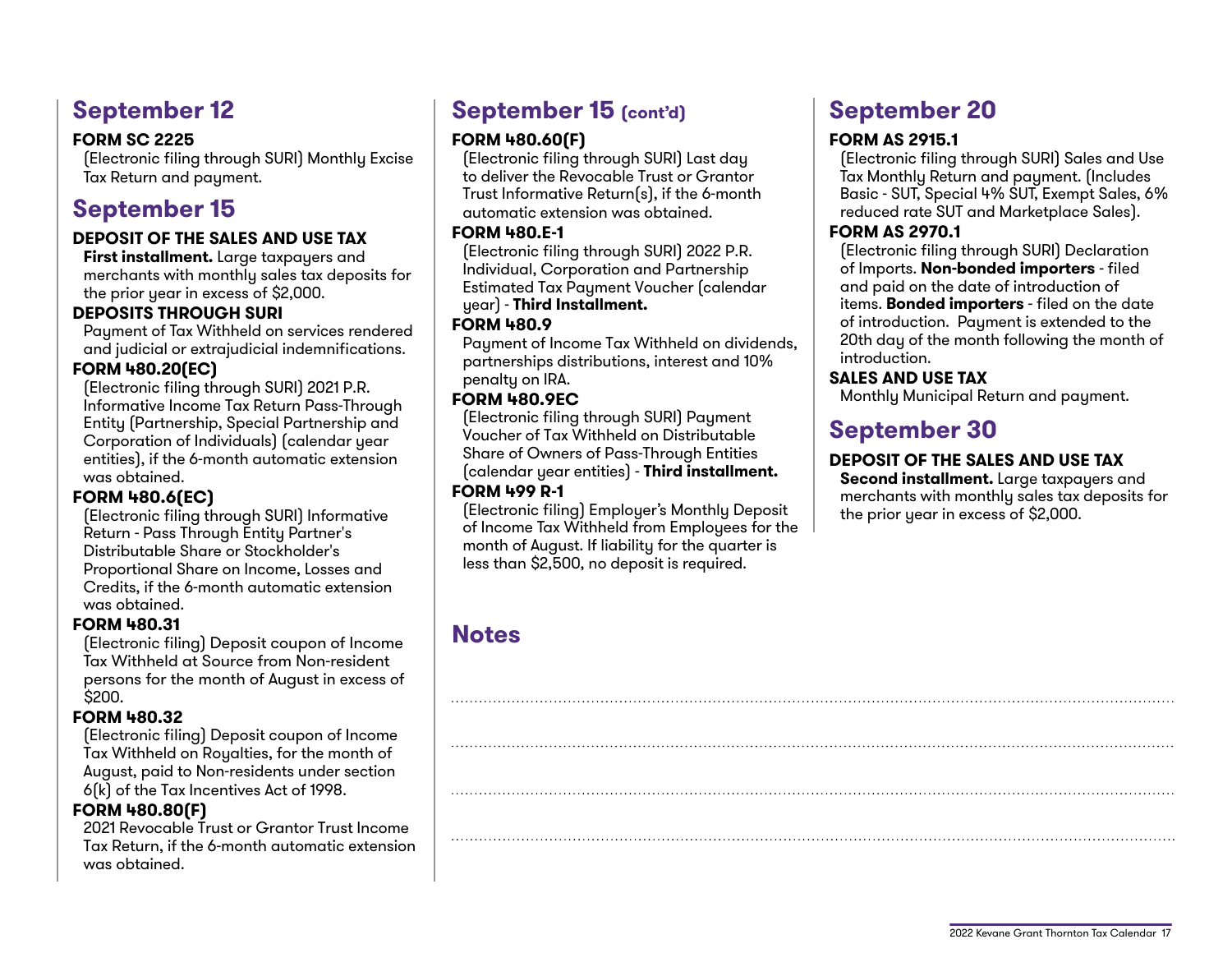| Sunday                                                                    | Monday                          | Tuesday | Wednesday      | Thursday | Friday         | Saturday |
|---------------------------------------------------------------------------|---------------------------------|---------|----------------|----------|----------------|----------|
| August 2022                                                               | October 2022                    |         |                |          | $\overline{2}$ | 3        |
| W<br>$F-S$<br>S M T<br>$\mathsf{T}$<br>5<br>6<br>$\overline{c}$<br>3<br>4 | S M T W T<br>F.<br>S            |         |                |          |                |          |
| 10<br>11<br>12<br>13<br>9<br>7                                            | $\overline{c}$<br>3<br>6<br>7 8 |         |                |          |                |          |
| $18$ $19$ $20$ $9$<br>16<br>17<br>14<br>15                                | 10<br>13<br>12<br>14 15<br>-11  |         |                |          |                |          |
| 23 24 25 26 27 16<br>21 22                                                | 19  20  21  22<br>18<br>- 17    |         |                |          |                |          |
| 28  29  30  31                                                            | 23 24 25 26 27 28 29            |         |                |          |                |          |
|                                                                           | 30 31                           |         |                |          |                |          |
| 4                                                                         | 5                               | 6       | $\overline{7}$ | 8        | 9              | 10       |
|                                                                           |                                 |         |                |          |                |          |
|                                                                           |                                 |         |                |          |                |          |
|                                                                           |                                 |         |                |          |                |          |
|                                                                           |                                 |         |                |          |                |          |
|                                                                           | Labor Day                       |         |                |          |                |          |
| 11                                                                        | 12                              | 13      | 14             | 15       | 16             | 17       |
|                                                                           |                                 |         |                |          |                |          |
|                                                                           |                                 |         |                |          |                |          |
|                                                                           |                                 |         |                |          |                |          |
|                                                                           |                                 |         |                |          |                |          |
|                                                                           |                                 |         |                |          |                |          |
|                                                                           |                                 |         |                |          |                |          |
| 18                                                                        | 19                              | 20      | 21             | 22       | 23             | 24       |
|                                                                           |                                 |         |                |          |                |          |
|                                                                           |                                 |         |                |          |                |          |
|                                                                           |                                 |         |                |          |                |          |
|                                                                           |                                 |         |                |          |                |          |
|                                                                           |                                 |         |                |          |                |          |
|                                                                           |                                 |         |                |          |                |          |
| 25                                                                        | 26                              | 27      | 28             | 29       | 30             |          |
|                                                                           |                                 |         |                |          |                |          |
|                                                                           |                                 |         |                |          |                |          |
|                                                                           |                                 |         |                |          |                |          |
|                                                                           |                                 |         |                |          |                |          |
|                                                                           |                                 |         |                |          |                |          |

### September 2022 2022 Kevane Grant Thornton Tax Calendar 18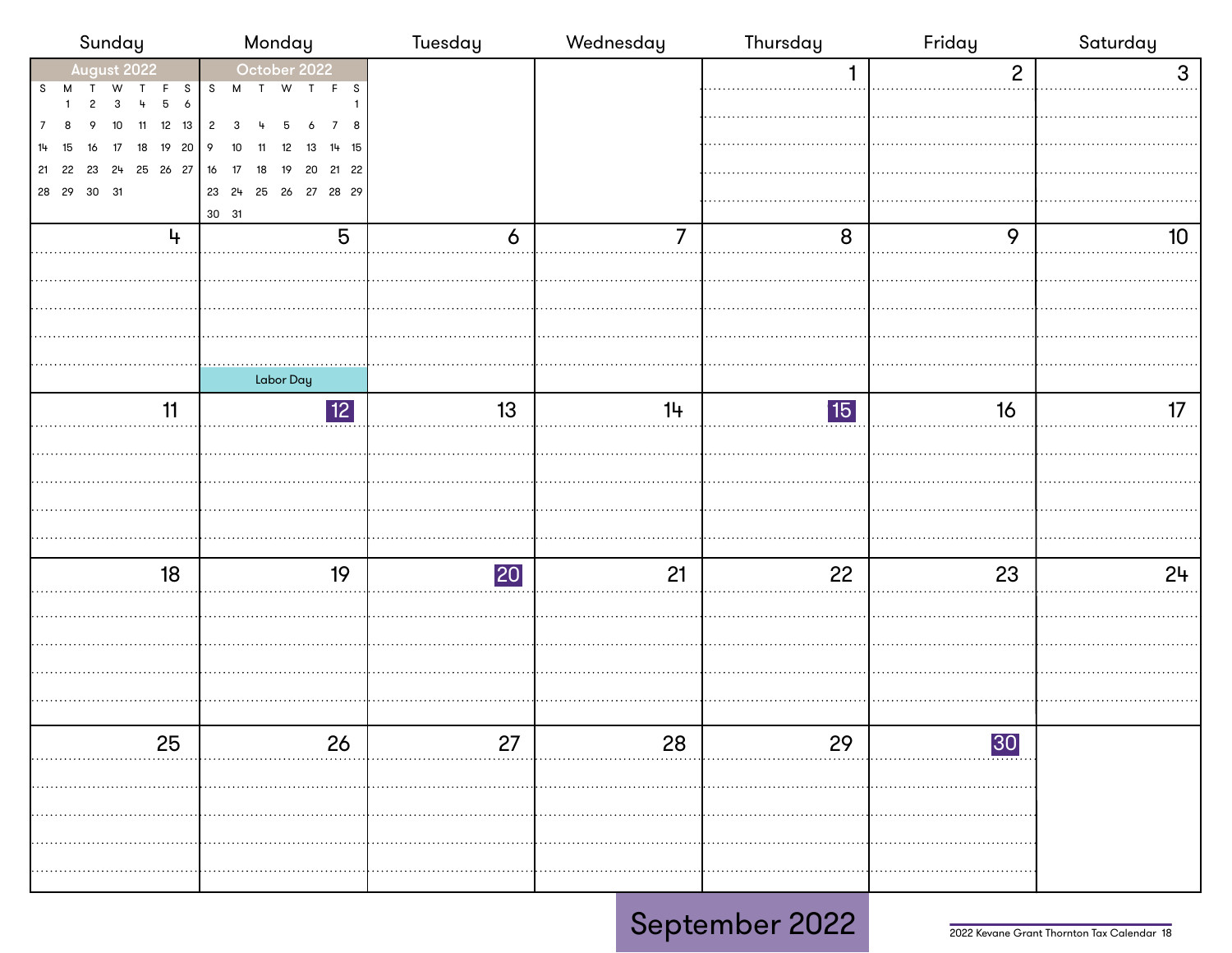### **October 11**

#### **FORM SC 2225**

(Electronic filing through SURI) Monthly Excise Tax Return and payment.

### **October 17**

**Last day of payment of second installment of the Individual Income Tax Return for 2021 taxable year.**

#### **DEPOSIT OF THE SALES AND USE TAX**

**First installment.** Large taxpayers and merchants with monthly sales tax deposits for the prior year in excess of \$2,000.

#### **DEPOSITS THROUGH SURI**

Payment of Tax Withheld on services rendered and judicial or extrajudicial indemnifications.

#### **EXEMPT ANNUAL REPORT FOR PASS THROUGH ENTITIES – DECREES UNDER PREVIOUS ACTS DUE 30 DAYS AFTER FILING INCOME TAX RETURN**

(Electronic filing on https://ogpe.pr.gov/) For calendar year Exempt Pass Through Entities with decrees stating due date is 30 days after filing of the Income Tax Return, Form 480.20(EC), if the automatic extesion was obtained.

#### **FORM 480.20**

(Electronic filing) 2021 P.R. Corporation Income Tax Return, if the 6-month automatic extension was obtained (calendar year corporations).

#### **FORM 480.31**

(Electronic filing) Deposit coupon of Income Tax Withheld at Source from Non-resident persons for the month of September in excess of \$200.

#### **FORM 480.32**

(Electronic filing) Deposit coupon of Income Tax Withheld on Royalties, for the month of September, paid to Non-residents under section 6(k) of the Tax Incentives Act of 1998.

### **October 17 (cont'd)**

#### **FORM 480.80**

2021 P.R. Fiduciary Income Tax Return (Estate or Trust), if the 6-month automatic extension was obtained.

#### **FORM 480.9**

Payment of Income Tax Withheld on dividends, partnerships distributions, interest and 10% penalty on IRA.

#### **FORM 482.0**

2021 P.R. Individual Income Tax Return, if the 6-month automatic extension was obtained.

#### **FORM 482.0(C)**

2021 P.R. Composite Return Partners and Individual Members of Partnerships and Limited Liability Companies, if the 6-month automatic extension was obtained.

#### **FORM 499 R-1**

(Electronic filing) Employer's Monthly Deposit of Income Tax Withheld from Employees for the month of September. If liability for the quarter is less than \$2,500, no deposit is required.

#### **FORM TSCH-1**

Chauffeur's (and other employees') Social Security - Quarterly payment.

### **October 20**

#### **FORM AS 2915.1**

(Electronic filing through SURI) Sales and Use Tax Monthly Return and payment. (Includes Basic - SUT, Special 4% SUT, Exempt Sales, 6% reduced rate SUT and Marketplace Sales).

#### **FORM AS 2970.1**

(Electronic filing through SURI) Declaration of Imports. **Non-bonded importers** - filed and paid on the date of introduction of items. **Bonded importers** - filed on the date of introduction. Payment is extended to the 20th day of the month following the month of introduction.

### **October 20 (cont'd)**

#### **SALES AND USE TAX**

Monthly Municipal Return and payment.

### **October 24**

#### **VOLUME OF BUSINESS DECLARATION (MUNICIPAL LICENSE TAX)**

Due date if the 6-month extension was obtained. Date varies, subject to municipalities' interpretation.

### **October 31**

#### **DEPOSIT OF THE SALES AND USE TAX**

**Second installment.** Large taxpayers and merchants with monthly sales tax deposits for the prior year in excess of \$2,000.

#### **FORM 480.6SP-1**

(Electronic filing through SURI) Quarterly Return of Tax Withheld on Payments for Services Rendered - Quarter ended 9/30/22.

#### **FORM 499 R-1B**

(Electronic filing) – Employer's Quarterly Return of Income Tax Withheld – Quarter ended 9/30/22.

#### **FORM PR-UI-10 and PR-UI-10A**

P.R. Unemployment Insurance and Disability Benefits Quarter ended 9/30/22. (Electronic filing through DTRH portal).

#### **SALES AND USE TAX - QUARTERLY REPORT**

Non-withholding Agents - Sales made by mail or internet sellers.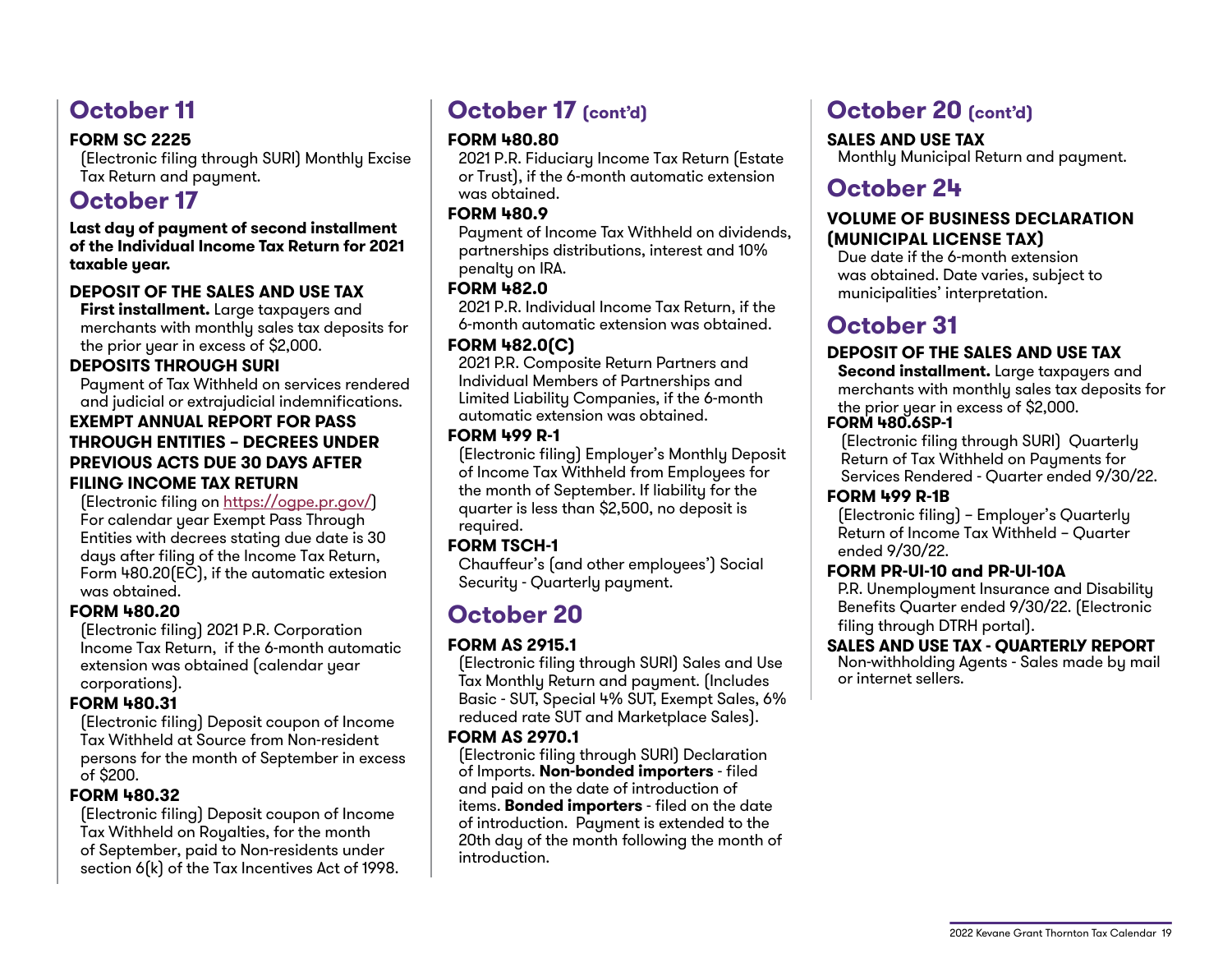| Sunday                                                                                                                                        | Monday                                                                                                                                                                               | Tuesday | Wednesday      | Thursday | Friday         | Saturday |
|-----------------------------------------------------------------------------------------------------------------------------------------------|--------------------------------------------------------------------------------------------------------------------------------------------------------------------------------------|---------|----------------|----------|----------------|----------|
| September 2022<br>S M T W<br>S<br>$\mathsf{T}$<br>F.<br>$\mathbf{3}$<br>$\overline{c}$<br>10<br>8<br>9<br>7<br>4<br>- 5<br>14 15<br>13<br>-12 | November 2022<br>S M T<br>$F$ S<br>W<br>$\mathsf{T}$<br>$\overline{c}$<br>5<br>3<br>4<br>6 <sup>6</sup><br>10<br>7<br>8<br>9<br>$11 \quad 12$<br>16 17 13 14 15<br>16<br>18 19<br>17 |         |                |          |                |          |
| 11<br>-19<br>18<br>25  26  27  28  29  30                                                                                                     | 20 21 22 23 24 20 21 22 23 24 25 26<br>27 28 29 30                                                                                                                                   |         |                |          |                |          |
| $\overline{c}$                                                                                                                                | $\mathbf{3}$                                                                                                                                                                         | 4       | $5\phantom{1}$ | 6        | $\overline{7}$ | 8        |
| 9                                                                                                                                             | 10                                                                                                                                                                                   | 11      | 12             | 13       | 14             | 15       |
| 16                                                                                                                                            | Columbus' Day (PR/Federal)<br>17 <sup>2</sup>                                                                                                                                        | 18      | 19             | 20       | 21             | 22       |
|                                                                                                                                               |                                                                                                                                                                                      |         |                |          |                |          |
| 23/30                                                                                                                                         | 24/31                                                                                                                                                                                | 25      | 26             | 27       | 28             | 29       |
|                                                                                                                                               |                                                                                                                                                                                      |         |                |          |                |          |

### October 2022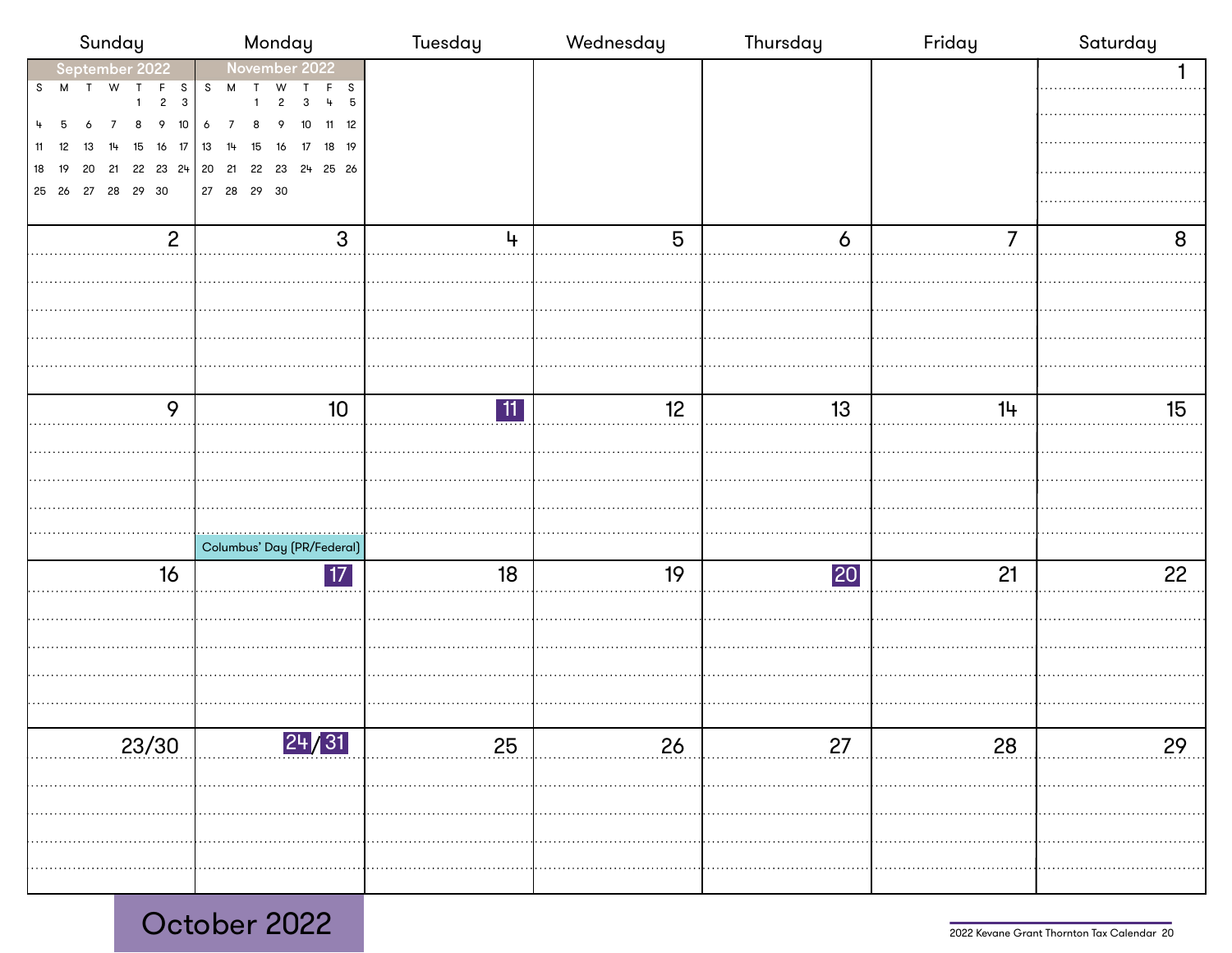### **November 10**

#### **FORM SC 2225**

(Electronic filing through SURI) Monthly Excise Tax Return and payment.

### **November 15**

#### **DEPOSIT OF THE SALES AND USE TAX**

**First installment.** Large taxpayers and merchants with monthly sales tax deposits for the prior year in excess of \$2,000.

#### **DEPOSITS THROUGH SURI**

Payment of Tax Withheld on services rendered and judicial or extrajudicial indemnifications.

#### **EXEMPT ANNUAL REPORT - NEW DECREES**

(Electronic filing on https://ogpe.pr.gov/) For calendar year Exempt Entities that filed the Income Tax Return.

#### **EXEMPT INDIVIDUAL ANNUAL REPORT – DECREES UNDER PREVIOUS ACTS DUE 30 DAYS AFTER FILING INCOME TAX RETURN**

(Electronic filing on https://ogpe.pr.gov/) Exempt Individuals that filed the Income Tax Return, Form 482.0, if the automatic extension was obtained.

#### **FORM 480.31**

(Electronic filing) Deposit coupon of Income Tax Withheld at Source from Non-resident persons for the month of October in excess of \$200.

#### **FORM 480.32**

(Electronic filing) Deposit coupon of Income Tax Withheld on Royalties, for the month of October, paid to Non-residents under Section 6(k) of the Tax Incentives Act of 1998.

#### **FORM 480.9**

Payment of Income Tax Withheld on dividends, partnerships distributions, interest and 10% penalty on IRA.

### **November 15 (cont'd)**

#### **FORM 499 R-1**

(Electronic filing) Employer's Monthly Deposit of Income Tax Withheld from Employees for the month of October. If liability for the quarter is less than \$2,500, no deposit is required.

### **PERSONAL PROPERTY**

#### **ESTIMATED TAX PAYMENT**

(Electronic filing on https://emueble.crimpr. net) 2022 - **Second Installment.**

### **November 21**

#### **FORM AS 2915.1**

(Electronic filing through SURI) Sales and Use Tax Monthly Return and payment. (Includes Basic - SUT, Special 4% SUT, Exempt Sales, 6% reduced rate SUT and Marketplace Sales).

#### **FORM AS 2970.1**

(Electronic filing through SURI) Declaration of Imports. **Non-bonded importers** - filed and paid on the date of introduction of items. **Bonded importers** - filed on the date of introduction. Payment is extended to the 20th day of the month following the month of introduction.

#### **SALES AND USE TAX**

Monthly Municipal Return and payment.

### **November 30**

#### **CHRISTMAS BONUS**

(Act No. 148 of June 30, 1969, as amended by Act No. 7 of 1986). Last day for filing with the Secretary of Labor a statement of the company's economic situation, changes in financial position and corresponding annotations to request a total or partial exemption from the obligation to pay the Christmas Bonus. For more information refer to **Page 46**.

### **November 30 (cont'd)**

#### **DEPOSIT OF THE SALES AND USE TAX**

**Second installment.** Large taxpayers and merchants with monthly sales tax deposits for the prior year in excess of \$2,000.

### **Notes**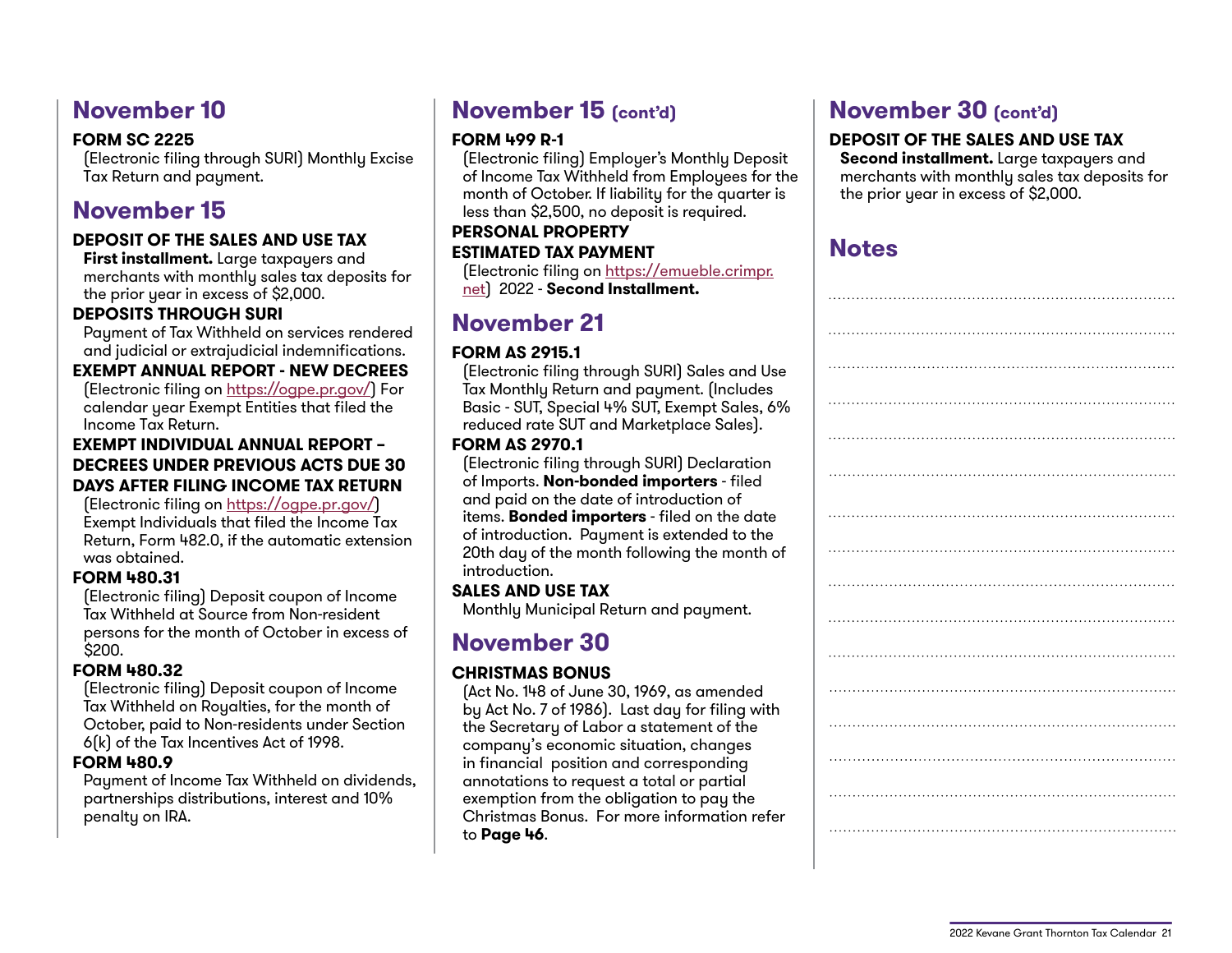| Sunday                       | Monday         | Tuesday | Wednesday      | Thursday                | Friday                                                                       | Saturday                                  |
|------------------------------|----------------|---------|----------------|-------------------------|------------------------------------------------------------------------------|-------------------------------------------|
|                              |                |         | $\overline{2}$ | 3                       | 4                                                                            | $\overline{5}$                            |
|                              |                |         |                |                         |                                                                              |                                           |
|                              |                |         |                |                         |                                                                              |                                           |
| 6                            | $\overline{7}$ | 8       | 9              | 10                      | 11                                                                           | 12 <sup>2</sup>                           |
|                              |                |         |                |                         |                                                                              |                                           |
| Daylight Saving<br>Time Ends |                |         |                |                         | Veterans' Day                                                                |                                           |
| 13                           | 14             | 15      | 16             | 17                      | 18                                                                           | 19                                        |
|                              |                |         |                |                         |                                                                              | Discovery of<br>Puerto Rico Day           |
| 20                           | 21             | 22      | 23             | 24                      | 25                                                                           | 26                                        |
|                              |                |         |                |                         |                                                                              |                                           |
|                              |                |         |                | <b>Thanksgiving Day</b> |                                                                              |                                           |
| 27                           | 28             | 29      | 30             |                         | October 2022<br>SMTWTFSSM                                                    | December 2022<br>W<br>$\mathsf{T}$<br>F S |
|                              |                |         |                |                         | 1.<br>$\mathbf{3}$<br>5<br>6 7 8 4<br>$^{2}$<br>- 4                          | - 5<br>9 10<br>6                          |
|                              |                |         |                |                         | 11 12<br>13 14 15 11<br>9<br>10<br>16 17 18 19 20 21 22 18 19 20 21 22 23 24 | 12<br>13<br>16 17<br>$-14$<br>15          |
|                              |                |         |                |                         | 23 24 25 26 27 28 29 25 26 27 28 29 30 31<br>30 31                           |                                           |
|                              |                |         |                |                         |                                                                              |                                           |

### November 2022 2022 2023 Kevane Grant Thornton Tax Calendar 22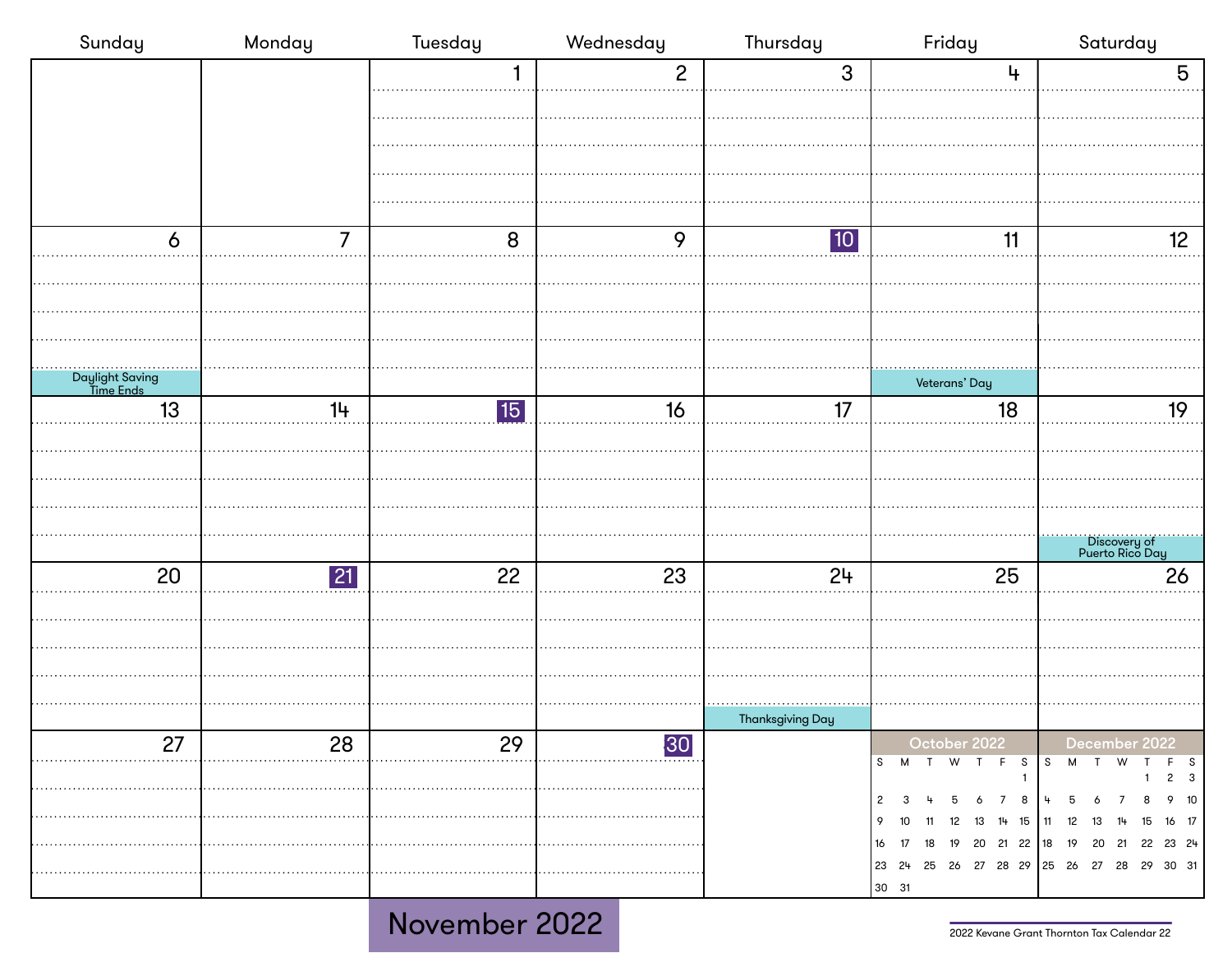### **December 12**

#### **FORM SC 2225**

(Electronic filing through SURI) Monthly Excise Tax Return and payment.

### **December 15**

#### **DEPOSIT OF THE SALES AND USE TAX**

**First installment.** Large taxpayers and merchants with monthly sales tax deposits for the prior year in excess of \$2,000.

#### **DEPOSITS THROUGH SURI**

Payment of Tax Withheld on services rendered and judicial or extrajudicial indemnifications.

#### **FORM 480.30(II)**

2021 Exempt Businesses Income Tax Return, if the 6-month automatic was obtained.

#### **FORM 480.31**

(Electronic filing) Deposit coupon of Income Tax Withheld at Source from Non-resident persons for the month of November in excess of \$200.

#### **FORM 480.32**

(Electronic filing) Deposit coupon of Income Tax Withheld on Royalties, for the month of November, paid to Non-residents under section 6(k) of the Tax Incentives Act of 1998.

#### **FORM 480.7(OE)**

2021 P.R. Informative Return for Income Tax Exempt Organizations (calendar year corporations). (a 6-month automatic extension is available).

#### **FORM 480.9**

Payment of Income Tax Withheld on dividends, partnerships distributions, interest and 10% penalty on IRA.

#### **FORM 480.9EC**

(Electronic filing through SURI) Payment Voucher of Tax Withheld on Distributable Share of Owners of Pass-Through Entities (calendar year entities) - **Fourth installment.**

### **December 15 (cont'd)**

#### **FORM 480.E-1**

(Electronic filing through SURI) 2022 P.R. Corporation and Partnership taxed as Corporations Estimated Tax Payment Voucher (calendar year) - **Fourth Installment.**

#### **FORM 499 R-1**

(Electronic Filing) Employer's Monthly Deposit of Income Tax Withheld from Employees for the month of November. If liability for the quarter is less than \$2,500, no deposit is required.

**Last day to pay Christmas bonus required by Act No. 148 of June 30, 1969, as amended. For more information refer to Page 46.**

### **December 20**

#### **FORM AS 2915.1**

(Electronic filing through SURI) Sales and Use Tax Monthly Return and payment. (Includes Basic - SUT, Special 4% SUT, Exempt Sales, 6% reduced rate SUT and Marketplace Sales).

#### **FORM AS 2970.1**

(Electronic filing through SURI) Declaration of Imports. **Non-bonded importers** - filed and paid on the date of introduction of items. **Bonded importers** - filed on the date of introduction. Payment is extended to the 10th day of the month following the month of introduction.

#### **SALES AND USE TAX**

Monthly Municipal Return and payment.

### *Happy Holidays and best wishes for prosperity!*

### **Notes**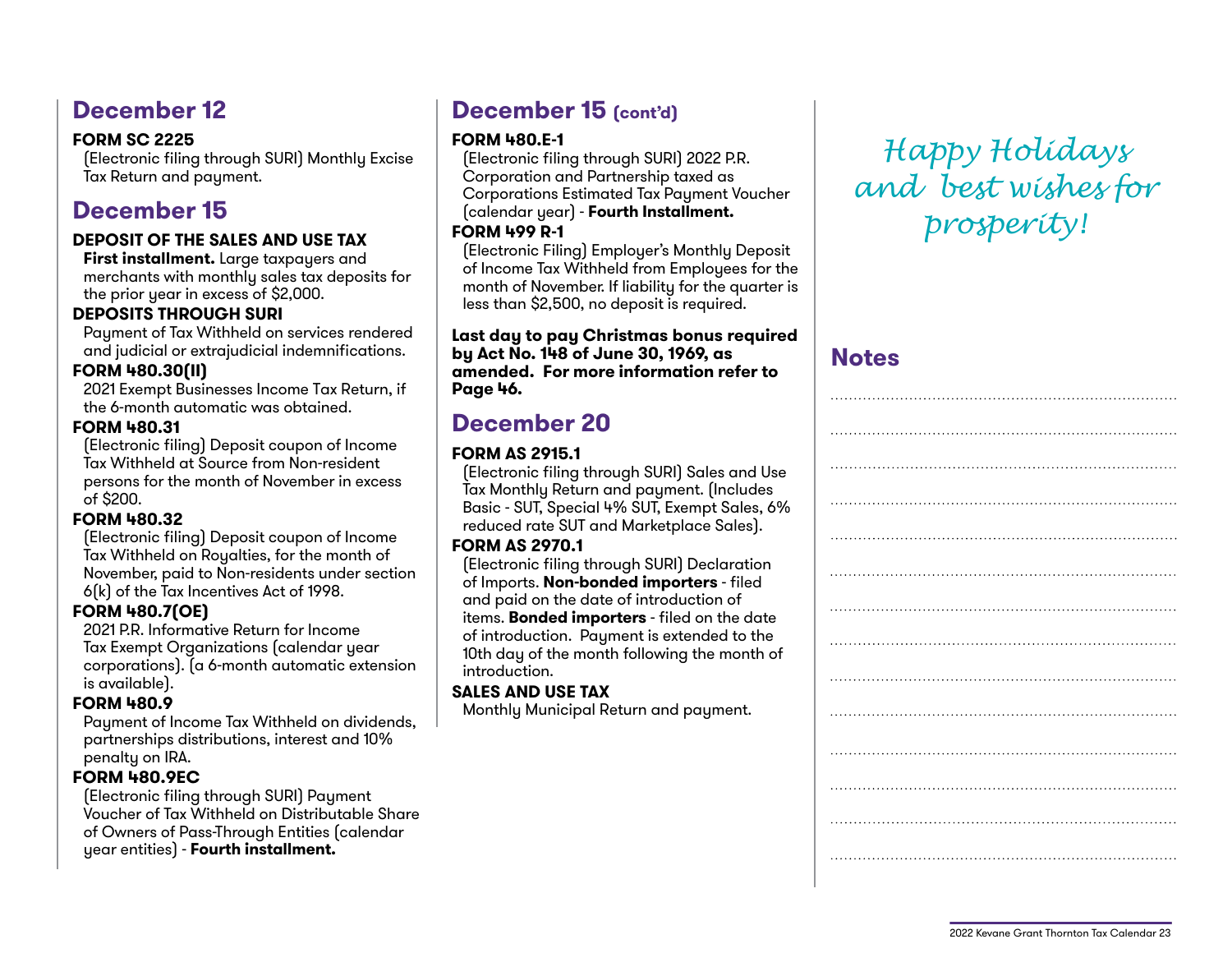| Sunday                                                      | Monday                                                                  | Tuesday  | Wednesday      | Thursday | Friday         | Saturday        |
|-------------------------------------------------------------|-------------------------------------------------------------------------|----------|----------------|----------|----------------|-----------------|
| November 2022                                               | January 2023                                                            |          |                |          | $\overline{2}$ | 3               |
| S M T W T F<br>S<br>$\overline{c}$<br>$5^{\circ}$<br>3<br>4 | S<br>M T<br>W<br>F S<br>$\mathsf{T}$<br>$\overline{c}$<br>5<br>3<br>6 7 |          |                |          |                |                 |
| $11 \t12$<br>10<br>8<br>9<br>6<br>- 7                       | 8<br>$\overline{9}$<br>10<br>12<br>11<br>13 14                          |          |                |          |                |                 |
| 17 18 19 15 16<br>15<br>16<br>13 14                         | 18<br>19 20 21<br>17                                                    |          |                |          |                |                 |
| 20 21 22 23 24 25 26 22 23 24 25 26 27 28                   |                                                                         |          |                |          |                |                 |
| 27 28 29 30                                                 | 29 30 31                                                                |          |                |          |                |                 |
|                                                             |                                                                         |          |                |          |                |                 |
| 4                                                           | $5\overline{)}$                                                         | $\delta$ | $\overline{7}$ | 8        | 9              | 10 <sup>1</sup> |
|                                                             |                                                                         |          |                |          |                |                 |
|                                                             |                                                                         |          |                |          |                |                 |
|                                                             |                                                                         |          |                |          |                |                 |
|                                                             |                                                                         |          |                |          |                |                 |
|                                                             |                                                                         |          |                |          |                |                 |
| 11                                                          | 12                                                                      | 13       | 14             | 15       | 16             | 17              |
|                                                             |                                                                         |          |                |          |                |                 |
|                                                             |                                                                         |          |                |          |                |                 |
|                                                             |                                                                         |          |                |          |                |                 |
|                                                             |                                                                         |          |                |          |                |                 |
|                                                             |                                                                         |          |                |          |                |                 |
|                                                             |                                                                         |          |                |          |                |                 |
| 18                                                          | 19                                                                      | 20       | 21             | 22       | 23             | 24              |
|                                                             |                                                                         |          |                |          |                |                 |
|                                                             |                                                                         |          |                |          |                |                 |
|                                                             |                                                                         |          |                |          |                |                 |
|                                                             |                                                                         |          |                |          |                |                 |
|                                                             |                                                                         |          |                |          |                |                 |
|                                                             |                                                                         |          |                |          |                |                 |
| 25                                                          | 26                                                                      | 27       | 28             | 29       | 30             | 31              |
|                                                             |                                                                         |          |                |          |                |                 |
|                                                             |                                                                         |          |                |          |                |                 |
|                                                             |                                                                         |          |                |          |                |                 |
|                                                             |                                                                         |          |                |          |                |                 |
|                                                             |                                                                         |          |                |          |                |                 |
| <b>Christmas Day</b>                                        |                                                                         |          |                |          |                |                 |

### December 2022 2022 Kevane Grant Thornton Tax Calendar 24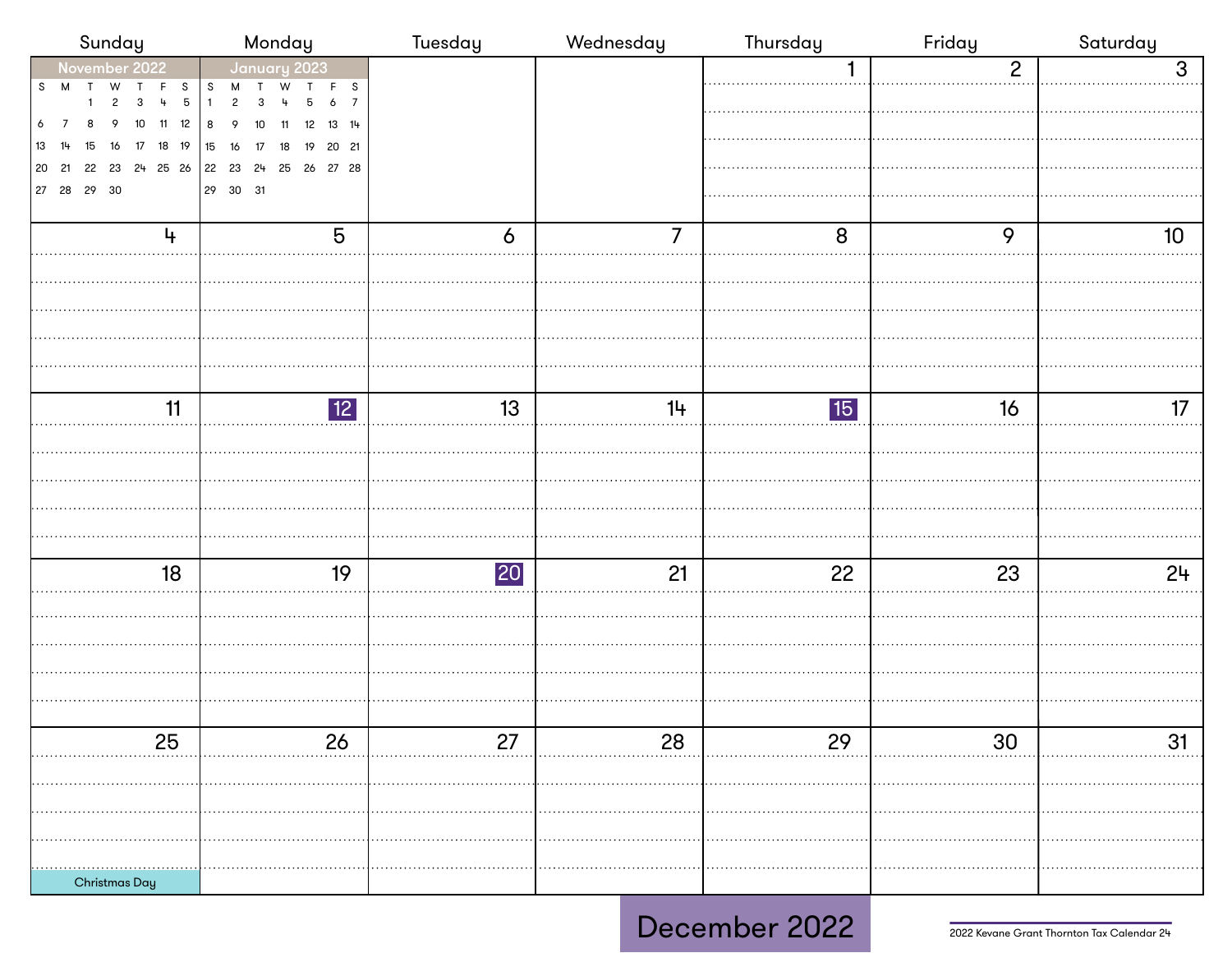### **January 2, 2023**

#### **DEPOSIT OF THE SALES AND USE TAX**

**Second installment.** Large taxpayers and merchants with monthly sales tax deposits for the prior year in excess of \$2,000.

### **January 10**

#### **FORM SC 2225**

(Electronic filing through SURI) Monthly Excise Tax Return and payment.

### **January 17**

#### **DEPOSIT OF THE SALES AND USE TAX**

**First installment.** Large taxpayers and merchants with monthly sales tax deposits for the prior year in excess of \$2,000.

#### **DEPOSITS THROUGH SURI**

Payment of Tax Withheld on services rendered and judicial or extrajudicial indemnifications.

#### **EXEMPT CORPORATION ANNUAL REPORT -** DECREES UNDER PREVIOUS ACTS DUE 30 DAYS AFTER FILING INCOME TAX RETURN

(Electronic filing on https://ogpe.pr.gov/) For calendar year corporations with decrees stating due date is 30 days after filing of the Income Tax Return, Form 480.30(II), if the automatic 6-month extension was obtained.

#### **FORM 480.31**

(Electronic filing) Deposit coupon of Income Tax Withheld at Source from Non-resident persons for the month of December in excess of \$200.

#### **FORM 480.32**

(Electronic filing) Deposit coupon of Income Tax Withheld on Royalties for the month of December, paid to Non-residents under section 6(k) of the Tax Incentives Act of 1998.

#### **FORM 480.9**

Payment of Income Tax Withheld on dividends, partnerships distributions, interest and 10% penalty on IRA.

### **January 17 (cont'd)**

#### **FORM 480.E-1**

(Electronic filing through SURI) 2021 P.R. Individual Estimated Tax Payment Voucher – **Fourth Installment.**

#### **FORM 499 R-1**

(Electronic filing) Employer's Monthly Deposit of Income Tax Withheld from Employees for the month of December. If liability for the quarter is less than \$2,500, no deposit is required.

#### **FORM TSCH-1**

Chauffeur's (and other employees') Social Security - Quarterly payment.

#### **VOLUME OF BUSINESS TAX**

Last day for the payment of second semester for fiscal year 2022-2023.

### **January 20**

#### **FORM AS 2915.1**

(Electronic filing through SURI) Sales and Use Tax Monthly Return and payment. (Includes Basic - SUT, preexisting contracts and auctions, Special 4% SUT, and 6% reduced rate SUT).

#### **FORM AS 2915.1 D**

(Electronic filing through SURI) Tax on Imports Monthly Return and payment.

#### **FORM AS 2970.1**

(Electronic filing through SURI) Declaration of Imports. **Non-bonded importers** - filed and paid on the date of introduction of items. **Bonded importers** - filed on the date of introduction. Payment is extended to the 20th day of the month following the month of introduction.

#### **FORM CFSE 693/02-140**

Workmen's Compensation Insurance Premium. Payment of second installment for fiscal year 2022-2023.

#### **SALES AND USE TAX**

Monthly Municipal Return and payment.

### **January 31**

#### **DEPOSIT OF THE SALES AND USE TAX**

**Second installment.** Large taxpayers and merchants with monthly sales tax deposits for the prior year in excess of \$2,000.

#### **FORM 480.5**

(Electronic filing through SURI) Summary of informative returns 480.7A and 480.7D.

#### **FORM 480.6SP-1**

(Electronic filing through SURI) Quarterly Return of Tax Withheld on Payments for Services Rendered - Quarter ended 12/31/22.

#### **FORM 480.7A**

(Electronic filing through SURI) Informative Returns - Mortgage interest.

#### **FORM 480.7D**

(Electronic filing through SURI) - Automobile lease payments.

#### **FORM 499 R-1B**

(Electronic filing) Employer's Quarterly Return of Income Tax Withheld – Quarter ended 12/31/21.

#### **FORM 499R-2/W-2PR**

(Electronic filing through SURI) Employer's Withholding Statement for Calendar Year 2022 (a 30-day extension is available).

#### **FORM 499 R-3**

(Electronic filing through SURI) 2022 Annual Reconciliation Statement of Income Tax Withheld (a 30-day extension is available).

#### **FORM PR-UI-10 and PR-UI-10A**

(Electronic filing through DTRH portal) P.R. Unemployment Insurance and Disability Benefits - Quarter ended 12/31/22.

#### **FORM SC 2788 B (Filed by the donor)**

(Electronic filing through SURI) 2022 P.R. Gift Informative Return (a 3-month automatic extension is available). (A 6-month automatic extension is available if the applicant is outside of P.R.).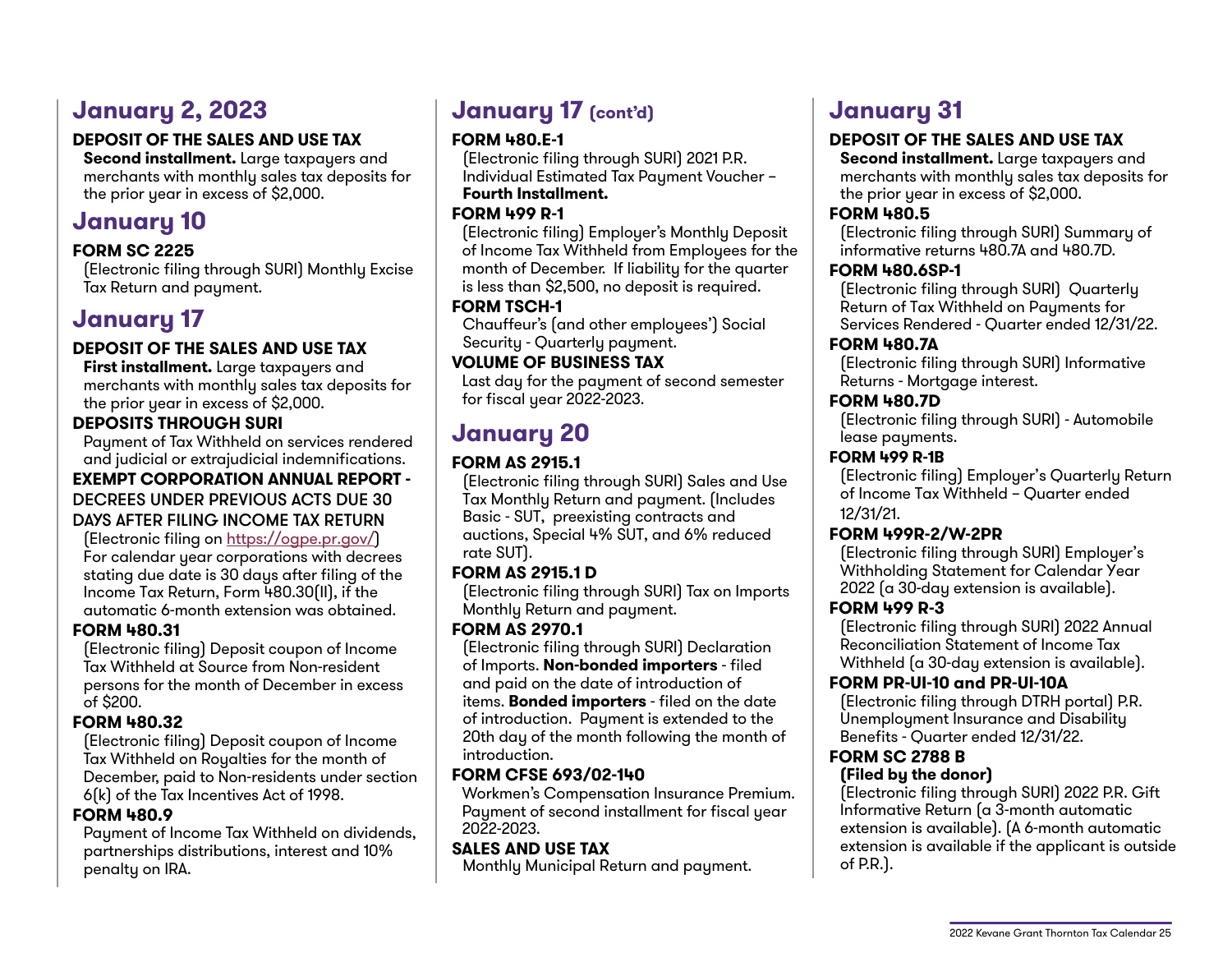| Sunday         | Monday                     | Tuesday         | Wednesday | Thursday | Friday                                                                      | Saturday       |
|----------------|----------------------------|-----------------|-----------|----------|-----------------------------------------------------------------------------|----------------|
| 1              | $\boxed{2}$                | $\mathfrak{S}$  | 4         | 5        | 6                                                                           | $\overline{7}$ |
|                |                            |                 |           |          |                                                                             |                |
|                |                            |                 |           |          |                                                                             |                |
| New Year's Day |                            |                 |           |          | Three Kings' Day                                                            |                |
| 8              | 9                          | 10 <sup>°</sup> | 11        | 12       | 13                                                                          | 14             |
|                |                            |                 |           |          |                                                                             |                |
|                |                            |                 |           |          |                                                                             |                |
| 15             | 16                         | 17              | 18        | 19       | 20                                                                          | 21             |
|                |                            |                 |           |          |                                                                             |                |
|                |                            |                 |           |          |                                                                             |                |
|                | Martin Luther King Jr. Day |                 |           |          |                                                                             |                |
| 22             | 23                         | 24              | 25        | 26       | 27                                                                          | 28             |
|                |                            |                 |           |          |                                                                             |                |
|                |                            |                 |           |          |                                                                             |                |
| 29             | 30                         | 31              |           |          | December 2022                                                               | February 2023  |
|                |                            |                 |           |          | S M T W T F S S M T W<br>$2 \quad 3$                                        | F S<br>3       |
|                |                            |                 |           |          | 4 5 6 7 8 9 10 5 6 7 8 9 10 11<br>11 12 13 14 15 16 17 12 13 14 15 16 17 18 |                |
|                |                            |                 |           |          | 18 19 20 21 22 23 24 19 20 21 22 23 24 25                                   |                |
|                |                            |                 |           |          | 25 26 27 28 29 30 31 26 27 28                                               |                |

January 2023  $\frac{1}{2022}$  Kevane Grant Thornton Tax Calendar 26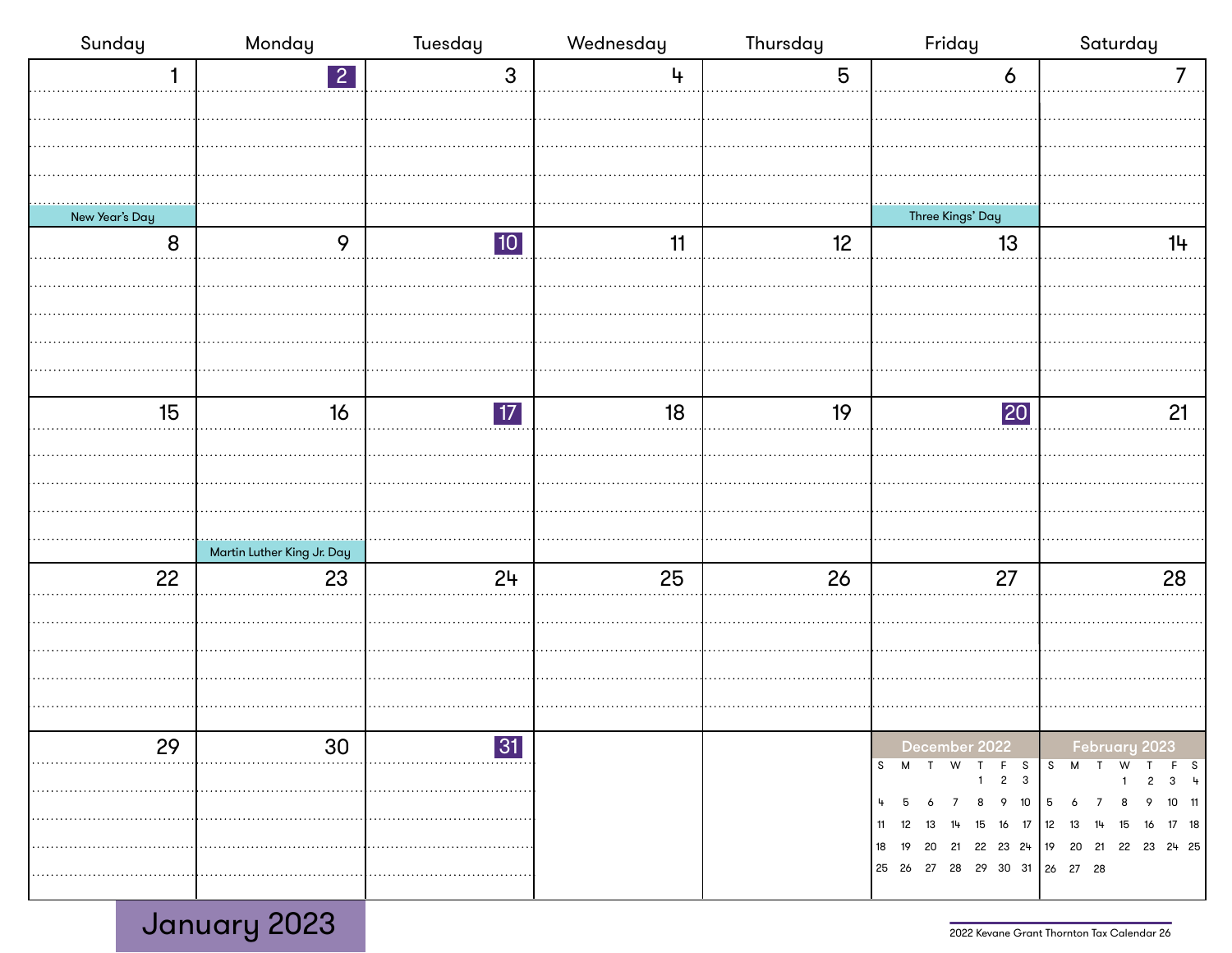### 2022 Federal tax returns and due dates calendars\*

### **January 18**

#### **FORM 941**

#### **File through Electronic Federal Tax Payment System (EFTPS)**

Employer's Monthly Deposit of Social Security and Medicare Withheld from Employees for the month of December.

#### **FORM 1040-ES**

2021 U.S. Individual Estimated Tax Payment Voucher - **Fourth Installment.** 

### **January 31**

#### **FORM 940**

**File through Electronic Federal Tax Payment System (EFTPS)** Federal Unemployment Quarterly

Deposit - Quarter ended 12/31/21. If liability for the quarter is less than \$500, no deposit is required.

#### **FORM 940-PR**

2021 Employer's Annual Federal Unemployment (FUTA) Tax Return. However, if all tax due is deposited on time, you can file on 2/10/22.

#### **FORM 941-PR**

Employer's Quarterly Federal (FICA) Tax Return and payment – Quarter ended 12/31/21. However, if all tax due is deposited on time, you have until 2/10/22 to file.

#### **FORM W-3PR**

2021 Transmittal of Withholding Statements Annual Reconciliation of FICA Tax Withheld.

### **February 15**

#### **FORM 941 File through Electronic Federal Tax Payment System (EFTPS)**

Employer's Monthly Deposit of Social Security and Medicare Withheld from Employees for the month of January.

### **March 15**

**FORM 941** 

#### **File through Electronic Federal Tax Payment System (EFTPS)**

Employer's Monthly Deposit of Social Security and Medicare Withheld from Employees for the month of February.

#### **FORM 1065**

2021 U.S. Partnership Income Tax Return (calendar year partnerships) (a 6-month extension is available).

#### **FORM 3520-A**

Annual Information Return of Foreign Trust with a U.S. Owner (calendar year taxpayer) (a 6-month automatic extension is available).

### **April 18**

#### **FINCEN FORM 114**

(Electronic filing) 2021 Foreign Bank Account Report (a 6-month automatic extension is available).

**FORM 941** 

#### **File through Electronic Federal Tax Payment System (EFTPS)**

Employer's Monthly Deposit of Social Security and Medicare Withheld from Employees for the month of March.

### **April 18 (cont'd)**

#### **FORM 1040**

2021 U.S. Individual Income Tax Return (a 6-month automatic extension is available).

#### **FORM 1040-ES**

2022 U.S. Individual Estimated Tax Payment Voucher - **First Installment.**

#### **FORM 1040-SS**

2021 U. S. Self-employment Tax Return. Required if net earnings from self-employment are \$400 or more (a 6-month automatic extension is available).

#### **FORM 1041**

2021 U.S. Income Tax Return for Estates and Trusts (a 5 ½ -month automatic extension is available).

#### **FORM 1120**

2021 U.S. Corporation Income Tax Return (calendar year corporations) (a 6-month automatic extension is available).

#### **FORM 3520**

Annual Return to Report Transactions with Foreign Trusts and Receipt of Certain Foreign Gifts for residents and military in service in U.S. or PR (calendar year taxpayer) (a 6-month automatic extension is available).

### **May 2**

**FORM 940**

#### **File through Electronic Federal Tax Payment System (EFTPS)**

Federal Unemployment Quarterly Deposit - Quarter ended 3/31/22. If liability for the quarter is less than \$500, no deposit is required.

### **May 2 (cont'd)**

#### **FORM 941-PR**

Employer's Quarterly Federal (FICA) Tax Return and payment – Quarter ended 3/31/22. However, if all tax due is deposited on time, you have until 5/10/22 to file.

### **May 16**

#### **FORM 941**

**File through Electronic Federal Tax Payment System (EFTPS)** Employer's Monthly Deposit of Social Security and Medicare Withheld from Employees for the month of April.

### **June 15**

#### **FORM 941**

#### **File through Electronic Federal Tax Payment System (EFTPS)**

Employer's Monthly Deposit of Social Security and Medicare Withheld from Employees for the month of May.

#### **FORM 1040**

2021 U.S. Individual Income Tax Return if you are a U. S. citizen or resident alien living and working outside the United States and Puerto Rico (a 4-month automatic extension is available).

#### **FORM 1040-ES**

2022 U.S. Individual Estimated Tax Payment Voucher - **Second Installment.**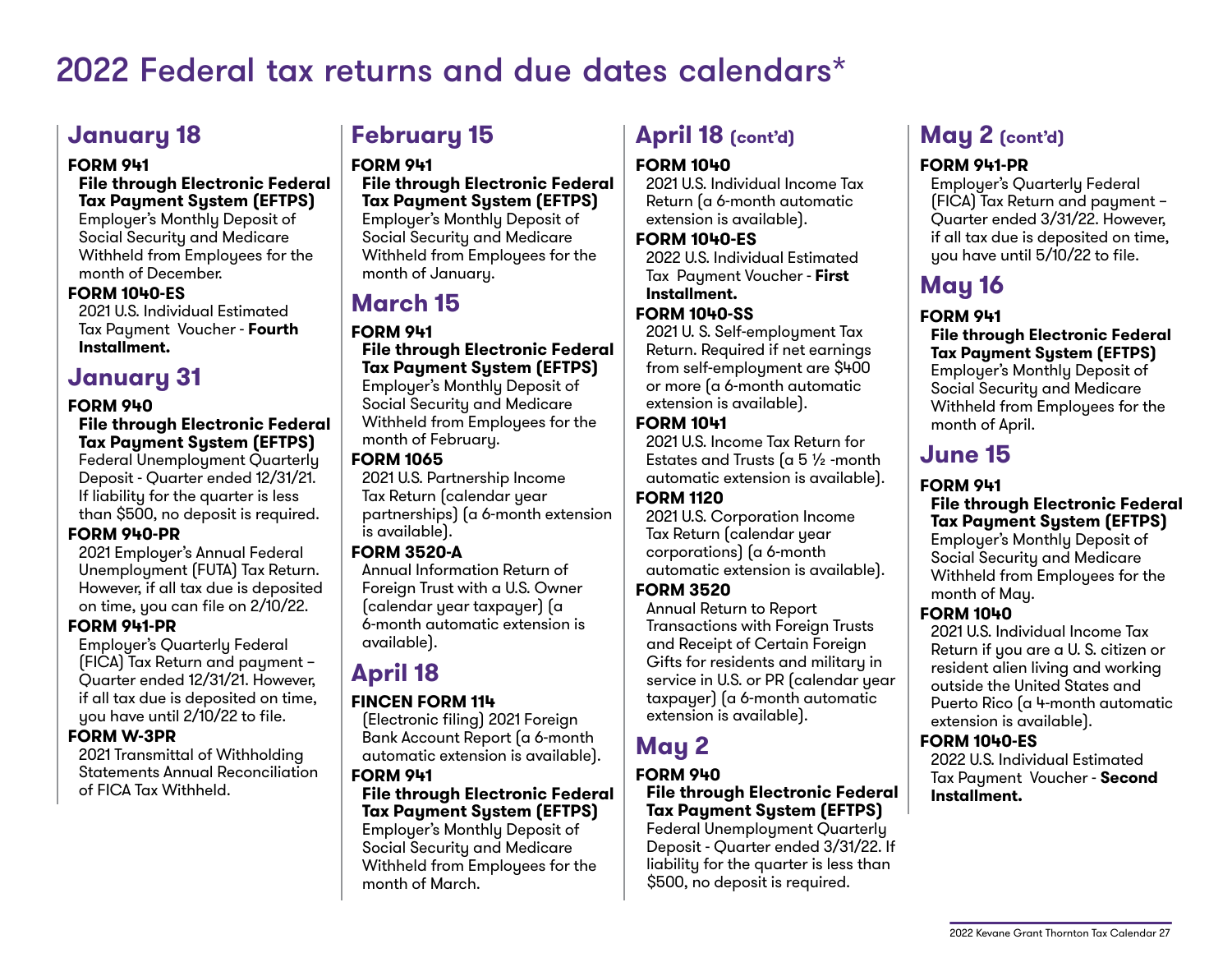### 2022 Federal tax returns and due dates caldendars (cont'd)

### **July 15**

#### **FORM 941**

#### **File through Electronic Federal Tax Payment System (EFTPS)**

Employer's Monthly Deposit of Social Security and Medicare Withheld from Employees for the month of June.

### **August 1**

#### **FORM 940**

#### **File through Electronic Federal Tax Payment System (EFTPS)** Federal Unemployment Quarterly Deposit - Quarter ended 6/30/22. If liability for the quarter is less than \$500, no deposit is required.

#### **FORM 941-PR**

Employer's Quarterly Federal (FICA) Tax Return and payment – Quarter ended 6/30/22. However, if all tax due is deposited on time, you have until 8/10/22 to file.

### **August 15**

#### **FORM 941**

#### **File through Electronic Federal Tax Payment System (EFTPS)**

Employer's Monthly Deposit of Social Security and Medicare Withheld from Employees for the month of July.

### **September 15**

#### **FORM 941**

**File through Electronic Federal Tax Payment System (EFTPS)**

Employer's Monthly Deposit of Social Security and Medicare Withheld from Employees for the month of August.

### **September 15 (cont'd)**

#### **FORM 1040-ES**

2022 U.S. Individual Estimated Tax Payment Voucher -**Third Installment.**

#### **FORM 1065**

2020 U.S. Partnership Income Tax Return, if the 6-month automatic extension was obtained (calendar year partnerships).

### **September 30**

#### **FORM 1041**

2021 U.S. Income Tax Return for Estates and Trusts, if the 5 ½ -month automatic extension was obtained (calendar year).

### **October 17**

#### **FINCEN FORM 114**

(Electronic filing) 2021 Foreign Bank Account Report, if the 6-month automatic extension was obtained.

#### **FORM 941 File through Electronic Federal**

### **Tax Payment System (EFTPS)**

Employer's Monthly Deposit of Social Security and Medicare Withheld from Employees for the month of September.

#### **FORM 1040**

2021 U.S. Individual Income Tax Return, if the 6-month automatic extension was obtained.

#### **FORM 1040-SS**

2021 U.S. Self-employment Tax Return, if the 6-month automatic extension was obtained.

#### **October 17 (cont'd)**

#### **FORM 1120**

2021 U.S. Corporation Income Tax Return, if the 6-month automatic extension was obtained (calendar year corporations).

### **October 31**

#### **FORM 940**

**File through Electronic Federal Tax Payment System (EFTPS)**

Federal Unemployment Quarterly Deposit - Quarter ended 9/30/22. If liability for the quarter is less than \$500, no deposit is required.

#### **FORM 941-PR**

#### **Employer's Quarterly Federal (FICA) Tax Return and payment**

– Quarter ended 9/30/22. However, if all tax due is deposited on time, you have until 11/10/22 to file.

### **November 15**

#### **FORM 941**

**File through Electronic Federal Tax Payment System (EFTPS)** Employer's Monthly Deposit of Social Security and Medicare Withheld from Employees for the month of October.

### **December 15**

#### **FORM 941**

#### **File through Electronic Federal Tax Payment System (EFTPS)**

Employer's Monthly Deposit of Social Security and Medicare Withheld from Employees for the month of November.

### **January 17, 2023**

#### **FORM 941**

#### **File through Electronic Federal Tax Payment System (EFTPS)**

Employer's Monthly Deposit of Social Security and Medicare Withheld from Employees for the month of December.

#### **FORM 1040-ES**

2022 U.S. Individual Estimated Tax Payment Voucher - **Fourth Installment.**

### **January 31**

#### **FORM 940-PR**

2022 Employer's Annual Federal Unemployment (FUTA) Tax Return. However, if all tax due is deposited on time, you can file on 2/10/23.

#### **FORM 940**

#### **File through Electronic Federal Tax Payment System (EFTPS)**

Federal Unemployment Quarterly Deposit - Quarter ended 12/31/22. If liability for the quarter is less than \$500, no deposit is required.

#### **FORM 941-PR**

Employer's Quarterly Federal (FICA) Tax Return and payment – Quarter ended 12/31/22. However, if all tax due is deposited on time, you have until 2/10/23 to file.

#### **FORM W-3PR**

Transmittal of 2022 Wihholding Statements Annual Reconciliation of FICA Tax Withheld.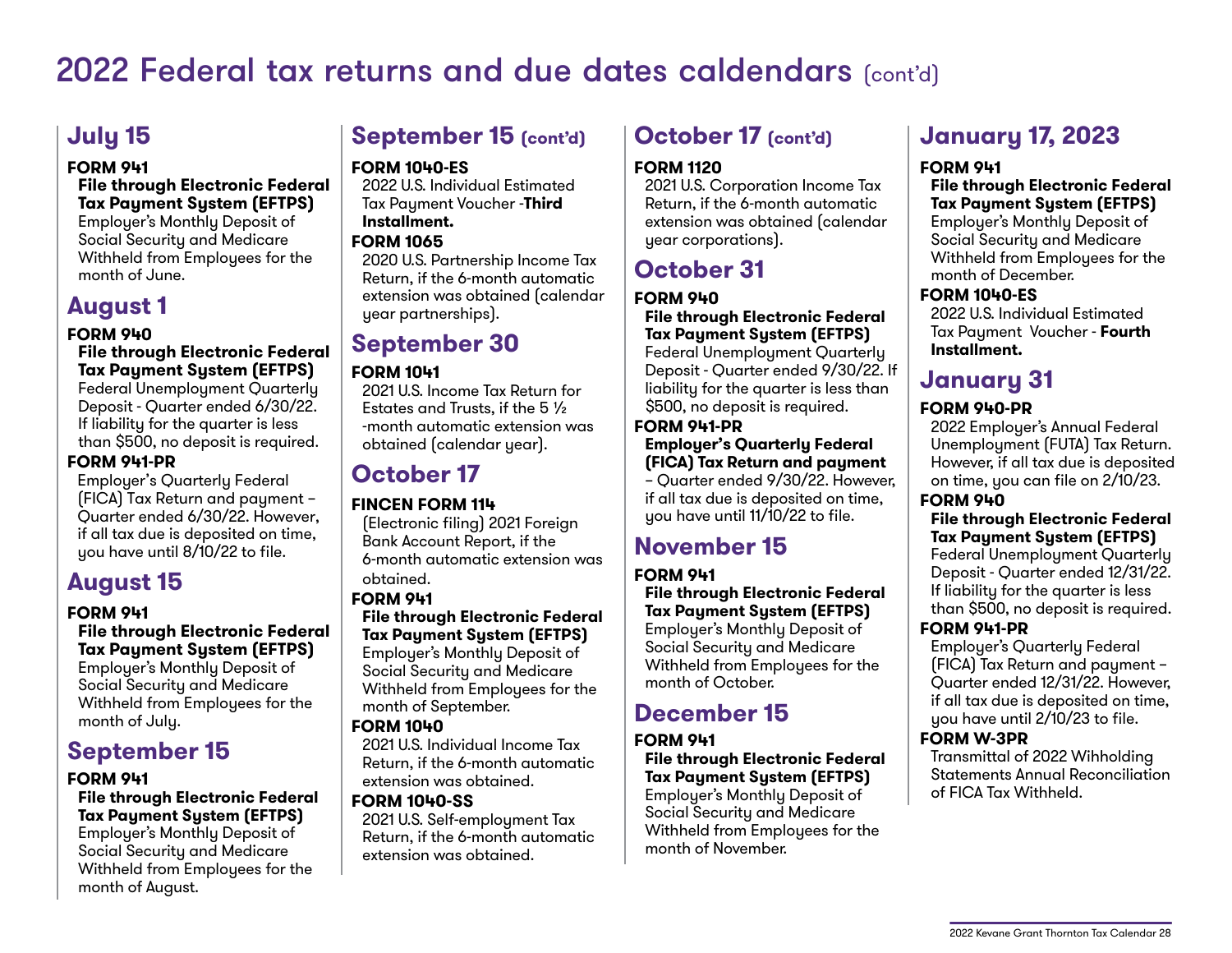### General information

### Deposit requirements (applicable to FICA, federal and Puerto Rico income taxes)

Employers should determine before the beginning of a calendar year whether they will have to deposit employment taxes on a monthly or semiweekly basis for the entire year. The deposit category of an employer for the calendar year, will be determined by the amount of employment taxes reported for a one-year "lookback period" ending the preceding June 30th. For calendar year 2022, the lookback period is the period from July 1, 2020 to June 30, 2021. The key terms under this rule are as follows:

#### **Monthly depositor**

An employer that reported employment taxes of \$50,000, or less during the lookback period, generally must make only monthly deposits for the entire calendar year. The monthly deposit is due on or before the 15th day of the following month.

#### **Semiweekly Wednesday/Friday depositor**

An employer that reported employment taxes of more than \$50,000, during the lookback period is a semiweekly depositor for the entire year. Such employers must make deposits on or before Wednesday or Friday, depending on the timing of their payrolls. Specifically, employment taxes from payments to employees made on Wednesdays, Thursdays and/or Fridays must be deposited on or before the following Wednesday. Taxes from Saturday, Sunday, Monday and/ or Tuesday payments to employees must be deposited by the following Friday. If a quarter ends during a semiweekly period, all taxes accumulated in that quarter are subject to one deposit obligation, and those accumulated in the new quarter are subject to a separate deposit obligation. In other words, separate deposit coupons will be required even though both deposits may be due on the same day.

#### **Nonbanking days (Federal deposits only)**

Semiweekly depositors will always have at least three banking days to make a deposit. If any of the three weekdays following the close of a semiweekly period is a bank holiday, the employer will have an additional banking day to make the deposit. For example, if Monday is a bank holiday, deposits from the prior Wednesday through Friday period can be made by the following Thursday, rather than by the regular Wednesday deposit day.

#### **Next day deposit rule**

If a monthly or semiweekly depositor accumulates employment taxes of \$100,000, or more during a deposit period (monthly or semiweekly), the taxes must be deposited by the next business day. This rule overrides the normal rules for determining deposit dates discussed above. A monthly depositor who must make a one-day deposit under this rule immediately becomes a semiweekly depositor for the rest of the calendar year and the following calendar year. Employers under the one-day depositor rule must also take into consideration the Electronic Federal Tax Payment System ("EFTPS") program explained on **Page 30**.

#### **De minimis rule**

If an employer's accumulated taxes for a return period are less than \$2,500, no deposits are required; and the tax can be paid with the return.

Remember that if you do not meet the deposit de minimis rule and fail to make the electronic payment, a penalty of 10% will be assessed.

Employers who fail to deposit the full amount of taxes will not be penalized if the shortfall does not exceed the greater of \$100 or 2% of the amount of employment taxes required to be deposited, provided that the shortfall is deposited on or before the prescribed makeup date.

#### **Required participation in EFTPS**

EFTPS is an electronic remittance processing system that the IRS uses to accept as an electronically transmitted federal tax deposit. Among others, EFTPS will accept payments in connection with the following tax forms:

- Form 940, Employer's Annual Federal Unemployment Tax (FUTA) Return;
- Form 941, Employer's Quarterly Federal Tax Return;
- Form 945, Annual Return of Withheld Federal Income Tax;
- Form 1120, U.S. Corporation Income Tax Return;
- Form 1042, Annual Withholding Tax Return for U.S. Sources of Income of Foreign Persons.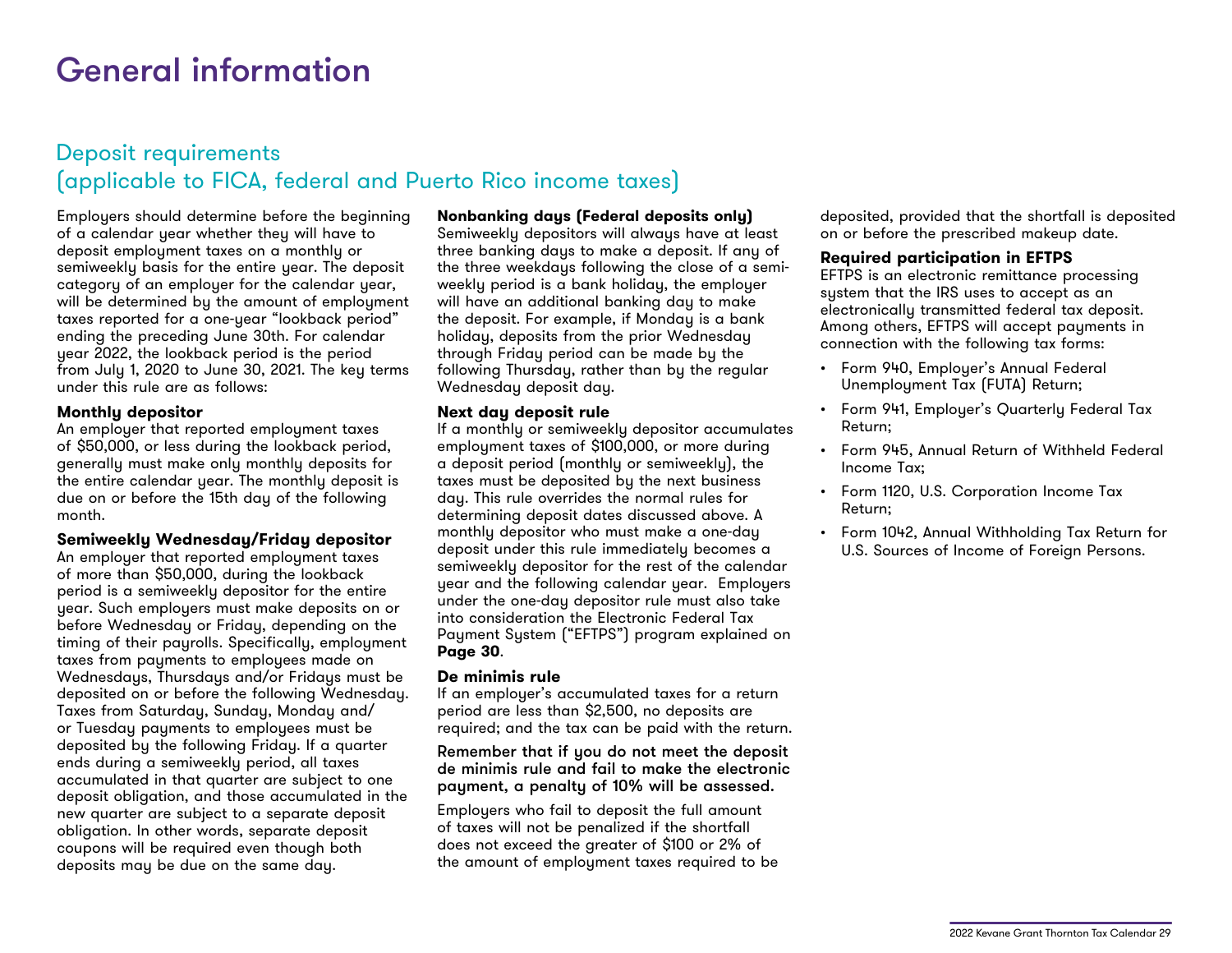### Deposit requirements (applicable to FICA, federal and Puerto Rico income taxes) (cont'd)

To participate in the EFTPS program, the taxpayer must enroll online through www.eftps. gov. This enrollment process is used to verify names, taxpayer identification number and to determine the electronic payment method chosen; enrollment must be received and accepted by the IRS prior to making electronic deposits. You should receive a PIN number in the mail within seven (7) business days after completing your enrollment process. With this PIN you can log in on www.eftps.gov and create your account. A taxpayer who participates in EFTPS has two electronic payment options:

- (1) **EFTPS Direct:** the IRS debits directly the taxpayer account once notified of the payment amounts.
- (2) **EFTPS through a financial institution:** the taxpayer requests the financial institution to initiate the transfer of funds to the Treasury's General Account and submit the related tax data, which is supplied by the taxpayer to a financial agent for transmission to the IRS (the taxpayer must verify that the bank provides this service and what fees may be charged).

#### **Deposit of taxes by Electronic Funds Transfer**

Large employers must use the EFTPS to make deposits of taxes required. EFTPS allows for the transfer of tax deposit amounts electronically from taxpayer accounts to the Treasury's General Account. The following taxes are required to be deposited under the EFTPS deposit requirement: withheld U.S. income tax, FICA taxes, U.S. corporate income and estimated taxes, FUTA payments, U.S. taxes withheld on nonresident aliens and foreign corporations, and U.S.

estimated taxes on certain trusts. For deposits made by EFTPS to be on time, you must submit the deposit before 8 pm, Eastern time the day before the due date of the deposit.

Once you meet the requirement to use EFTPS, you are required to continue using the system even if your deposits in future years drop below the threshold amount.

An employer that is required to deposit taxes electronically, but fails to do so is subject to penalties ranging from 2% to 15% based on the amount of the deposit.

Taxpayers requiring further assistance on this system can contact the IRS at (800) 555-4477 or (800) 244-4829 (Spanish language). You can also visit www.eftps.gov.

#### **Important note**

Please remember that the due date for the deposits of the Puerto Rico income tax withholding are similar to those applicable to the deposits for Social Security.

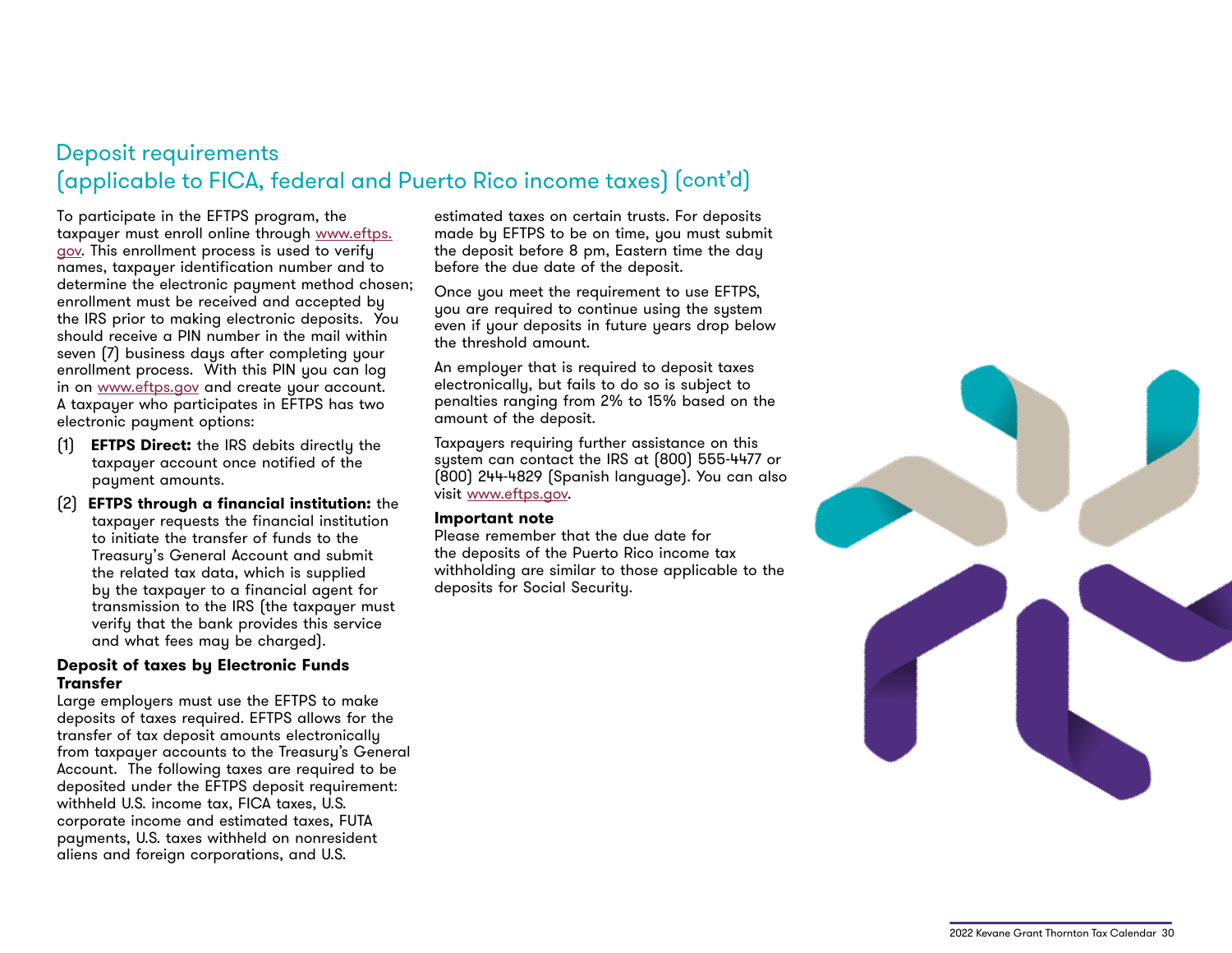### Puerto Rico income tax rates on individuals, estates and trusts

#### **Filing requirements**

Individual taxpayers (residents and non-residents) are required to file a return when they have gross income unless the tax was fully paid by withholding at source. In addition, individuals whose net taxable income subject to alternate basic tax is \$25,000 or more are also required to file a return.

| <b>Personal exemptions</b>                                                                                                                    | 2021 and 2022 |
|-----------------------------------------------------------------------------------------------------------------------------------------------|---------------|
| Married                                                                                                                                       | \$7,000       |
| Individual taxpayer<br>- married with complete separation of property<br>prenuptial/postnuptial agreement<br>- married not living with spouse | \$3,500       |
| Married filing separately                                                                                                                     | \$3,500       |
| Exemption for each dependent*                                                                                                                 | \$2,500       |
| Additional personal exemption for veterans                                                                                                    | \$1,500       |

\*Joint custody or married separately \$1,250

#### **Regular tax**

For taxable years beginning after December 31, 2018, the tax determined will be 95% of the total regular tax and gradual adjustment. Married taxpayers living with spouse and filing a joint return, married taxpayers filing separate, individual taxpayers, estates or trusts. Also, for taxable years beginning after December 31, 2019, and for individuals with a gross revenue less than \$100,001, the tax determined will be 92% of the regular and gradual adjustment, instead of 95%.

|                     | 2021 and 2022         |                                 |  |
|---------------------|-----------------------|---------------------------------|--|
| Tax rate            | Tax on<br><b>Base</b> | % in Excess<br><b>Over Base</b> |  |
| \$9,000<br>\$O<br>- | ۰                     | 0%                              |  |
| $$9,001 - $25,000$  | -                     | 7%                              |  |
| \$25,001 - \$41,500 | \$1,120               | 14%                             |  |
| \$41,501 - \$61,500 | \$3,430               | 25%                             |  |
| over \$61,500       | \$8,430               | 33%                             |  |

#### **Gradual adjustment for individuals**

There is a gradual adjustment of the lower tax rates, the personal exemption and exemption for dependents for taxpayers whose net taxable income is over \$500,000.

The tax is increased by five percent (5%) of the excess of \$500,000 limited to \$8,895, plus 33% of the amount of the personal exemption, the additional personal exemption for veterans and the exemption for dependents.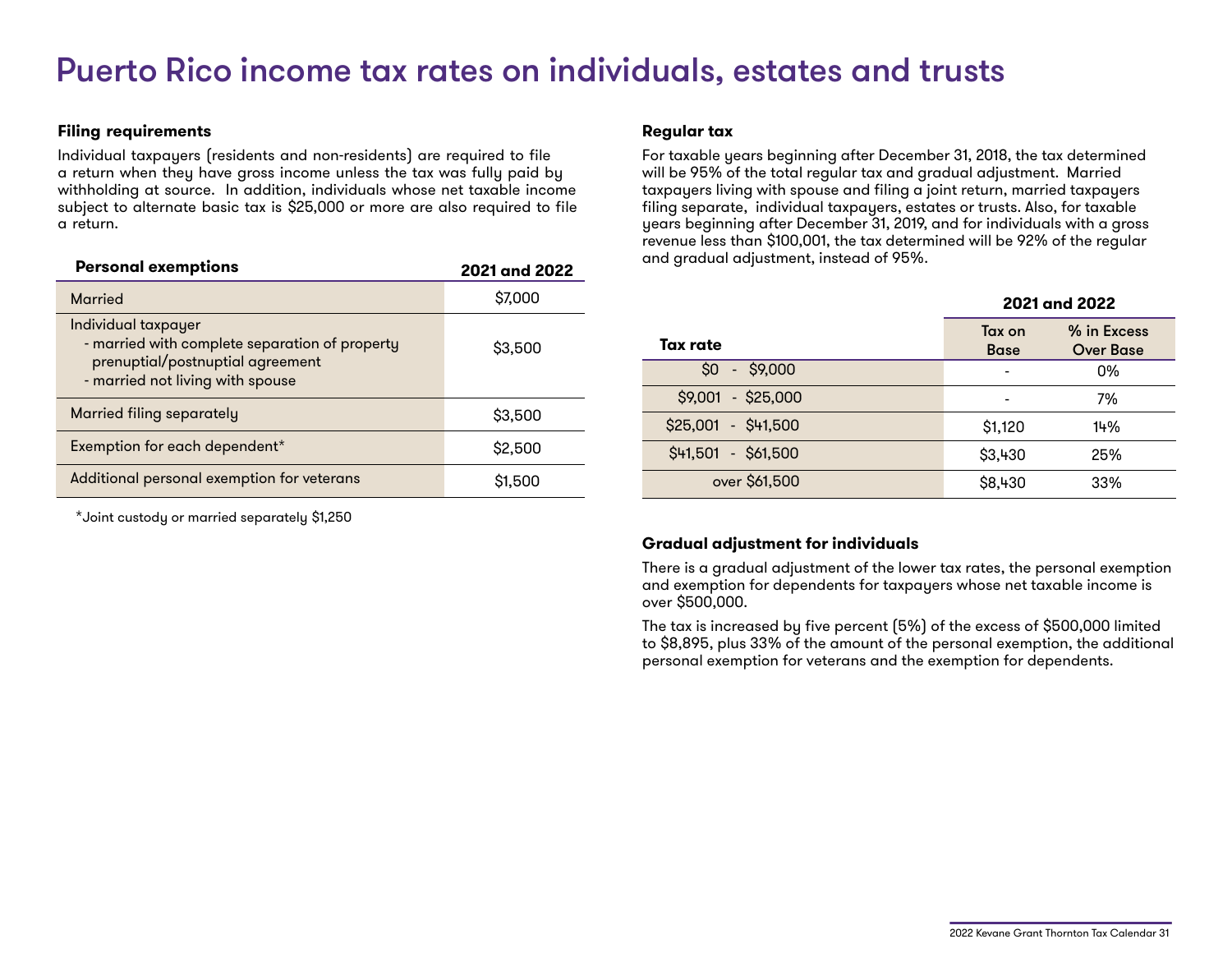### Puerto Rico income tax rates on individuals, estates and trusts (cont'd)

#### **Alternate basic tax (ABT) for individuals**

An alternate basic tax in lieu of any other tax will be paid for each taxable year upon the ABT net income of every individual as follows:

| <b>Gross income</b>                           | 2021 and 2022<br>Tax rate |
|-----------------------------------------------|---------------------------|
| in excess of \$25,000 but not over \$50,000   | $1\%$                     |
| in excess of \$50,000 but not over \$75,000   | 3%                        |
| in excess of \$75,000 but not over \$150,000  | 5%                        |
| in excess of \$150,000 but not over \$250,000 | 10%                       |
| in excess of \$250,000                        | 24%                       |

Limitations are imposed on deductions for regular income as well as ABT on Individuals Net Income, unless the individual submits Agreed Upon Procedures Report with the return. Individuals whose volume of business is less than \$1,000,000 can opt for submitting a due diligence checklist, instead of an Agreed Upon Procedures, sworn by an Accredited Agent-Return Specialist.

For taxable year 2021 and forward, the following expense must be reported on informative returns to be deductible for regular tax as well ABT purposes: advertising, professional associations fee, homeowner's associations, continuing education, insurance premium, telecommunication services, rent expense (including real and personal) and professional services even if less than \$500.

#### **Optional tax available for self-employed individuals**

At least 80% of the gross income must come from services and reported on an informative. The tax determined must have been covered either through withholdings at source or estimated tax payments.

| <b>Gross income</b>              | 2021 and 2022<br>Tax rate |
|----------------------------------|---------------------------|
| \$100,000 or less                | 6%                        |
| \$100,001 but not over \$200,000 | 10%                       |
| \$200,001 but not over \$300,000 | 13%                       |
| \$300,001 but not over \$400,000 | 15%                       |
| \$400,001 but not over \$500,000 | 17%                       |
| \$500,001 and over               | 20%                       |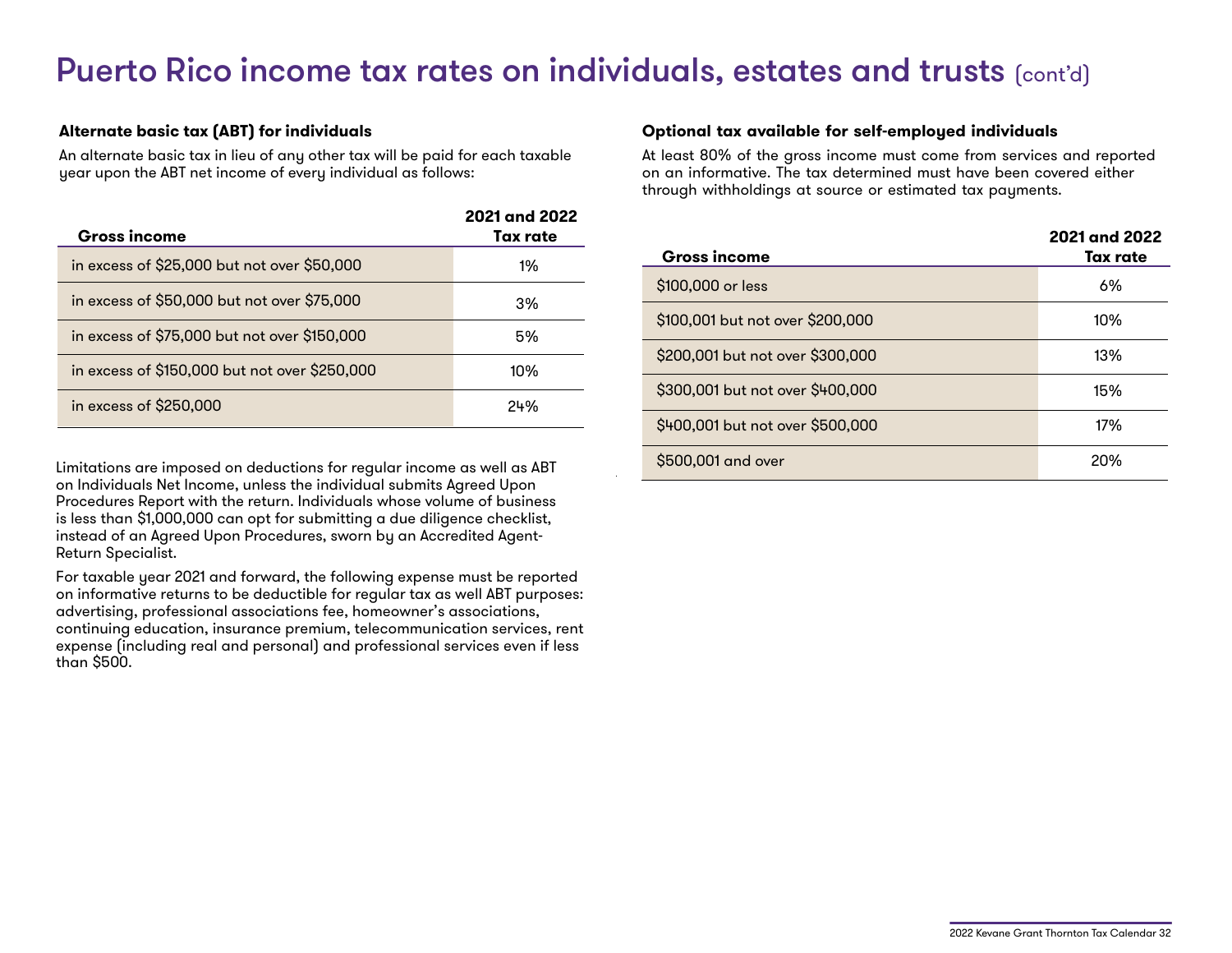### Puerto Rico income tax rates on individuals, estates and trusts (cont'd)

#### **Quick checklist of deductions for Puerto Rico individual taxpayers**

- mortgage interest (principal residence or second home located in Puerto Rico, limited to 30% of the adjusted gross income (AGI) less distributable share from partnership or corporation of individuals that elects the Optional Tax, up to a maximum of \$35,000), including mortgage interest paid to housing cooperative associations
- casualty loss on principal residence
- medical expenses not compensated by insurance or in any other form, which exceed 6% of AGI
- charitable contributions (generally limited to organizations that operate in Puerto Rico, or that provide service to Puerto Rico residents and are authorized by the Secretary, up to 50% of AGI)
- casualty losses of personal property
- contributions to IRA (including taxpayer and spouse)
- educational IRA
- interest paid on student loans of the taxpayer, spouse or dependents at university level

#### **Are Social Security benefits taxable income?**

Social Security benefits received by a bonafide resident of Puerto Rico are not considered taxable income in Puerto Rico. Nevertheless, depending on each case's facts and circumstances, a portion of those benefits may be subject to US federal income taxation.

To determine whether any part of your benefits are taxable for US income tax purposes, compare the base amount applicable to your filing status (\$32,000 for married couples filing jointly and \$25,000 for single taxpayers) with the total of your Social Security benefits plus all your income from other sources including tax exempt interest income and income excluded from Puerto Rico sources not subject to US taxation.

If you are married and file a joint return, you must combine your income and Social Security benefits when figuring the taxable portion, if any, of your benefits.

#### **Capital gain rates applicable in Puerto Rico**

| Net long term capital gain      | <b>Special tax rate</b> |
|---------------------------------|-------------------------|
| Individuals, estates and trusts | 15%                     |
| Corporations                    | <b>20%</b>              |

### Ready to tackle today's tax challenges?

Understanding how to move from what now to what next is critical to turn today's tax challenges into tomorrow's successes. Stay current and compliant.

Subscribe to receive our Kevane Grant Thornton Mailbag, alerts, events, and insights on today's critical business topics.

#### **Register [here](https://www.grantthornton.pr/Contact/)**

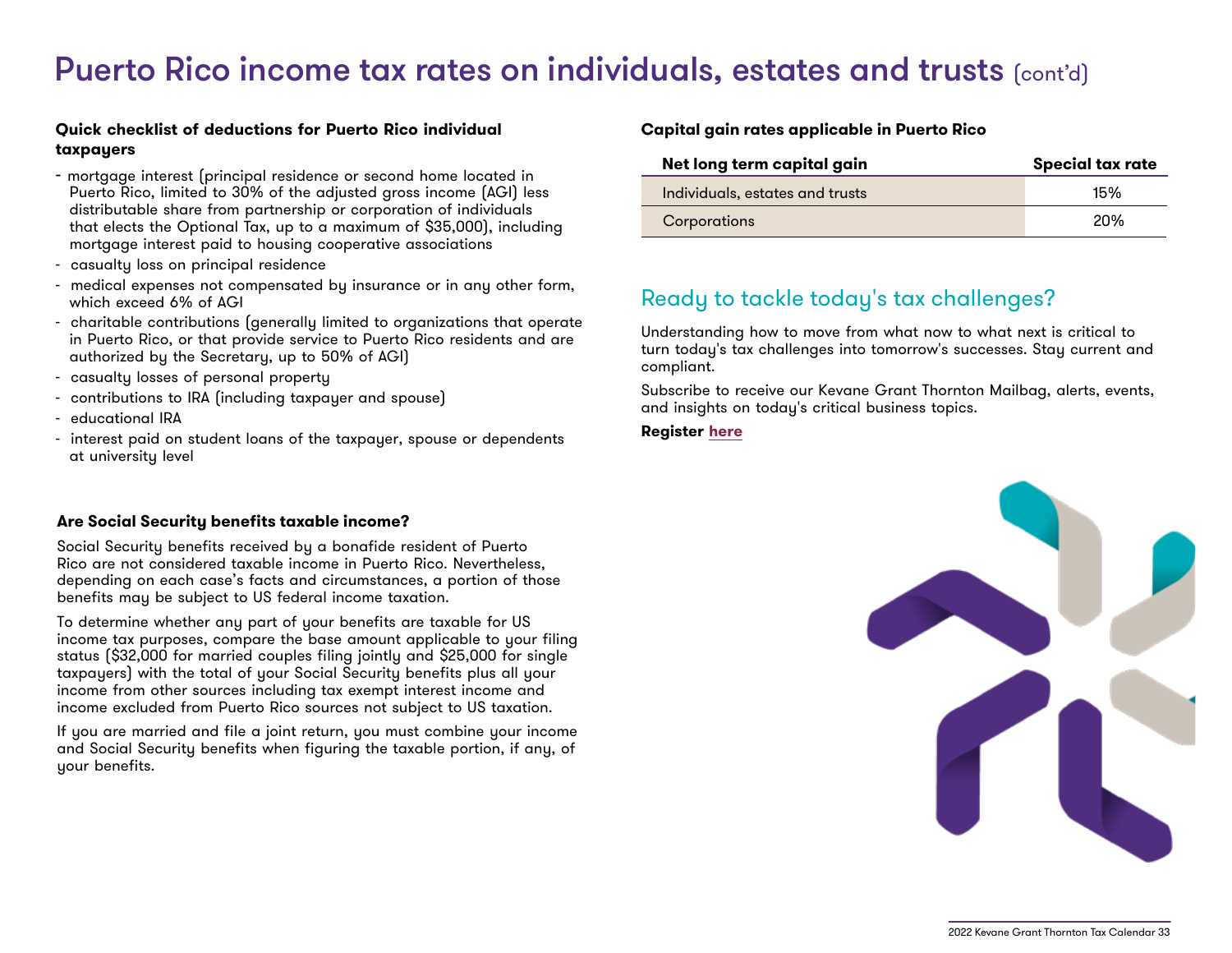### Puerto Rico income tax rates for corporations and partnerships

#### **Normal tax of 18.5%, plus:**

| Surtax net<br>income bracket (\$) | Tax on lower<br>amount (\$) | Rate on excess<br>over lower | in excess<br>of (5) |
|-----------------------------------|-----------------------------|------------------------------|---------------------|
| $-75,000$                         | - 0-                        | 5%                           | -                   |
| $-125,000$<br>75,001              | 3.750                       | 15%                          | 75,000              |
| 125,001 - 175,000                 | 11.250                      | 16%                          | 125,000             |
| 175,001 - 225,000                 | 19.250                      | 17%                          | 175,000             |
| $-275,000$<br>225,001             | 27,750                      | 18%                          | 225,000             |
| over 275,000                      | 36,750                      | 19%                          | 275,000             |

#### **Alternative minimum tax (AMT)**

The AMT is the greater of \$500 or 18.5% of alternative minimum net income.

For taxpayers with volume of business of \$3M or more, the rate is 23%.

Limitations are imposed on deductions for regular tax as well as AMT net income unless entities submit audited financial statements or Agreed Upon Procedures Report.

For taxable year 2021 and forward, the following expenses should be be reported on informative returns to be deductible for regular tax as well as for AMT purposes: advertising, professional associations fee, homeowner's associations, continuing education, insurance premium, telecommunication services (including internet , cable or satellite television services), rent expense (including real and personal) and professional services, even if less than \$500.

#### **Notes:**

- normal tax is assessed on the "normal tax" net income, which is the total net income of the taxpayer minus the special dividends or partnership profit distributions received deduction
- surtax net income is the normal tax net income, less the amount of the surtax deduction allocable to it
- a corporation or partnership is allowed a surtax deduction of \$25,000, but if member of a controlled or affiliated group, the surtax deduction is allocable among the group.

#### **Optional tax available for corporations rendering services**

At least 80% of the gross income comes from services. The tax determined must have been covered either through withholdings at source or estimated tax payments.

| <b>Gross income</b>              | 2021 and 2022<br>Tax rate |
|----------------------------------|---------------------------|
| \$100,000 or less                | 6%                        |
| \$100,001 but not over \$200,000 | 10%                       |
| \$200,001 but not over \$300,000 | 13%                       |
| \$300,001 but not over \$400,000 | 15%                       |
| \$400,001 but not over \$500,000 | 17%                       |
| \$500,001 and over               | 2በ%                       |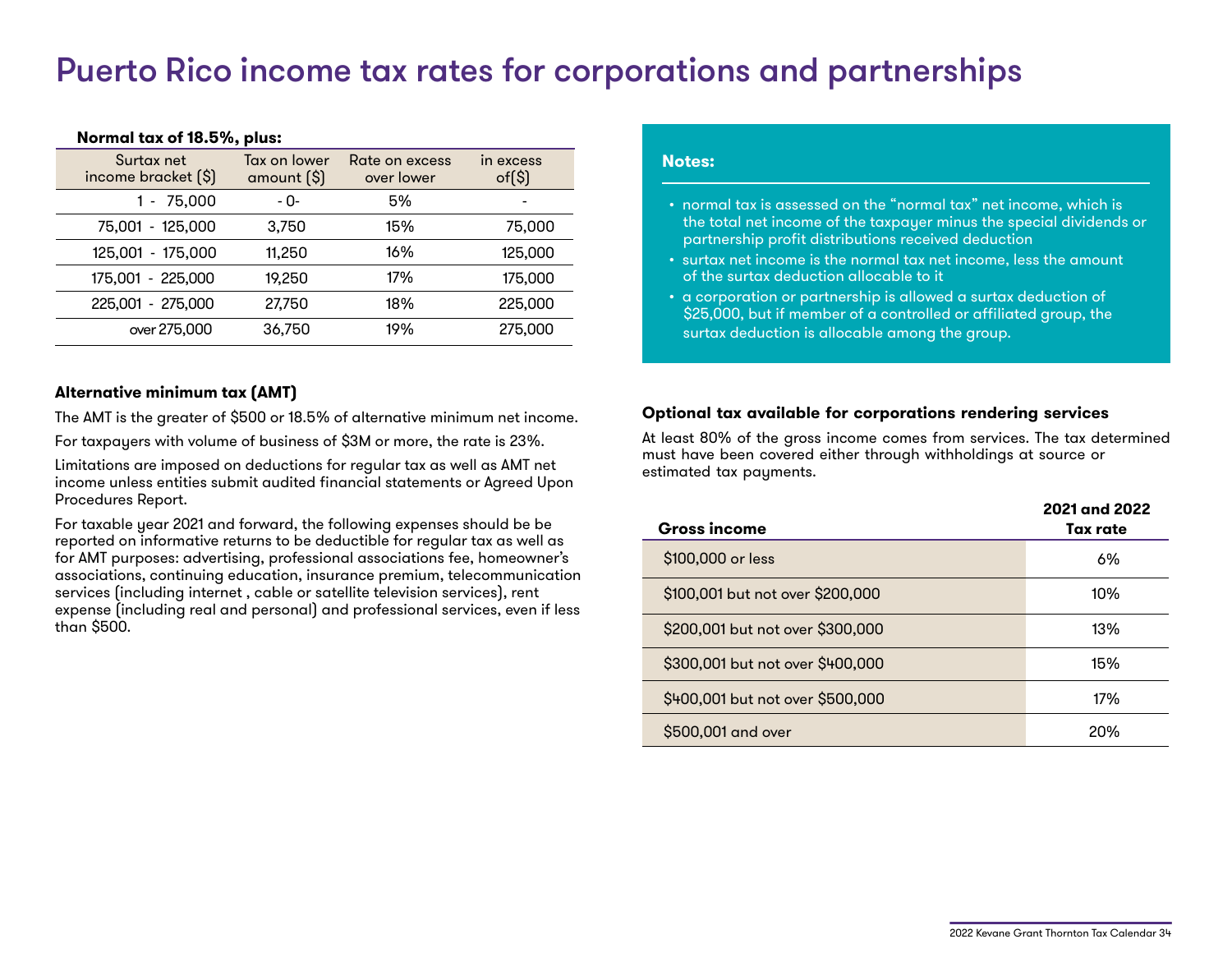### Audited financial statements and supplementary information requirements in Puerto Rico

Summary of the requirements to submit audited financial statements (AFS) or Agreed Upon Procedures (AUP) for taxable years beginning after December 31, 2019.

| <b>Income Tax</b>                                                                                                       |                                                                                                                                                                                                                                | <b>Personal Property Tax</b>                                                                                                                                                                    |  |
|-------------------------------------------------------------------------------------------------------------------------|--------------------------------------------------------------------------------------------------------------------------------------------------------------------------------------------------------------------------------|-------------------------------------------------------------------------------------------------------------------------------------------------------------------------------------------------|--|
| <b>Volume of Business: Less</b><br>than \$1,000,000                                                                     | No AFS required. Voluntary submission<br>of AUP CL 19-14 not to be subject to ABT<br>and AMT limitations.<br>AUP CL 20-39 could be used instead of<br>AUP CL 19-14.                                                            | AFS required when volume is equal or<br>greater than \$10,000,000.<br>Related entities need to aggregate<br>volume of business.<br>Volume of Business: Equal or greater                         |  |
| <b>Volume of Business: Equal</b><br>or greater than \$1,000,000<br>but less than \$3,000,000                            | No AFS required. Voluntary submission of<br>AUP CL 19-14 not to be subject to ABT and<br><b>AMT</b> limitations.                                                                                                               | than \$3,000,000 but less than<br>\$10,000,000 - AFS or AUP CL 20-39.                                                                                                                           |  |
|                                                                                                                         | Voluntary submission of AFS or AUP CL                                                                                                                                                                                          | <b>Annual Report</b>                                                                                                                                                                            |  |
|                                                                                                                         | 20-39 to obtain full or partial waiver<br>on withholding for services rendered<br>[Section 1062.03].<br>AUP CL 20-39 could be used instead of<br>AUP CL 19-14.                                                                 | Audited Balance Sheet required when<br>volume is equal or greater than<br>\$10,000,000.<br>Related entities need to aggregate                                                                   |  |
| <b>Volume of Business: Equal</b><br>or greater than \$3,000,000<br>but less than \$10,000,000                           | Option to submit AFS or AUP CL 20-39.                                                                                                                                                                                          | volume of business - Audited Balance<br>Sheet required when volume of business<br>is equal or greater to \$1,000,000.                                                                           |  |
| <b>Volume of Business:</b><br>Equal or greater than<br>\$10,000,000                                                     | AFS required.                                                                                                                                                                                                                  | <b>Notes:</b>                                                                                                                                                                                   |  |
| <b>Related Entities:</b>                                                                                                |                                                                                                                                                                                                                                | • CL 19-14 - Puerto Rico Treasury Department Circular Letter, issued on                                                                                                                         |  |
| <b>Aggregated Volume of</b><br><b>Business: Equal or greater</b><br>than \$10,000,000 [related<br>entities and persons) | Members - less than \$1,000,000, no AFS<br>required. AUP 20-39 required unless AFS<br>are submitted.<br>Members - equal or greater than<br>\$1,000,000, stand- alone AFS requires<br>listing in the notes all related entities | September 12, 2019.<br>• CL 20-39 - Puerto Rico Treasury Department Circular Letter, issued<br>on December 18, 2020.<br>Whenever an AFS is submitted, Supplementary Information is<br>required. |  |
|                                                                                                                         | engaged in trade or business in Puerto<br>Rico.                                                                                                                                                                                |                                                                                                                                                                                                 |  |

**Volume of Business Declaration /**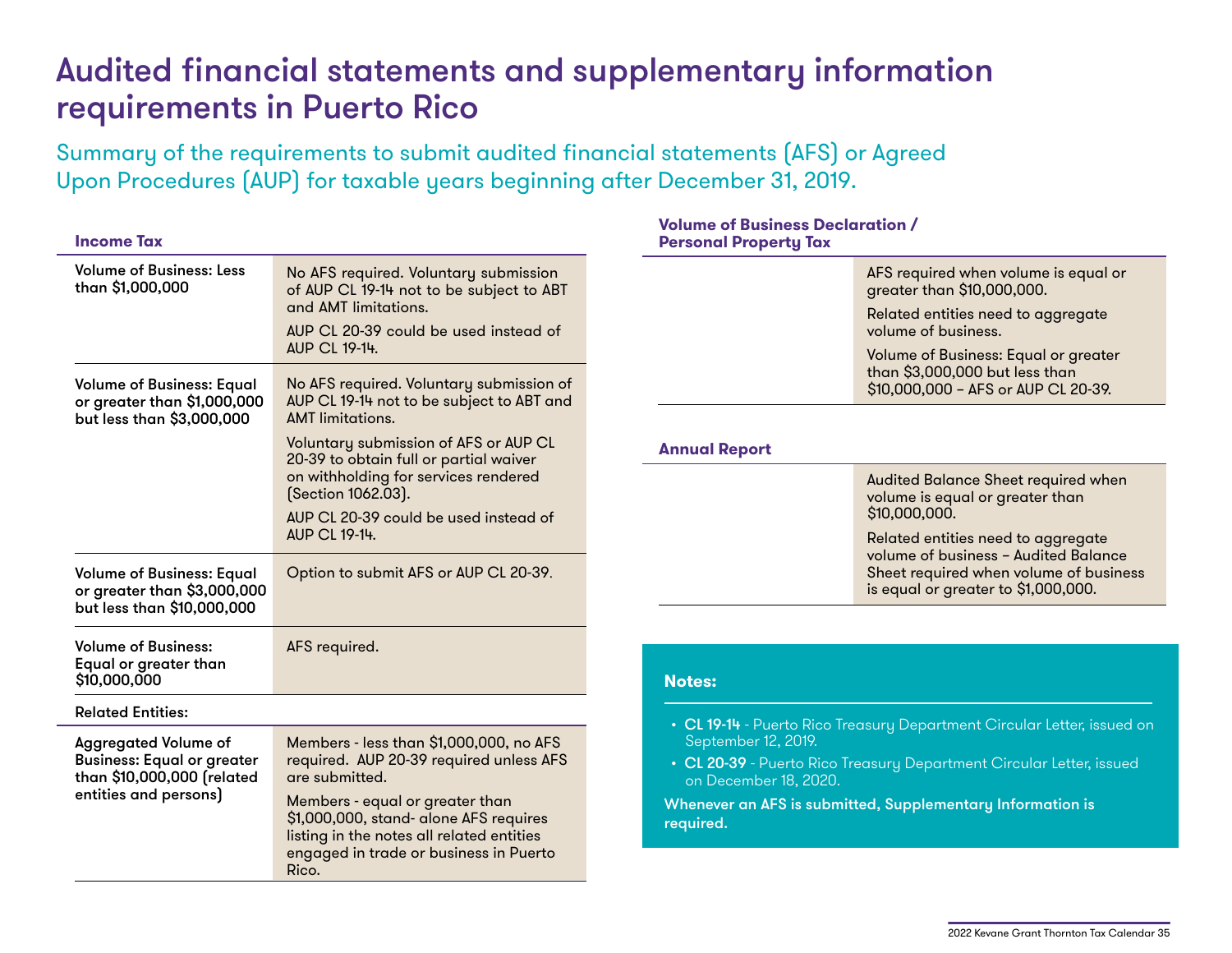### Puerto Rico withholding taxes on payments to non-residents

#### **Non-resident corporations**

| Dividends from corporations<br>Royalties<br>On payments for sale of real property located in Puerto Rico<br>Interest:     | 10%<br>29% <sup>(1)</sup><br>29% |
|---------------------------------------------------------------------------------------------------------------------------|----------------------------------|
| - non related persons<br>- related persons<br>All other fixed or determinable annual or periodical<br>General             | 0%<br><b>29%</b>                 |
| gains, profits and income<br>Share of income from special partnerships<br>Partnerships and LLCs with partnership election | 29%<br>29%<br>$30\%^{(2)}$       |

#### **Non-resident U.S. citizens**

| 20%<br>15%                                      |
|-------------------------------------------------|
|                                                 |
|                                                 |
| 30%<br>30% <sup>(2)</sup><br>30% <sup>(2)</sup> |
|                                                 |
| 0%                                              |
| 15%                                             |
|                                                 |

#### **Non-resident aliens**

| General                                                      | 29%          |
|--------------------------------------------------------------|--------------|
| <b>Dividends from corporations</b>                           | 15%          |
| Share of income from:                                        |              |
| - special partnerships                                       | <b>29%</b>   |
| - subchapter N corporations                                  | 33%          |
| - partnerships and LLCs with partnership election            | $30\%^{(2)}$ |
| Interest:                                                    |              |
| - non-related persons                                        | 0%           |
| - related persons                                            | <b>29%</b>   |
| On payments for sale of real property located in Puerto Rico | 25%          |
|                                                              |              |

### Puerto Rico special lower tax rates (for individuals)

#### **Tax rates for individuals**

| Interest from deposits in banking institutions in Puerto Rico                                                                                                                                    | $10\%^{(3)}$                                                                   |
|--------------------------------------------------------------------------------------------------------------------------------------------------------------------------------------------------|--------------------------------------------------------------------------------|
| Interest on IRA accounts                                                                                                                                                                         | 17%                                                                            |
| Dividends:<br>- derived from rental of buildings in historic zones<br>- derived from bona fide farming<br>- all other dividends from domestic corporations<br>Capital assets income transactions | $15\%^{(4)}_{(4)}$<br>$15\%^{(4)}_{(5)}$<br>$15\%^{(4)}_{(5)}$<br>$15\%^{(5)}$ |

#### **Notes:**

#### (1) Lower rates may apply depending on tax status of person making the payment.

- (2) The entity shall be exempt from determining and remitting the required withholding if the partner or stockholder has losses or tax credits that satisfy any income tax on his/her distributable share. In this case, the partner or stockholder shall submit a sworn statement to the entity.
- (3) The special 10% tax must be elected on or before April 15 of any year or at the time the qualifying account is opened. The authorized banking institution will deduct and withhold the tax, on the amount paid or credited in excess of \$25 per quarter.
- Secretary of the Treasury by electronic means. (4) The applicable special tax must be withheld by the payer from the amount of the distribution and deposited or remitted to the
- (5) The taxpayer may opt to include the income as part of his gross income on the income tax return for the year in which the income is recognized and pay at normal tax rates.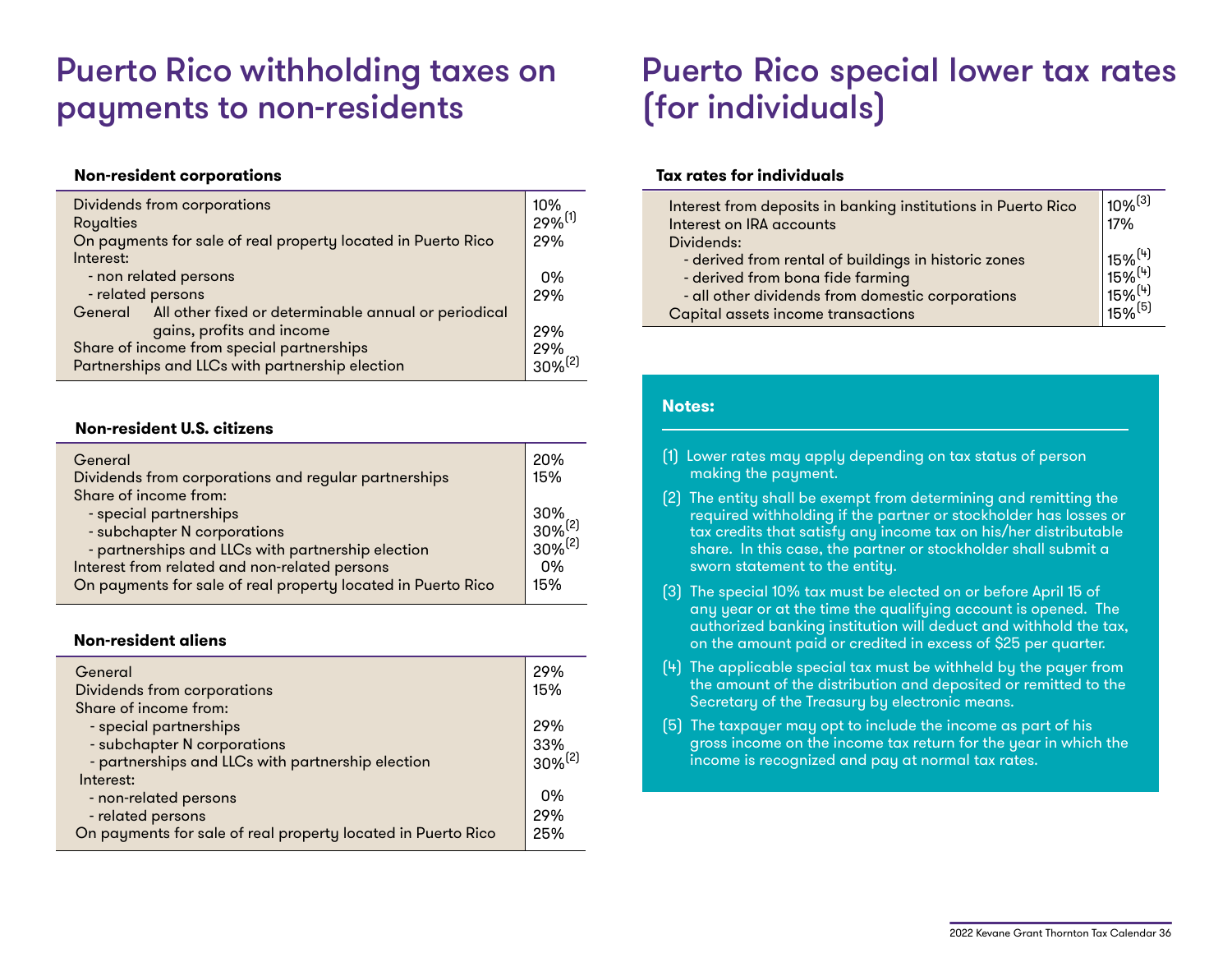### The Puerto Rico Incentives Code

### Tax grant application process

According to Section 6020.01 of Act No. 60 of July 1, 2019, as amended, known as the Puerto Rico Incentives Code ("Incentives Code"), there are three alternative processes for the submission of a tax grant application:

- ordinary applications requesting the standard terms under the Incentives Code and its Regulations are evaluated internally and not subject to special conditions.
- extraordinary conducted if the application requires the inclusion of special clauses that will entail negotiation between the applicant and the Office of Incentives of the Puerto Rico Department of Economic Development and Commerce (DDEC). The extraordinary process also requires an inter-agency procedure whereby the applicable agency or Municipality will have 20 business days to provide comments to the application. After the expiration of the 20-day period, the Office of Incentives will have a period of 10 business days to issue a recommendation to the Secretary of the DDEC.
- expedited applications that would otherwise be submitted through the ordinary process, but wanted to be expedited. Must include a pre-eligibility report prepared by a Certified Professional. A Certified Professional is an attorney admitted to the practice of law by the Supreme Court of PR, or a CPA duly licensed to practice said profession in Puerto Rico. Additionally, the attorney or CPA must be registered in the Registry of Certified Professionals maintained by the DDEC.

The flowchart presented on page 38, illustrates the sequential process undergone by a tax grant application requested under the provisions of the Incentives Code. The flowchart intends to walk you through the application process initiated by submitting said tax grant application through the Single Business Portal (SBP) and concluding with its approval or denial.

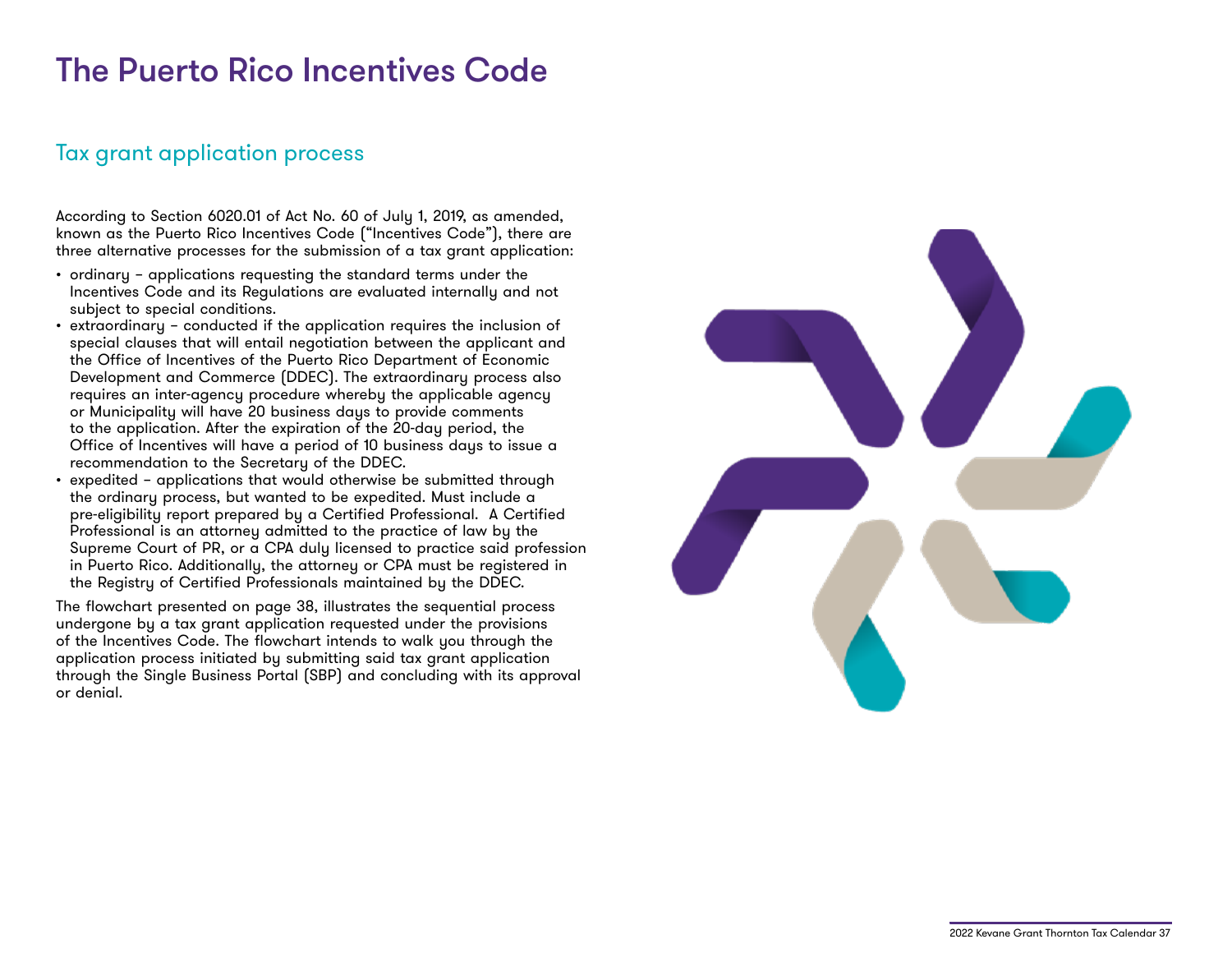### Sequential process undergone by a tax grant

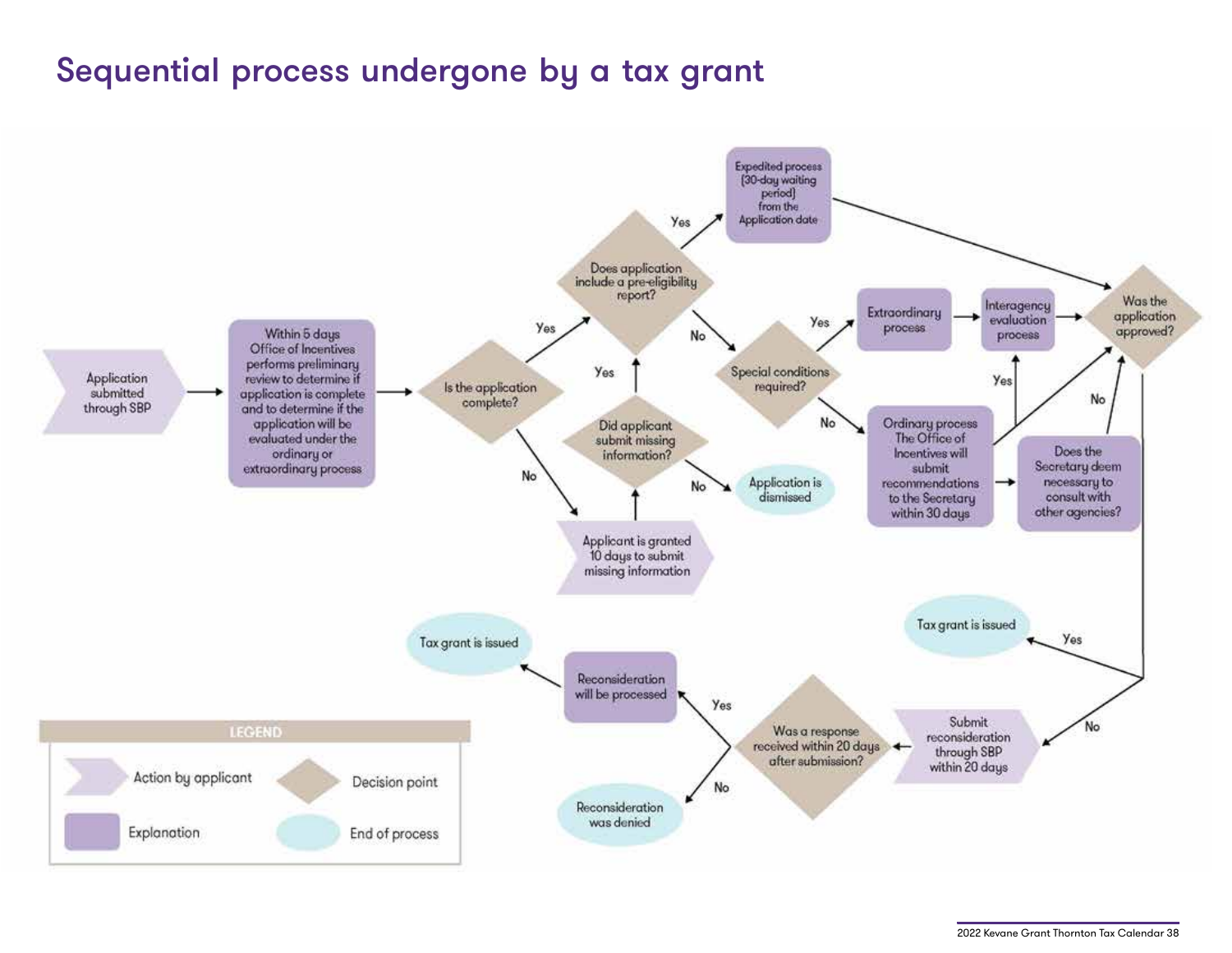### Tax incentives under the Incentives Code

#### **Tax incentives in connection with eligible activities**

| <b>Exempt business</b>                                                                                                      | <b>Current law</b><br>(Act 60-2019)         | Income tax                                                                                                                               | <b>Property tax</b>                                                                                                              | <b>Volume of</b><br><b>Business tax</b>                              | <b>Other</b><br>municipal taxes                                      | <b>Excise tax and</b><br><b>Sales and Use Tax</b><br>("SUT") | <b>Term</b>                                          |
|-----------------------------------------------------------------------------------------------------------------------------|---------------------------------------------|------------------------------------------------------------------------------------------------------------------------------------------|----------------------------------------------------------------------------------------------------------------------------------|----------------------------------------------------------------------|----------------------------------------------------------------------|--------------------------------------------------------------|------------------------------------------------------|
| <b>New Small and Medium Sized</b><br>Exempt Business (SMBs)<br>(former Act 62 - 2014)                                       | General tax<br>incentives<br>(Chapter 1)    | 2% fixed tax rate<br>(Year 1-5), 4%<br>fixed tax rate<br>(Year 6-expiration)                                                             | 100% exemption<br>(Year 1-5), 75%<br>exemption (Year<br>6-expiration), 100%<br>exemption on<br>Construction in<br>process assets | 100% exemption<br>(Year 1-5)<br>50% exemption<br>[Year 6-expiration] | 100% exemption<br>(Year 1-5)<br>50% exemption<br>(Year 6-expiration) | N/A                                                          | 15 years,<br>with flexible<br>exemption<br>period    |
| Vieques and Culebra<br>(New tax incentive)                                                                                  | General tax<br>incentives<br>[Chapter 1]    | 2% fixed tax rate<br>(Year 1-5)<br>4% fixed tax rate<br>[Year 6-expiration]                                                              | 100% exemption<br>(Year 1-5), 75%<br>exemption (Year<br>6-expiration), 100%<br>exemption on<br>Construction in<br>process assets | 100% exemption<br>(Year 1-5)<br>50% exemption<br>[Year 6-expiration] | 100% exemption<br>(Year 1-5)<br>50% exemption<br>(Year 6-expiration) | N/A                                                          | 15 years,<br>with flexible<br>exemption<br>period    |
| <b>Strategic Projects</b><br>(New tax incentive)                                                                            | General tax<br>incentives<br>(Chapter 1)    | 4% fixed tax rate<br>100% exemption<br>on dividend<br>distributions                                                                      | 75% exemption,<br>100% exemption on<br>Construction in<br>process assets                                                         | 50% exemption                                                        | 75% exemption<br>construction excise<br>tax                          | N/A                                                          | 15 years,<br>with flexible<br>exemption<br>period    |
| <b>Pioneering Activities</b><br>(New Tax Incentive)                                                                         | General tax<br>incentives<br>(Chapter 1)    | 4% fixed tax rate:<br>may be reduced<br>down to 1%                                                                                       | 75% exemption,<br>100% exemption on<br>Construction in<br>process assets                                                         | 50% exemption                                                        | 75% exemption<br>construction excise<br>tax                          | N/A                                                          | 15 years,<br>with flexible<br>exemption<br>period    |
| Individual Resident Investors<br><b>former Act 22-2012</b>                                                                  | Individual tax<br>incentives<br>(Chapter 2) | 100% exemption<br>from income tax<br>on interest.<br>dividends, and<br>certain capital<br>gains                                          | N/A                                                                                                                              | N/A                                                                  | N/A                                                                  | N/A                                                          | Taxable year<br>ending<br>December 31,<br>2035       |
| Hard-to-Recruit Professionals<br>(New Tax Incentive)                                                                        | Individual tax<br>incentives<br>[Chapter 2] | 100% exemption<br>on salaries and<br>benefits in excess<br>of \$100,000                                                                  | N/A                                                                                                                              | N/A                                                                  | N/A                                                                  | N/A                                                          | 15 years                                             |
| <b>Qualified Physicians</b><br>(former Act 14-2017)                                                                         | Individual tax<br>incentives<br>(Chapter 2) | 4% fixed tax rate<br>100% exemption on<br>eligible dividend<br>distributions from<br>medical entities up<br>to \$250,000 per<br>tax year | N/A                                                                                                                              | N/A                                                                  | N/A                                                                  | N/A                                                          | 15 years,<br>available for<br>15 additional<br>years |
| <b>Researchers or Scientists</b><br>$\frac{1}{26}$ (former Section 1031.02 $\frac{1}{26}$ )<br>and (27) of the PR Tax Code) | Individual tax<br>incentives<br>(Chapter 2) | 100% exemption<br>on compensation<br>up to \$195,000<br>or \$250,000<br>depending on<br>the services to be<br>provided                   | N/A                                                                                                                              | N/A                                                                  | N/A                                                                  | N/A                                                          | 15 years                                             |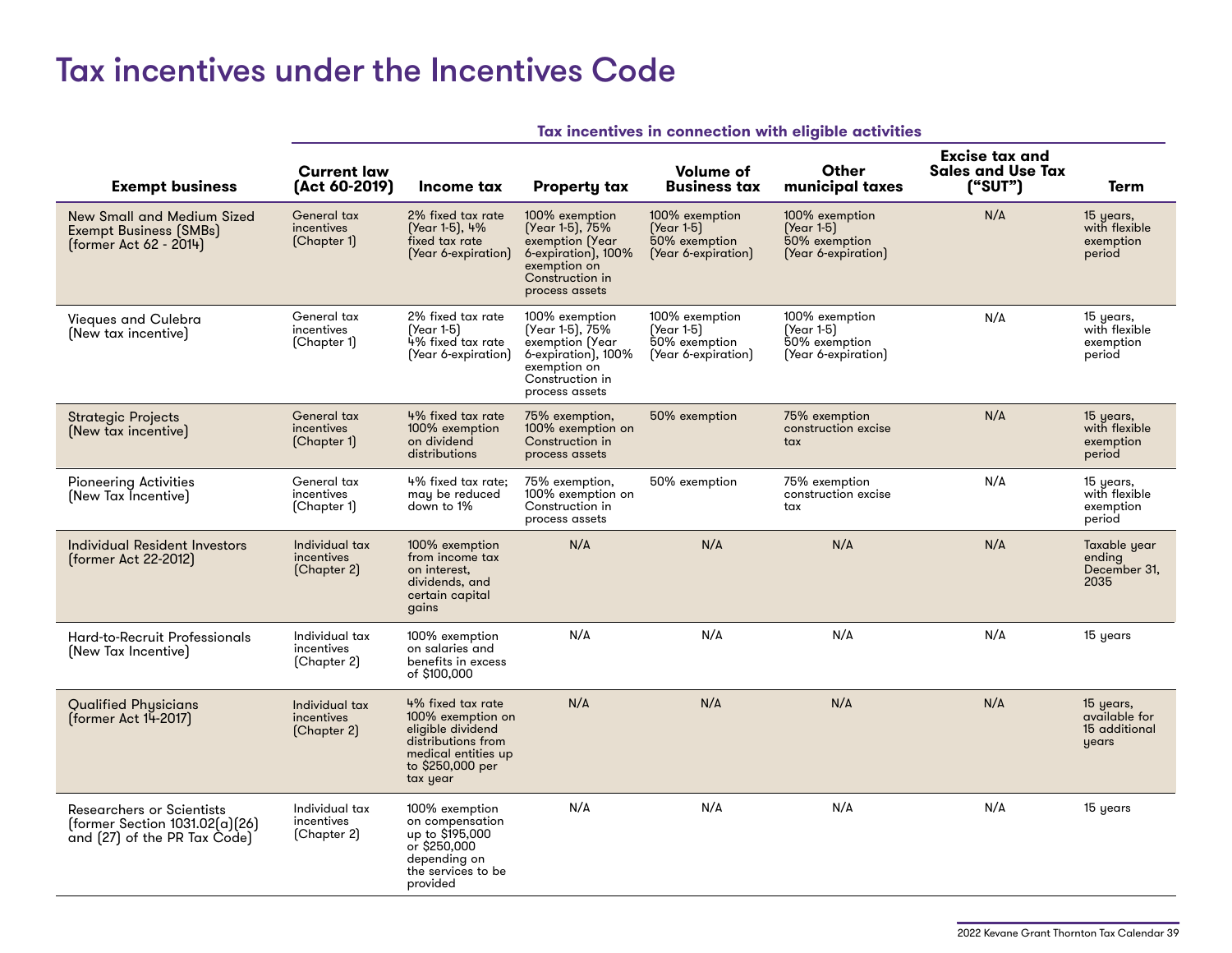### Tax incentives under the Incentives Code [cont'd]

| <b>Exempt business</b>                                                    | <b>Current law</b><br>(Act 60-2019)                 | Income tax                                                                                                                                                                                                             | <b>Property tax</b> | <b>Volume of</b><br><b>Business tax</b> | Other<br>municipal taxes                    | <b>Excise tax and</b><br><b>Sales and Use Tax</b><br>("SUT")                                                                             | Term                                              |
|---------------------------------------------------------------------------|-----------------------------------------------------|------------------------------------------------------------------------------------------------------------------------------------------------------------------------------------------------------------------------|---------------------|-----------------------------------------|---------------------------------------------|------------------------------------------------------------------------------------------------------------------------------------------|---------------------------------------------------|
| <b>Export of Goods &amp; Services</b><br>(former Act 20-2012)             | Export of Goods &<br><b>Services</b><br>(Chapter 3) | 4% fixed tax rate<br>100% exemption<br>on dividend<br>distributions                                                                                                                                                    | 75% exemption       | 50% exemption                           | 50% exemption                               | N/A                                                                                                                                      | 15 years,<br>available for 15<br>additional years |
| <b>International Financial Entities</b><br>(IFE)<br>(former Act 273-2012) | Finance<br>(Chapter 4)                              | 4% fixed tax rate<br>100% exemption<br>on dividend<br>distributions<br>to foreign<br>shareholders;<br>6% tax on<br>distributions to<br>domestic persons                                                                | 75% exemption       | 50% exemption                           | 50% exemption                               | N/A                                                                                                                                      | 15 years,<br>available for 15<br>additional years |
| International Insurers<br>[former Act 399-2004]                           | <b>Finance</b><br>(Chapter 4)                       | 4% fixed tax rate<br>on net income<br>in excess of<br>\$1,200,000<br>100% exemption<br>on dividend<br>distributions                                                                                                    | 75% exemption       | 50% exemption                           | 50% exemption                               | N/A                                                                                                                                      | 15 years,<br>available for 15<br>additional years |
| <b>Private Equity Funds</b><br>(former Act 185-2014)                      | Finance<br>(Chapter 4)                              | Accredited<br>investors: 10%<br>fixed tax rate<br>on interest<br>and dividend<br>distributions<br>100% exemption<br>on capital gain<br>distributions<br>5% fixed tax<br>rate on the sale<br>of proprietary<br>interest | 75% exemption       | 100% exemption                          | N/A                                         | N/A                                                                                                                                      | 15 years,<br>available for 15<br>additional years |
| Visitor Economy<br>(former Act 74-2010)                                   | <b>Visitor Economy</b><br>(Chapter 5)               | 4% fixed tax rate<br>100% exemption<br>on dividend<br>distributions                                                                                                                                                    | 75% exemption       | 50% exemption                           | 75% exemption<br>construction excise<br>tax | 100% exemption on<br>articles acquired and<br>used on Tourist Activity                                                                   | 15 years,<br>available for 15<br>additional years |
| Manufacturing<br>former Act 73-2008)                                      | Manufacturing<br>[Chapter 6]                        | 4% fixed tax<br>rate on Industrial<br>Development and<br>Income on gain<br>from the sale<br>or exchange or<br>shares or assets<br>certain capital<br>gains                                                             | 75% exemption       | 50% exemption                           | 50% exemption                               | 100% exemption on raw<br>material, machinery and<br>equipment and other<br>articles acquired or<br>introduced by the Exempt<br>Business. | 15 years,<br>available for 15<br>additional years |

#### **Tax incentives in connection with eligible activities**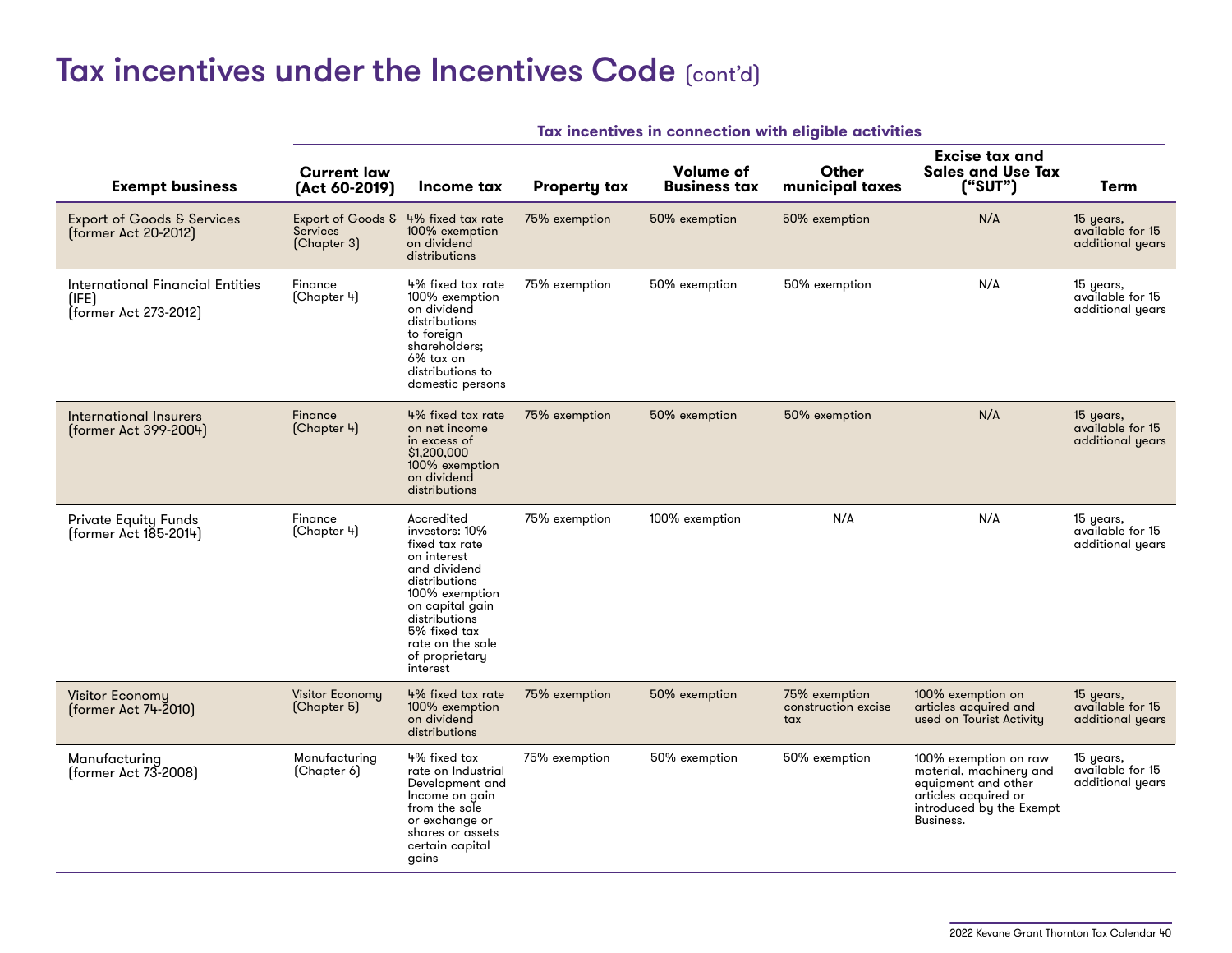### Tax incentives under the Incentives Code [cont'd]

| <b>Exempt business</b>                                                                                                                                         | <b>Current law</b><br>(Act 60-2019)                      | Income tax                                                                                                                     | <b>Property tax</b>                                                               | <b>Volume of</b><br><b>Business tax</b>                                        | Other<br>municipal taxes                                                          | <b>Excise tax and</b><br><b>Sales and Use Tax</b><br>("SUT)                                                                              | <b>Term</b>                                                                                                            |
|----------------------------------------------------------------------------------------------------------------------------------------------------------------|----------------------------------------------------------|--------------------------------------------------------------------------------------------------------------------------------|-----------------------------------------------------------------------------------|--------------------------------------------------------------------------------|-----------------------------------------------------------------------------------|------------------------------------------------------------------------------------------------------------------------------------------|------------------------------------------------------------------------------------------------------------------------|
| Green Energy & Highly Efficient<br>Energy<br>(former Act 83-2010)                                                                                              | Infrastructure and<br><b>Green Energy</b><br>[Chapter 7] | 4% fixed tax<br>rate on Industrial<br>Development<br>Income and on<br>gain from the sale<br>or exchange or<br>shares or assets | 75% exemption                                                                     | 50% exemption                                                                  | 75% exemption                                                                     | 100% exemption on raw<br>material, machinery and<br>equipment and other<br>articles acquired or<br>introduced by the Exempt<br>Business. | 15 years, with<br>flexible exemption<br>period, available<br>for 15 additional<br>years                                |
| Infrastructure<br>former Act 47-1987)<br>fformer Act 165-1996)<br>(former Act 213-2000)<br>fformer Act 140-2001)<br>former Act 244-2003)<br>former Act 7-1955) | Infrastructure &<br>Green Energy<br>(Chapter 7)          | 4% fixed tax rate<br>100% exemption<br>on dividend<br>distributions                                                            | 100% exemption                                                                    | 90% exemption                                                                  | 75% exemption                                                                     | N/A                                                                                                                                      | 5-15 years, with<br>flexible exemption<br>period, extensions<br>available                                              |
| Agroindustries<br>(former Act 72-1962)<br>former Act 225-1995)                                                                                                 | Agroindustries<br>(Chapter 8)                            | 90% exemption                                                                                                                  | 100% exemption                                                                    | 100% exemption                                                                 | N/A                                                                               | 100% exemption on<br>certain articles                                                                                                    | 15 years,<br>available for 15<br>additional years                                                                      |
| <b>Film and Creative Industries</b><br>former Act 27-2011)<br>former Act 173-2014                                                                              | <b>Creative Industries</b><br>(Chapter 9)                | 4% fixed tax rate,<br>100% exemption<br>on dividend<br>distributions                                                           | 75% exemption                                                                     | 100% exemption                                                                 | 75% exemption                                                                     | 100% exemption on articles<br>introduced or acquired<br>directly by Exempt<br>Business for exclusive use<br>in film industry activities  | Film Project -<br>duration of the<br>project Studio<br>Operators - 15<br>years; flexible<br>exemption period<br>period |
| <b>Young Entrepreneurs</b><br>former Act 135-2014                                                                                                              | <b>Entrepreneurs</b><br>(Chapter 10)                     | 100% exemption<br>on the first<br>\$500,000 of net<br>income                                                                   | 100% exemption<br>(new business)                                                  | 100% exemption<br>(new business)                                               | 100% exemption<br>(new business)                                                  | N/A                                                                                                                                      | 3 years                                                                                                                |
| Maritime<br>[former Act 12-1966]                                                                                                                               | Other Industries<br>(Chapter 11)                         | 100% exemption                                                                                                                 | 100% exemption                                                                    | 100% exemption                                                                 | 100% exemption                                                                    | N/A                                                                                                                                      | 15 years,<br>available for 15<br>additional years                                                                      |
| Air Transport<br>(former Act 135-1945)                                                                                                                         | Other Industries<br>[Chapter 11]                         | 100% exemption                                                                                                                 | 100% exemption                                                                    | N/A                                                                            | 100% exemption<br>contractors and<br>subcontractors                               | N/A                                                                                                                                      | 15 years,<br>available for 15<br>additional years                                                                      |
| Priority Projects in Opportunity<br>Zones<br>(former Act 21-2019)                                                                                              | Sec. 6070.54 to<br>6070.72                               | 18.5% fixed tax<br>rate 100%<br>exemption on<br>dividend<br>distributions                                                      | 25% exemption<br>which may be<br>increased up to<br>75% by municipal<br>ordinance | 25% exemption which<br>may be increased up<br>to 75% by municipal<br>ordinance | 25% exemption<br>which may be<br>increased up to<br>75% by municipal<br>ordinance | N/A                                                                                                                                      | 15 years                                                                                                               |

**Tax incentives in connection with eligible activities**

Note: The information provided herein is presented pursuant to Act 60-2019, as amended, known as the "Incentives Code of Puerto Rico" as of July 1, 2020. Incentives may be applied differently based on interpretation by the relevant government agencies. Businesses with tax grants issued under previous incentives laws should refer to said former law and tax grant. \*This summary does not include amendments made under Act 172-2020, as such amendments are under the scrutiny of the Puerto Rico Fiscal Oversight and Management Board. Amendments include

preferential withholding tax rate of 12% for payments made to foreign persons by export services exempt businesses.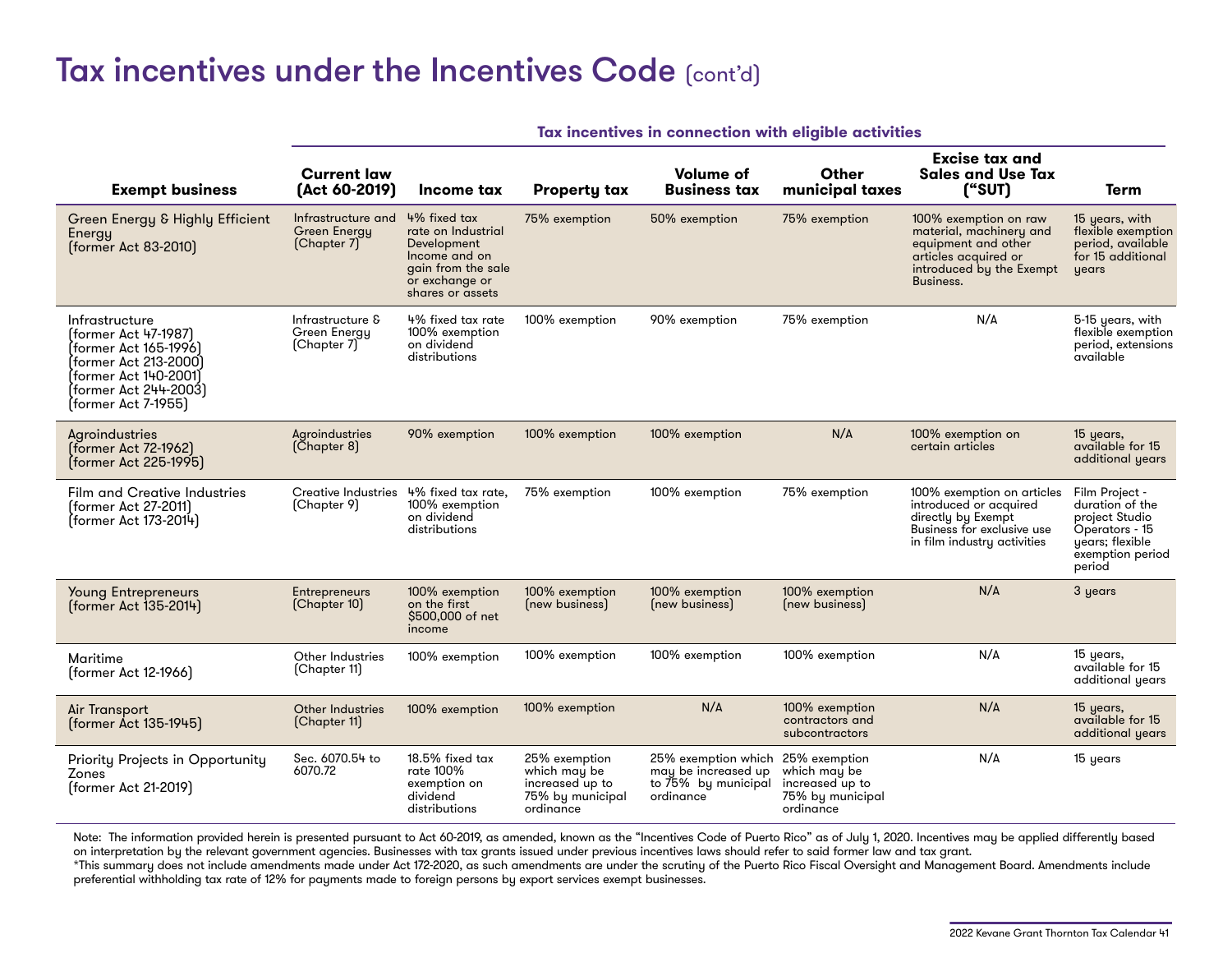### Tax credit in connection with eligible activities

| <b>Exempt business</b>                                                                   | <b>Tourism Tax</b><br><b>Credit</b><br>30% or 40%<br>tax credit | <b>Purchase of products</b><br>manufactured<br>in Puerto Rico<br>up to 25% tax credit<br>up to 30% tax credit* | <b>Research and Development</b><br>(R&D) Tax Credit<br>- up to 50% tax credit<br>based in the<br><b>Special Eligible Investment</b> | <b>Tax Credit</b><br>for Creative<br>Industries - up to<br>40%, 20% and<br>15% tax credit | Investment<br><b>Tax Credit</b><br>- 5% up to 25%<br>for eligible<br>investments in<br><b>Priority Projects</b> |
|------------------------------------------------------------------------------------------|-----------------------------------------------------------------|----------------------------------------------------------------------------------------------------------------|-------------------------------------------------------------------------------------------------------------------------------------|-------------------------------------------------------------------------------------------|-----------------------------------------------------------------------------------------------------------------|
| <b>Small and Medium Sized Exempt</b><br><b>Business (SMBs)</b><br>(former Act 62 - 2014) |                                                                 | $X^*$                                                                                                          | $\mathsf{X}$                                                                                                                        |                                                                                           |                                                                                                                 |
| Vieques and Culebra<br>(New tax incentive)                                               |                                                                 | $\mathsf{X}^\star$                                                                                             | X                                                                                                                                   |                                                                                           |                                                                                                                 |
| <b>Strategic Projects</b><br>(New tax incentive)                                         |                                                                 | $\mathsf{X}$                                                                                                   | $\mathsf{X}$                                                                                                                        |                                                                                           |                                                                                                                 |
| <b>Pioneering Activities</b><br>(New tax incentive)                                      |                                                                 | X                                                                                                              | X                                                                                                                                   |                                                                                           |                                                                                                                 |
| <b>Individual Resident Investors</b><br>(former Act 22-2012)                             |                                                                 | X                                                                                                              | $\mathsf{X}$                                                                                                                        |                                                                                           |                                                                                                                 |
| <b>Hard-to-Recruit Professionals</b><br>(New Tax Incentive)                              |                                                                 | X                                                                                                              | X                                                                                                                                   |                                                                                           |                                                                                                                 |
| <b>Qualified Physicians</b><br>(former Act 14-2017)                                      |                                                                 | X                                                                                                              | $\mathsf{X}$                                                                                                                        |                                                                                           |                                                                                                                 |
| Researchers or Scientists<br>(New Tax Incentive)                                         |                                                                 | X                                                                                                              | X                                                                                                                                   |                                                                                           |                                                                                                                 |
| <b>Young Entrepreneurs</b><br>(former Act 135-2014)                                      |                                                                 | X                                                                                                              | $\pmb{\mathsf{X}}$                                                                                                                  |                                                                                           |                                                                                                                 |
| Export of Goods & Services<br>(former Act 20-2012)                                       |                                                                 | X                                                                                                              | X                                                                                                                                   |                                                                                           |                                                                                                                 |
| <b>International Financial Entities (IFE)</b><br>[former Act 273-2012]                   |                                                                 | X                                                                                                              | $\mathsf{X}$                                                                                                                        |                                                                                           |                                                                                                                 |
| International Insurers<br>(former Act 399-2004)                                          |                                                                 | X                                                                                                              | X                                                                                                                                   |                                                                                           |                                                                                                                 |
| <b>Private Equity Funds</b><br>(former Act 185-2014)                                     |                                                                 | X                                                                                                              | $\mathsf{X}$                                                                                                                        |                                                                                           |                                                                                                                 |
| Visitor Economy<br>(former Act 74-2010)                                                  | X                                                               | X                                                                                                              | X                                                                                                                                   |                                                                                           |                                                                                                                 |
| Manufacturing<br>[former Act 73-2008]                                                    |                                                                 | X                                                                                                              | $\mathsf{X}$                                                                                                                        |                                                                                           |                                                                                                                 |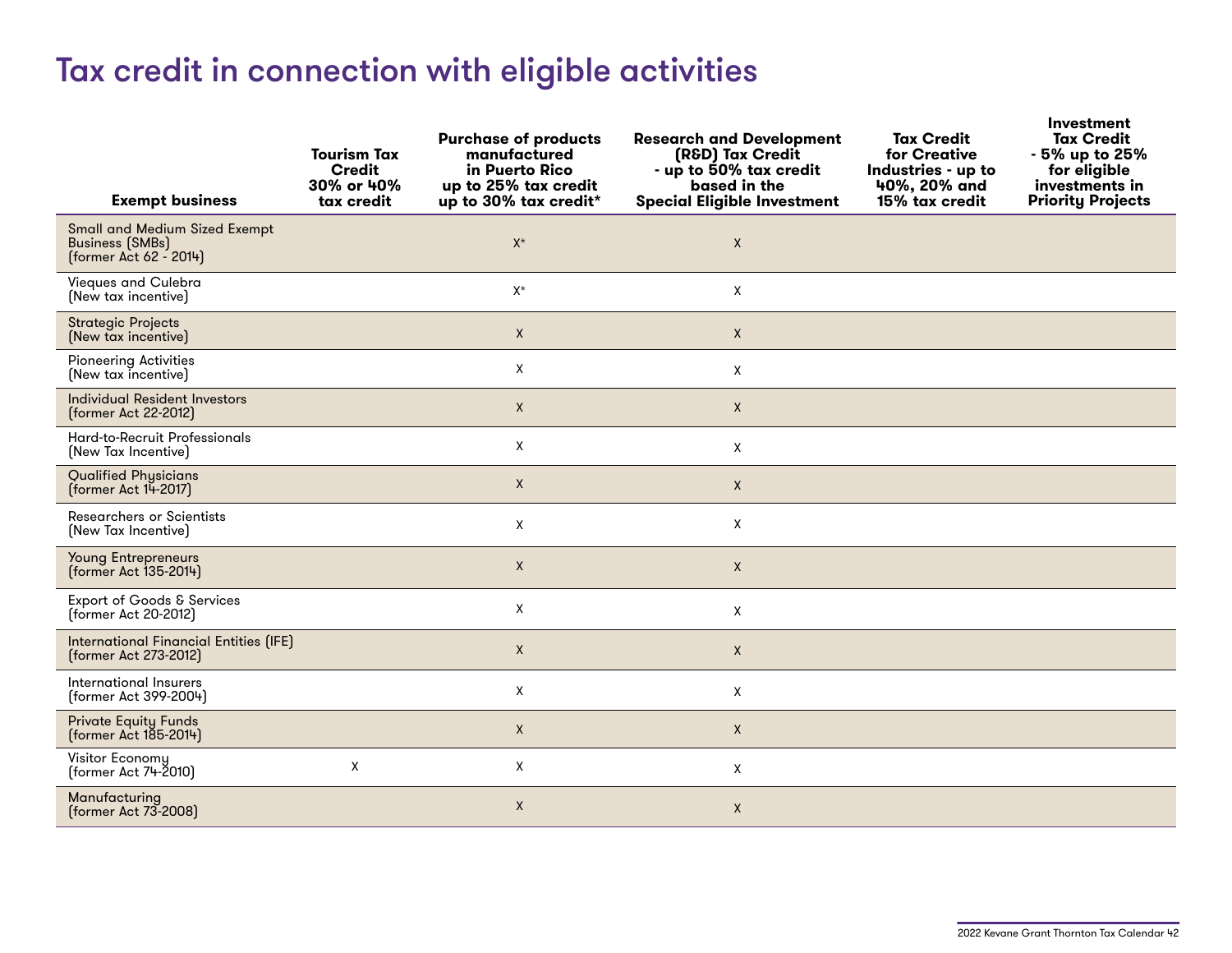### Tax credit in connection with eligible activities (cont'd)

| <b>Exempt business</b>                                                                                                                                                                                     | <b>Tourism Tax</b><br><b>Credit</b><br>30% or 40%<br>tax credit | <b>Purchase of products</b><br>manufactured<br>in Puerto Rico<br>up to 25% tax credit<br>up to 30% tax credit* | <b>Research and Development</b><br>(R&D) Tax Credit<br>- up to 50% tax credit<br>based in the<br><b>Special Eligible Investment</b> | <b>Tax Credit for</b><br><b>Creative Indutries</b><br>- up to 40%, 20%<br>and 15% tax<br>credit | Investment<br><b>Tax Credit</b><br>- 5% up to 25%<br>for eligible<br>investments in<br><b>Priority Projects</b> |
|------------------------------------------------------------------------------------------------------------------------------------------------------------------------------------------------------------|-----------------------------------------------------------------|----------------------------------------------------------------------------------------------------------------|-------------------------------------------------------------------------------------------------------------------------------------|-------------------------------------------------------------------------------------------------|-----------------------------------------------------------------------------------------------------------------|
| Infrastructure and Green Energy<br>(former Act 83-2010)<br>(former Act 47-1987)<br>fformer Act 165-1996]<br>fformer Act 213-2000)<br>(former Act 140-2001)<br>(former Act 244-2003)<br>(former Act 7-1955) |                                                                 | X                                                                                                              | $\mathsf{X}$                                                                                                                        |                                                                                                 |                                                                                                                 |
| Agroindustries<br>(former Act 72-1962)<br>(former Act 225-1995)                                                                                                                                            |                                                                 | X                                                                                                              | X                                                                                                                                   |                                                                                                 |                                                                                                                 |
| <b>Film and Creative Industries</b><br>(former Act 27-2011)<br>(former Act 173-2014)                                                                                                                       |                                                                 | $\mathsf{X}$                                                                                                   | $\mathsf{X}$                                                                                                                        | X                                                                                               |                                                                                                                 |
| Maritime<br>(former Act 12-1966)                                                                                                                                                                           |                                                                 | X                                                                                                              | X                                                                                                                                   |                                                                                                 |                                                                                                                 |
| Air Transport<br>(former Act 135-1945)                                                                                                                                                                     |                                                                 | X                                                                                                              | $\mathsf{X}$                                                                                                                        |                                                                                                 |                                                                                                                 |
| Priority Projects in Opportunity<br>Zones<br>[former Act 21-2019]                                                                                                                                          |                                                                 | Χ                                                                                                              | X                                                                                                                                   |                                                                                                 | Χ                                                                                                               |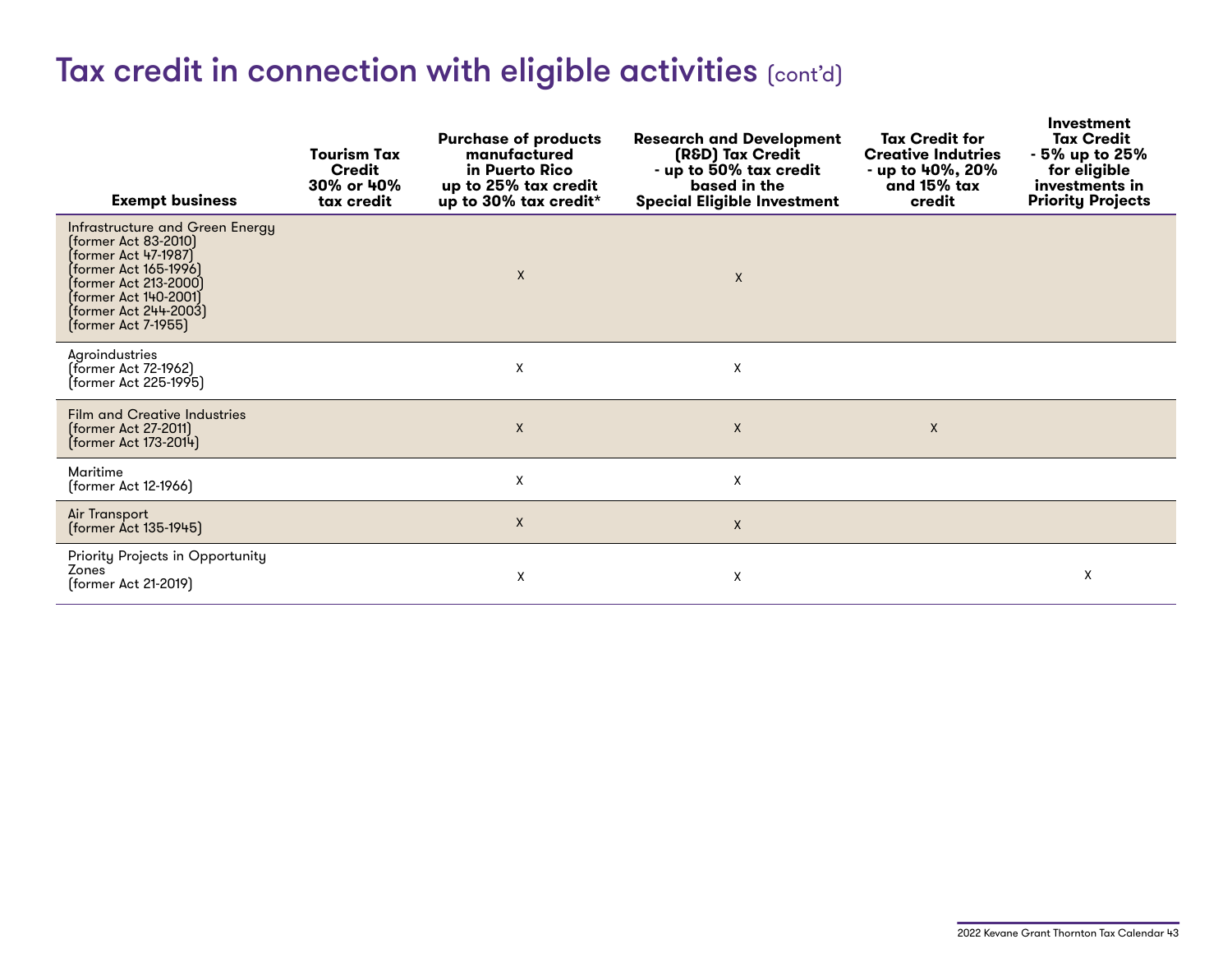### U.S. individuals income tax rates for taxable year 2021

| <b>Single</b>                     | If taxable income is: | The tax is:                                        |
|-----------------------------------|-----------------------|----------------------------------------------------|
|                                   | $0 - $9,950$          | 10% of the taxable income                          |
|                                   | \$9,951 - \$40,525    | \$995 plus 12% of the excess over \$9,950          |
|                                   | \$40,526 - \$86,375   | \$4,664 plus 22% of the excess over \$40,525       |
|                                   | \$86,376 - \$164,925  | \$14,751 plus 24% of the excess over \$86,375      |
|                                   | \$164,926 - \$209,425 | \$33,603 plus 32% of the excess over \$164,925     |
|                                   | \$209,426 - \$523,600 | \$47,843 plus 35% of the excess over \$209,425     |
|                                   | more than \$523,600   | \$157,804.25 plus 37% of the excess over \$523,600 |
| <b>Married filing separately</b>  | If taxable income is: | The tax is:                                        |
|                                   | $0 - $9,950$          | 10% of the taxable income                          |
|                                   | \$9,951 - \$40,525    | \$995 plus 12% of the excess over \$9,950          |
|                                   | \$40,526 - \$86,375   | \$4,664 plus 22% of the excess over \$40,525       |
|                                   | \$86,376 - \$164,925  | \$14,751 plus 24% of the excess over \$86,375      |
|                                   | \$164,926 - \$209,425 | \$33,603 plus 32% of the excess over \$164,925     |
|                                   | \$209,426 - \$314,150 | \$47,843 plus 35% of the excess over \$209,425     |
|                                   | more than \$314,150   | \$184,496.75 plus 37% of the excess over \$828,300 |
|                                   |                       |                                                    |
|                                   |                       |                                                    |
| <b>Married filing jointly and</b> | If taxable income is: | The tax is:                                        |
| qualifying widow(er)              | 0 - \$19,900          | 10% of the taxable income                          |
|                                   | \$19,901 - \$81,050   | \$1,990 plus 12% of the excess over \$19,900       |
|                                   | \$81,051 - \$172,750  | \$9,328 plus 22% of the excess over \$81,050       |
|                                   | \$172,751 - \$329,850 | \$29,502 plus 24% of the excess over \$172,750     |
|                                   | \$329,851 - \$418,850 | \$67,206 plus 32% of the excess over \$329,850     |
|                                   | \$418,851 - \$628,300 | \$95,686 plus 35% of the excess over \$418,850     |
|                                   | more than \$628,300   | \$168,993.50 plus 37% of the excess over \$628,300 |
|                                   |                       |                                                    |
| <b>Head of household</b>          | If taxable income is: | The tax is:                                        |
|                                   | $0 - $14,200$         | 10% of the taxable income                          |
|                                   | \$14,201 - \$54,200   | \$1,420 plus 12% of the excess over \$14,200       |
|                                   | \$54,201 - \$86,350   | \$6,220 plus 22% of the excess over \$54,200       |
|                                   | \$86,351 - \$164,900  | \$13,293 plus 24% of the excess over \$86,350      |
|                                   | \$164,901 - \$209,400 | \$32,145 plus 32% of the excess over \$164,900     |
|                                   | \$209,401 - \$523,600 | \$46,385 plus 35% of the excess over \$209,400     |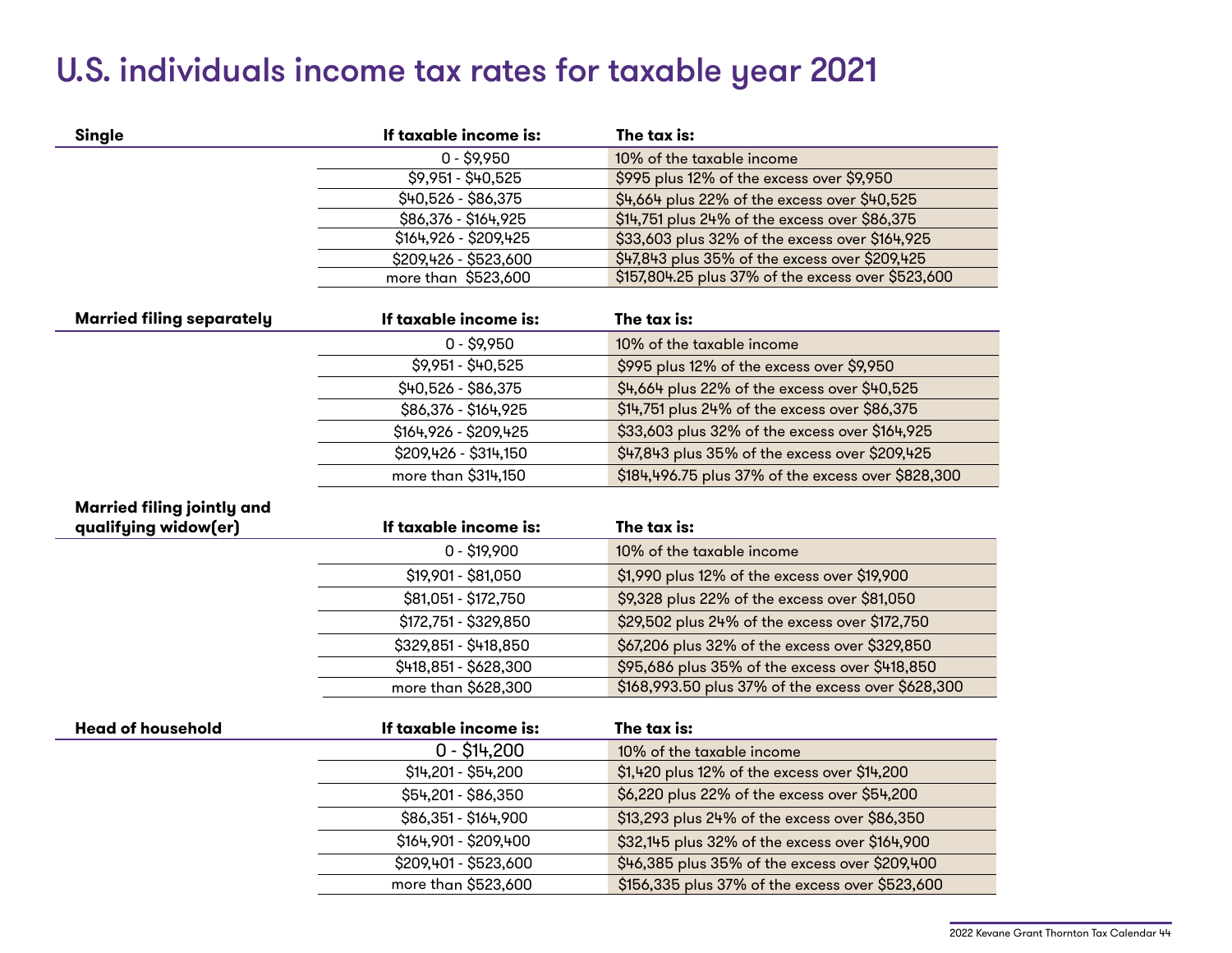### Taxable year 2021

#### **U.S. individuals standard deduction**

| <b>Filing status:</b>                      | Standard deduction amount |
|--------------------------------------------|---------------------------|
| Single (unmarried taxpayers)               | \$12,550                  |
| Married filing joint and surviving spouses | \$25,100                  |
| <b>Married filing separate</b>             | \$12,550                  |
| Head of household                          | \$18,800                  |

#### **U.S. estates and trusts income tax rates**

| If taxable income is: | The tax is:                                 |
|-----------------------|---------------------------------------------|
| Not over \$2,650      | 10% of the taxable income                   |
| $$2,651 - $9,450$     | \$265 plus 24% of the excess over \$2,650   |
| \$9,551 - \$13,050    | \$1,921 plus 35% of the excess over \$9,550 |
| \$13,051 - over       | 3,146 plus 37% of the excess over \$13,050  |

#### **U.S. corporations income tax rate**

Applicable to U.S. corporations and income effectively connected with a US trade or business of a foreign corporation. Flat rate is 21%.



(1) The additional standard deduction amount for the aged or the blind is \$1,300. The additional standard deduction amount increases to \$1,650 for unmarried taxpayers.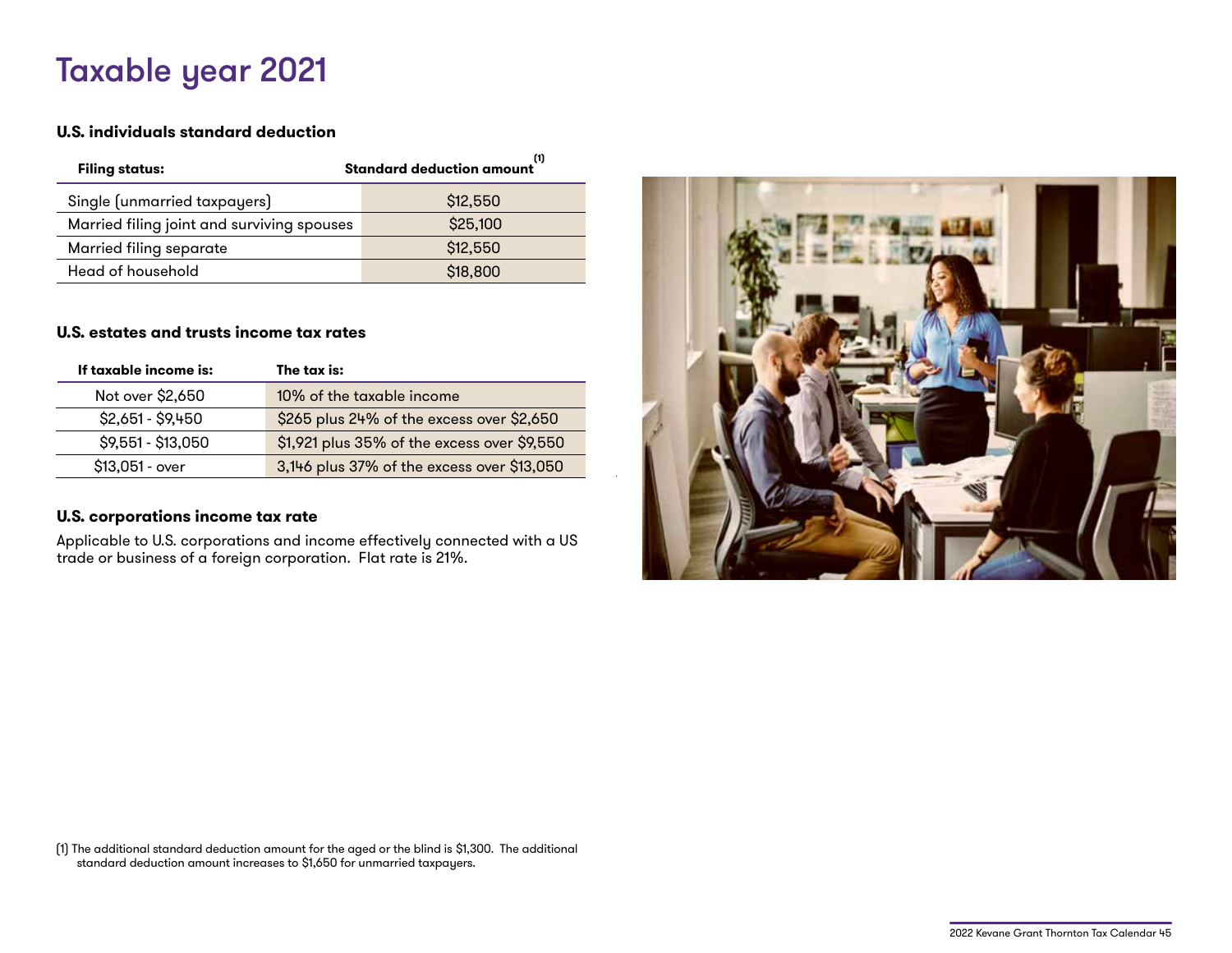### Christmas bonus law

#### **Employees contracted before January 26, 2017**

Every employee having worked at least 700 hours in the twelve-month period from October 1 to September 30 of the subsequent natural year, or 100 hours worked by a dock or pier employee is entitled to receive a mandatory Christmas Bonus. The bonus is 6% of the employee's wages up to a maximum individual employee wage of \$10,000. Accordingly, the maximum payable bonus will be \$600. This bonus must be paid from November 15 through December 15.

In the case of those employers with 15 or less employees the applicable rate is 3% of the employee's wages up to a maximum individual employee wage of \$10,000. Accordingly, the maximum payable bonus will be \$300.

#### **Employees contracted on or after January 26, 2017**

Every employee that worked at least 1,350 hours in twelve-month period from October 1 until September 30 are entitled to receive the mandatory Christmas Bonus. In case, that the employer employs 21 or more employees for 26 weeks within the coverage period, it will be required to pay to each employee a bonus equal to 2% of the total salary earned up to a maximum bonus of \$600. In case of those employers with 20 or less employees the applicable rate is 2% up to a maximum bonus of \$300.

During the first year of employment, the applicable bonus for any employee will be the 50% of the above provisions.

If the Christmas bonus does not exceed \$600, the employer will not withhold taxes from the bonus paid. When the Christmas bonus exceeds \$600, but does not exceed \$1,500, the employer must withhold a 7% tax from the total bonus. If the

bonus exceeds \$1,500, the employer may use the applicable withholding rules established on the "Employer's Guide."

Nevertheless, the total amount to be paid will not exceed 15% of the annual profits of the employer generated during the same twelve-month period used to determine the eligible employees.

The following employments are excluded from the Christmas Bonus Act provisions: farm activities, household duties, domestic service in private residences, charitable nonprofit institutions and the government. If an employer will not pay the bonus because of operating losses, then he must notify the Secretary of Labor and Human Resources not later than November 30, accompanying financial statements for the period from October 1 thru September 30, attested by a CPA.

If the employer fails to submit the data to support nonpayment of the bonus, he becomes liable for the payment of the full bonus.

If the employer does not pay the bonus when due, the employee will be entitled to receive an additional bonus. It can be 50% or 100% of the amount of the bonus, depending on the date paid.

Employers are required to advise terminated employees who are entitled to the bonus before payment due date and may request his/her mailing address to mail the bonus.

Uncollected bonuses must be deposited with the Bureau of Labor Standards of the Department of Labor and Human Resources. The deposit must be made no later than fifteen (15) days after the bonus payment date.

#### **Household employees (Nanny Tax)**

 An employer must withhold and pay FICA taxes on wages of their household employees, if cash wages paid or an equivalent form or compensation in the calendar year are \$2,400 or more.

Employers must report and pay the required employment taxes on Schedule H of Form 1040 or 1040A (U.S. Individual Income Tax Return). Employers need an employer identification number . This may be obtained by completing Form SS-4 "Application for Employer Identification Number."

Employers must increase their quarterly estimated tax payments to satisfy employment tax obligations with respect to household employees.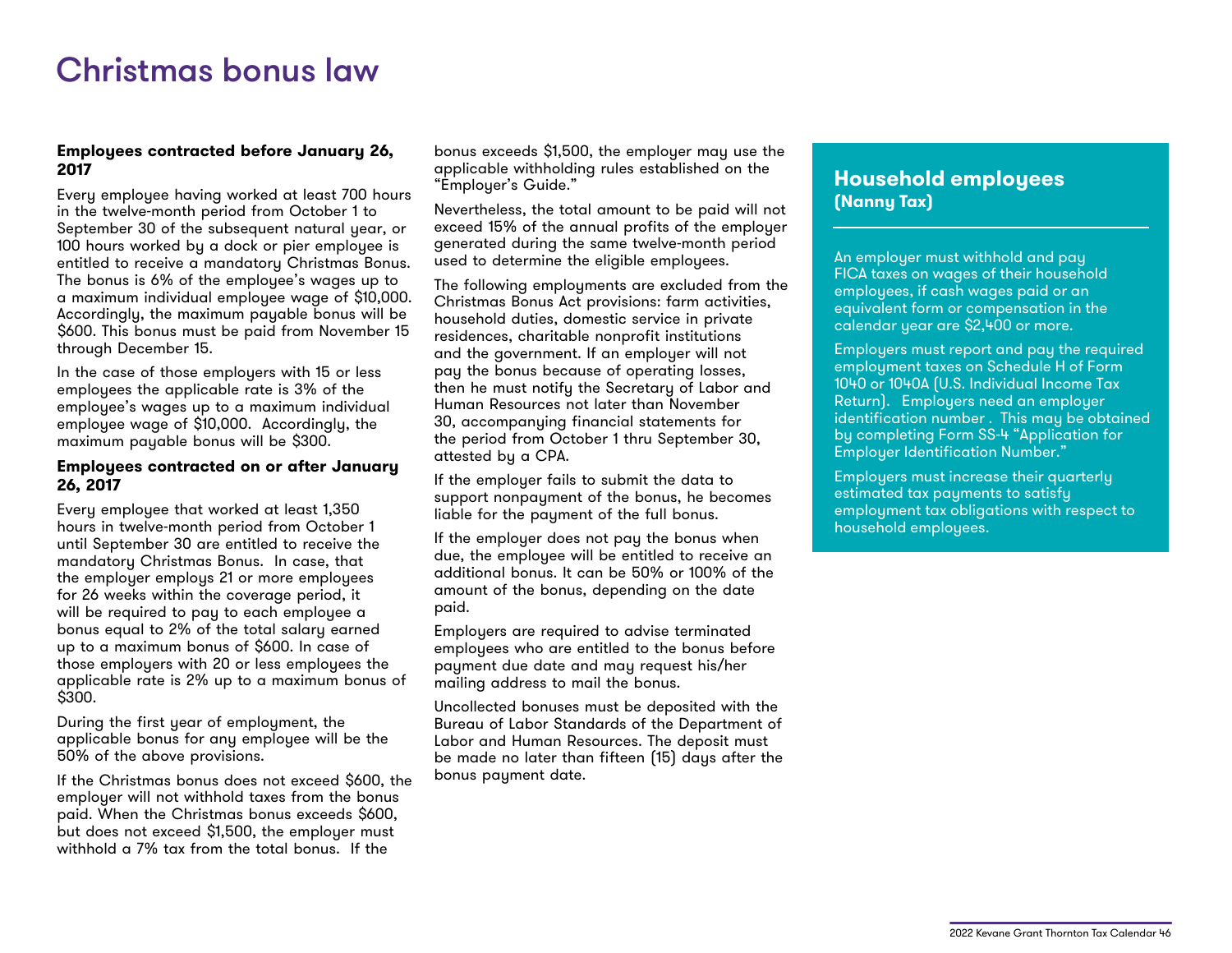### Payroll tax information

| <b>Taxes</b>                                    | Limit                       | Employee's<br>responsibility | Employer's<br>responsibility                                                  | Form                         | <b>Filing</b>                  | Due date                                                                                    | <b>Date of payment</b><br>(Form)                                                        |
|-------------------------------------------------|-----------------------------|------------------------------|-------------------------------------------------------------------------------|------------------------------|--------------------------------|---------------------------------------------------------------------------------------------|-----------------------------------------------------------------------------------------|
| <b>Social Security</b><br>(2022)                | \$147,000                   | 6.20%                        | 6.20%                                                                         | 941-PR                       | Quarterly                      | Last day of the following month<br>after the quarter ends.                                  | See page 29                                                                             |
| (2021)                                          | \$142,800                   | 6.20%                        | 6.20%                                                                         | 941-PR                       | Quarterly                      | Last day of the following<br>month after the quarter ends.                                  | See page 29                                                                             |
| Medicare                                        | N/A                         | 1.45%                        | 1.45%                                                                         | 941-PR                       | Quarterly                      | Last day of the following month<br>after the quarter ends.                                  | See page 29                                                                             |
| <b>Additional Medicare</b>                      | Depends on<br>filing status | 0.9%                         |                                                                               | 941-PR                       | Quarterly                      | Last day of the following<br>month after the quarter ends.                                  | See page 29                                                                             |
| <b>Disability Benefits Act</b>                  | \$9,000                     | 0.30%                        | 0.30%                                                                         | <b>PR-SD-10</b>              | Quarterly<br>[with<br>payment) | Last day of the following month<br>after the quarter ends.                                  | Last day of the following<br>month after the quarter ends.                              |
| Puerto Rico<br>Unemployment<br>Insurance tax    | \$7,000                     | N/A                          | 1.0% to 4.4% Regular<br>Tax 1.00% Special Tax<br>$[$ total tax up to $5.4\%]$ | <b>PR-UI-10</b>              | Quarterly<br>[with<br>payment) | Last day of the following month<br>after the quarter ends.                                  | Last day of the following month<br>after the quarter ends.<br>Form PR-UI-10             |
| Federal Unemployment<br>tax                     | \$7,000                     | N/A                          | .60%                                                                          | <b>EFTPS</b><br>940-PR       | Quarterly<br>[deposit]         | Last day of the following<br>month after the quarter ends,<br>January 31 after the calendar | Last day of the following month<br>after the quarter ends.                              |
|                                                 |                             |                              |                                                                               |                              | Annual                         | year ends.                                                                                  |                                                                                         |
| <b>Chauffeur's Social</b><br>Security           | N/A                         | \$0.50<br>Weekly             | \$0.30<br>Weekly                                                              | TSCH-1                       | Quarterly<br>(with<br>payment) | The 15th day of the following<br>month after the quarter ends.                              | The 15th day of the following<br>month after the quarter ends.                          |
| Workmen's Compensation<br><b>Insurance Fund</b> | N/A                         | N/A                          | Applicable rate<br>premium type                                               | CFSE 693/<br>CFSE 02-<br>140 | Annually                       | July 20                                                                                     | Make payments on the dates<br>notified by administrator.<br>https://www.fondopr.com/es/ |

#### **Electronic filing requirements for Puerto Rico employers**

The Puerto Rico Department of the Treasury requires employers to file the Employers' Quarterly Return of Income Tax Withheld (Form 499 R-1B), using a free application provided by the Puerto Rico Treasury Department under "SURI" link. The Puerto Rico Treasury Department does not accept forms submitted on compact discs (CDs), paper or any other media other than the electronic transfer.

The Puerto Rico Department of Labor requires every employer to file electronically the quarterly payroll tax forms. The Puerto Rico Labor Department also requires the electronic filing of the quarterly return for Chauffeur's Social Security.

In addition, the Puerto Rico Department of the Treasury requires that all Puerto Rico Withholding Statements and Informative Returns, be filed electronically. Refer to **Page 29** for more information.

#### **Employer identification number by phone or online**

The IRS allows taxpayers to apply for an employer identification number (EIN) by phone or online. The person making the call should be someone who is authorized to sign Form SS-4, Application for Employer Identification Number. This includes the president, vice-president, or other principal officer of the corporation. In case of an unincorporated business, it includes the sole proprietor or general partner.

Form SS-4 should be completed prior to calling the IRS. The completed and signed form must be faxed or mailed to the IRS within 24 hours after the call to the IRS address provided by the IRS representative.

The online application may be obtained through the IRS website at www.irs.gov/businesses/smallbusinesses-self-employed/employer-id-numbers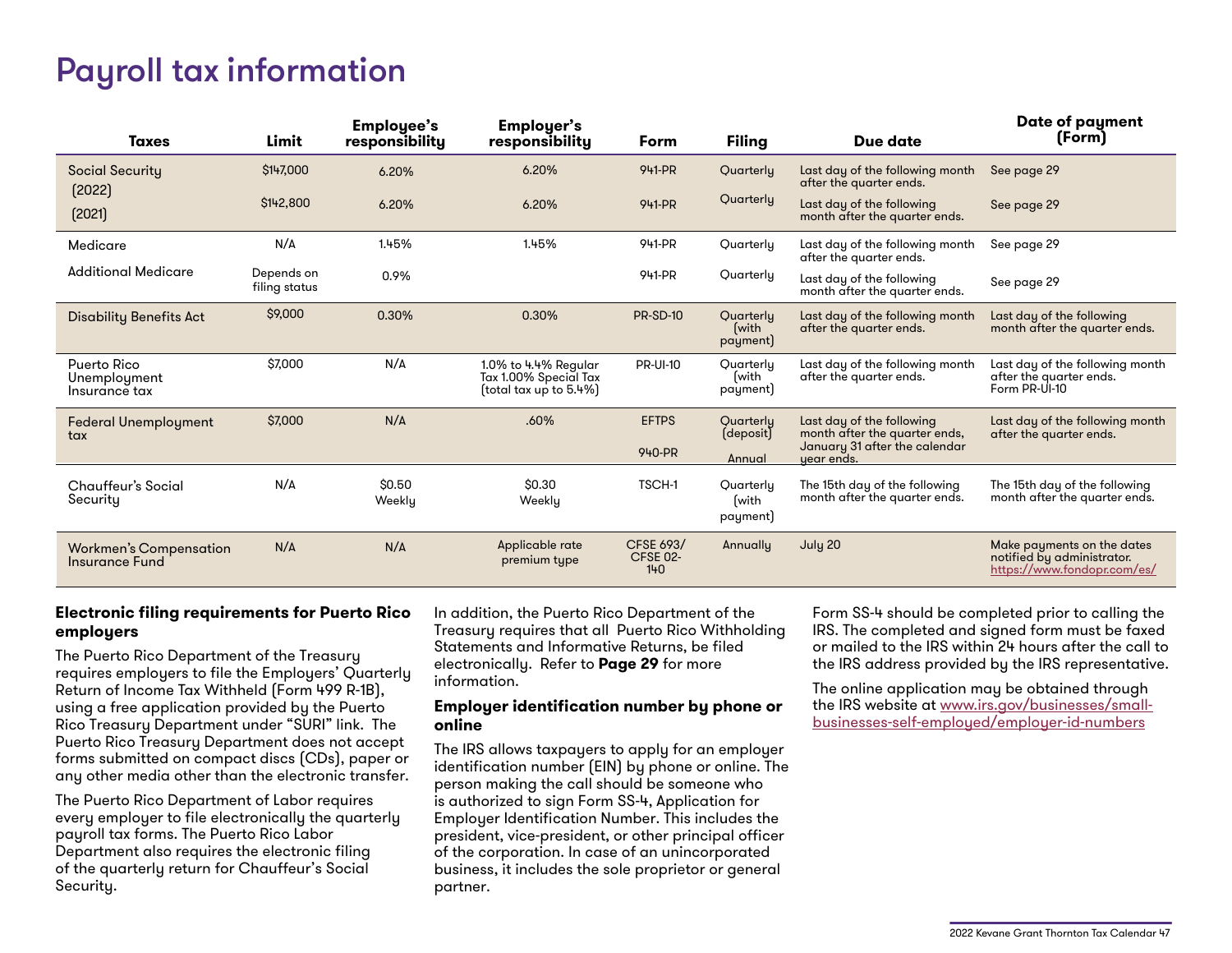### Tax returns and forms for the Sales and Use Tax<sup>(1)</sup>

| Type of return/form                                                                                                                                                                | Form<br>number | File by                                                                                                                                     | Due date                                                                                                                                                                                                                                                                                                                                                                                                   | <b>File through</b> | <b>Signature</b>                                   | <b>Notarized</b> | <b>Expires</b>    |
|------------------------------------------------------------------------------------------------------------------------------------------------------------------------------------|----------------|---------------------------------------------------------------------------------------------------------------------------------------------|------------------------------------------------------------------------------------------------------------------------------------------------------------------------------------------------------------------------------------------------------------------------------------------------------------------------------------------------------------------------------------------------------------|---------------------|----------------------------------------------------|------------------|-------------------|
| Sales and Use Tax and Tax on<br>Imports Monthly Return <sup>[2]</sup> :<br>- Basic SUT<br>- 4% special SUT<br>- Exempt sales<br>- Reduced on prepared foods<br>- Marketplace sales | AS 2915.1      | Merchant - Seller <sup>[3]</sup><br>or Rendering services<br>to other merchants<br>and designated<br>professional<br>$s$ ervices $(4)(5)$ . | 20th day of the month following<br>the month in which the<br>transaction occurred <sup>[2]</sup> .                                                                                                                                                                                                                                                                                                         | <b>SURI</b>         | Corporate<br>Officer or<br><b>Authorized Agent</b> | N/A              | N/A               |
| Declaration of Imports -<br>non-bonded importer                                                                                                                                    | AS 2970.1      | Merchant - Non<br>-bonded importer                                                                                                          | <b>Maritime - Declaration must</b><br>be filed and paid in order to<br>take possession of the imported<br>property.<br>Air Carrier - Declaration must be<br>filed and tax paid on or before the<br>20th day of the month following<br>the month of the import even<br>though the merchant already<br>has possession of the tangible<br>property.                                                           | <b>SURI</b>         | Corporate<br>Officer or<br><b>Authorized Agent</b> | N/A              | N/A               |
| Declaration of Imports -<br>bonded importer                                                                                                                                        | AS 2970.1      | Merchant - Bonded<br>Importer                                                                                                               | <b>Maritime - Declaration must be</b><br>filed. However, the payment of<br>the tax is deferred to the 20th<br>day of the month following the<br>month of introduction.<br><b>Air Carrier</b> - Declaration<br>must be filed and tax paid on<br>or before the 20th day of the<br>month following the month of the<br>import even though the merchant<br>already has possession of the<br>tangible property. | <b>SURI</b>         | Corporate<br>Officer or<br><b>Authorized Agent</b> | N/A              | N/A               |
| Application for Merchant's<br><b>Registration Certificate</b>                                                                                                                      | N/A            | All Merchants - Sellers<br>with nexus.                                                                                                      | 30 days before commencement<br>of operations.                                                                                                                                                                                                                                                                                                                                                              | SURI <sup>(6)</sup> | Merchant or<br>Authorized Agent                    | N/A              | 2 years           |
| <b>Provisional Merchant's</b><br><b>Registration Certificate</b>                                                                                                                   | N/A            | <b>Future merchants</b><br>that will not start<br>formal commercial<br>operations for a<br>period of not less<br>than 30 days.              | N/A                                                                                                                                                                                                                                                                                                                                                                                                        | SURI <sup>(6)</sup> | Merchant or<br><b>Authorized Agent</b>             | N/A              | Up to 6<br>months |

(1) Keep records and documents for all these returns and forms for a period of ten (10) years.

(2) Refer to **Page 50** for the new deposit requirements of the Sales and Use Tax.

(3) Also, merchants considered Marketplace Facilitators.

(4) Also, merchants that receive services from a merchant that is non-resident of Puerto Rico.

(5) Service providers who are considered non-withholding agents will not be required to collect tax or file monthly SUT returns.

(6) Merchants are still required to register in the Sales and Use tax Monitoring Program (previously known as IVU Loto).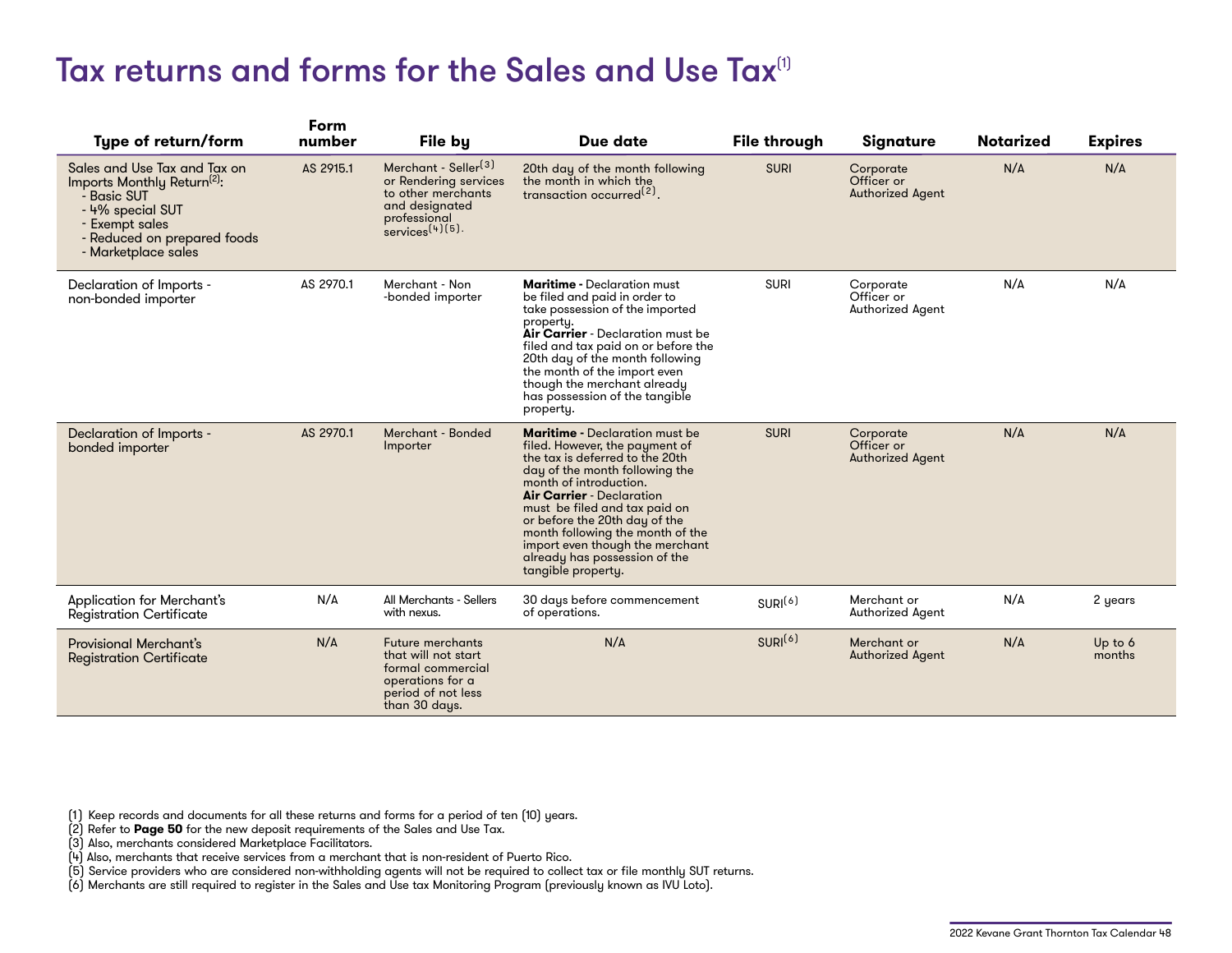### Tax returns and forms for the Sales and Use Tax $^{[1]}$   $_{\rm (cont'd)}$

| Type of return/form                                                                                                | Form<br>number | File by                                                                     | Due date                                             | <b>File through</b>                                                            | <b>Signature</b>                                   | <b>Notarized</b> | <b>Expires</b> |
|--------------------------------------------------------------------------------------------------------------------|----------------|-----------------------------------------------------------------------------|------------------------------------------------------|--------------------------------------------------------------------------------|----------------------------------------------------|------------------|----------------|
| <b>Certificate for Exempt Purchases</b><br>and services subject to the 4%<br>special SUT                           | AS 2916.1      | $N/A$ - seller or service<br>provider should keep<br>records for six years. | N/A                                                  | To be provided by<br>purchaser to seller<br>at the moment of<br>each purchase. | Purchaser                                          | N/A              | N/A            |
| Application for Exemption<br>Certificate for manufacturing<br>plants                                               | N/A            | Merchant                                                                    | N/A                                                  | <b>SURI</b>                                                                    | Corporate<br>Officer or<br><b>Authorized Agent</b> | N/A              | 3 years        |
| <b>Application for Reseller</b><br><b>Certificate and Municipal SUT</b><br>Exemption Certificate <sup>[6][7]</sup> | N/A            | Merchant                                                                    | <b>Effective for sales after August</b><br>15, 2013. | <b>SURI</b>                                                                    | Merchant or<br><b>Authorized Agent</b>             | N/A              | 1 year         |
| Application for Eligible Reseller<br>Certificate                                                                   | N/A            | Merchant                                                                    | Effective for sales after August<br>15, 2013.        | <b>SURI</b>                                                                    | Merchant or<br><b>Authorized Agent</b>             | Yes              | 1 year         |
| Certificate of Authorized<br><b>Business - Prepared Foods</b><br>Reduced Rate <sup>[8]</sup>                       | SC 2995        | Automatic if in<br>compliance by due<br>date or Merchant.                   | September 30.                                        | <b>SURI</b>                                                                    | Merchant or<br><b>Authorized Agent</b>             | N/A              | 1 year         |

#### **Deposit rules**

Act 46-2017 established the semi-monthly deposit of the sales tax (not for the use tax) that prior to its enactment was due on or before the 20th of the month following the month of the transaction subject to the tax. The requirement calls for the deposit of the sales tax twice a month during the month of the transaction:

- first installment due by the 15th day of each month, and
- second installment due by the last day of the month.

The use tax will continue to be due on or before the 20th of the month following the month of the transaction. According to Administrative Determination 17-07 (DA 17-07), these deposit rules only apply for now to the state portion of the tax. Therefore, the 1% municipal tax continues to be due on or before the 20th of the following month.

Merchant's with the obligation to remit semimonthly Sales and Use Tax Deposits:

- 1. large taxpayers or
- 2. those merchants with monthly sales tax deposits for the prior year in excess of \$2,000. DA 17-07 provides a simple method:
	- a. for those that sell items subject to the 10.5%, this means annual sales of more than \$228,600
	- b. merchants who sell items subject to the 4% will be subject to the new rules if their sales for the prior year exceeded \$600,000.

This determination must be done on an annual basis. Deposited sales and use tax is the sum of the tax paid upon importations and purchases for resale and the sales tax collected on sales by the merchant.

Large taxpayers are defined as a taxpayer that is one of the following:

- 1. a commercial bank or Trust Company
- 2. a private bank
- 3. a brokerage firm
- 4. an insurance company
- 5. a telecommunications business or
- 6. an entity with a volume of business of at least \$50,000,000 during the previous year.

<sup>(7)</sup> This certificate is required for resellers to claim a credit for the SUT paid on the purchase of taxable items for resale. Also, provides an exemption from the 1% municipal SUT on items acquired for resale.

<sup>(8)</sup> This certificate must be placed on a visible area, on the business front door. This certificate does not replace the Merchant's Registration Certificate.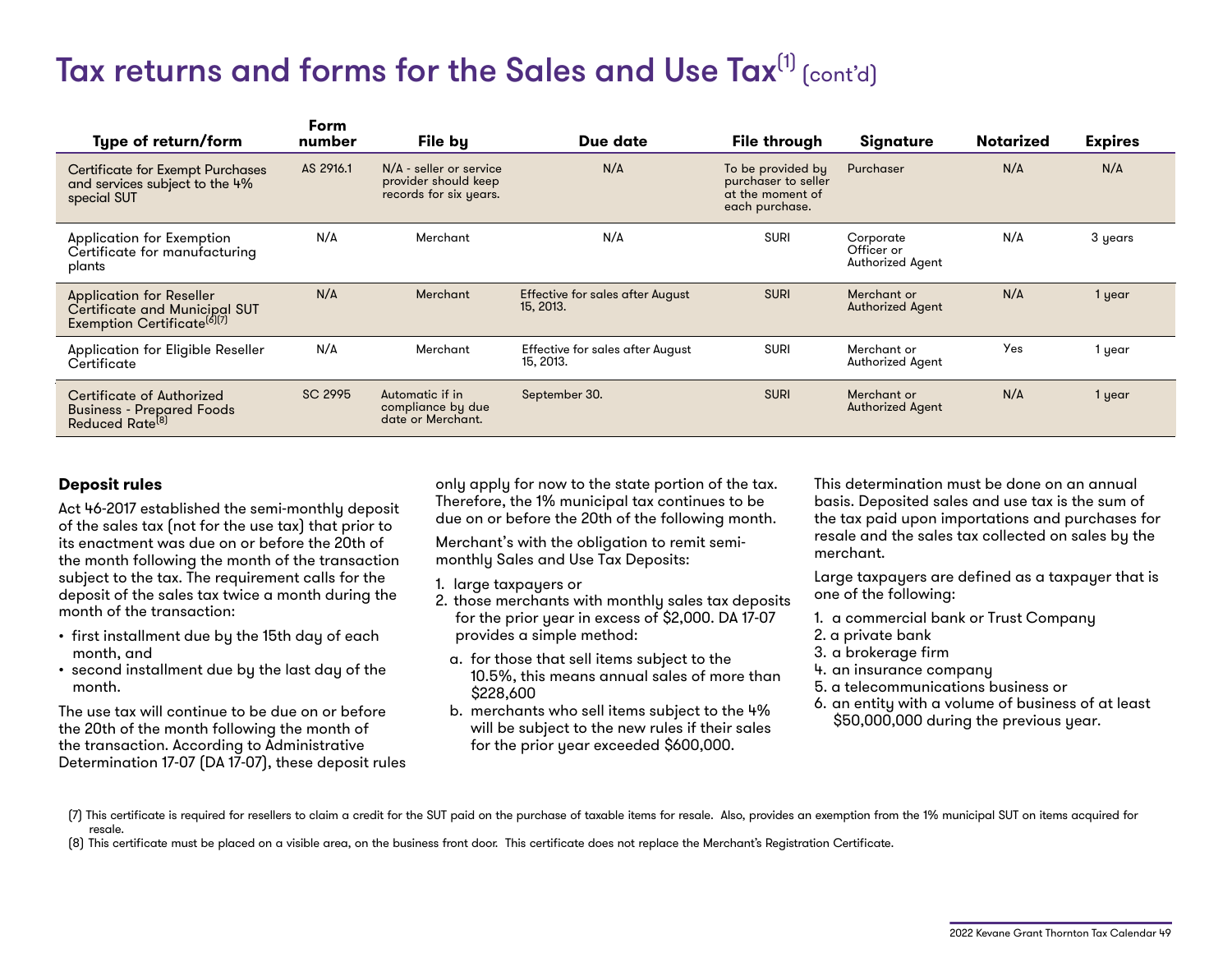### Tax returns and forms for the Sales and Use Tax $^{\text{\tiny{[1]}}}$   $_{\text{\tiny{[cont'd]}}}$

Special rules for merchants under payment agreements and voluntary collection agreements apply.

The semi-monthly deposits must be made through SURI. You will find the "Realizar un depósito para el período" or Make a deposit for the period under the "Alerta de Cuentas" or Accounts alert menu on your Sales and Use account.

#### **Reduced rate on prepared foods**

Act 257-2018 established a reduced SUT rate of 7% commencing on October 1, 2019, applicable to restaurants selling taxable items that are considered "prepared foods", "carbonated beverages", "confectionary products" and "candies". This reduced SUT rate does not apply to alcoholic beverages".

According to AD 19-03, merchants who meet all the following requirements will be eligible to obtain authorization to collect and remit the reduced SUT rate of 7%:

- 1. the Merchant Registration Certificate must show at least one of the following NAICS Code: 72231, 72232, 72233, 72241 or 72251;
- 2. must be in compliance with the filing of all SUT returns;
- 3. must not have any tax debts; and
- 4. must maintain a fiscal terminal in each point of sales even if the annual volume of business does not exceed \$125,000.

#### **Taxpayers on the Construction Industry**

Act 40 of April 16, 2020 amended Section 4041.01 of the Puerto Rico Internal Revenue Code to establish that effective for taxable events taking place after June 30, 2020, merchants engaged in the construction industry may use the cash basis method of accounting for Sales and Use Tax purposes on commercial, industrial or residential building projects.

The Puerto Rico Treasury determined that any merchant whose Merchant Registration Certificate includes one or more of the North American Industry Classification System ("NAICS") codes indicated in Administrative Determination 20-19, will be considered a merchant dedicated to the construction industry in construction projects and will be allowed to choose the cash basis method of accounting when remitting the SUT as of July 1, 2020.

As an additional requirement, at least eighty (80) percent of the gross income derived during the three (3) taxable years prior to the date of election of change in method, constitutes income related to an eligible NAICS code. The change must be made through the Unified System of Internal Revenue ("SURI" by its Spanish acronym) after June 30, 2020 but before the monthly SUT filing corresponding to the month for which the change will be effective. A ruling from the PRTD will not be required to complete the change.

#### **Marketplace Facilitators and Marketplace Sellers in Puerto Rico**

Act 40-2020 introduced two new categories of merchants to the SUT parlance

1. **Marketplace Facilitator** – is defined as any person that facilitates the sale of tangible personal property, specific digital products, or taxable services through a market in a way that can include a store, counter, catalog, internet site, etc. Effective January 1, 2021, a Marketplace Facilitator is required to collect the SUT on all transactions made in its market, independently of whether the sale is a direct sale of the Marketplace Facilitator or is a sale made by another person (Marketplace Seller) through such Market Facilitator. Therefore, the Marketplace Facilitator will be considered a withholding agent for SUT purposes.

2. **Marketplace Seller** – is a seller that makes retail sales through any physical or electronic market, operated or controlled by a Marketplace Facilitator. A Marketplace Seller can be a registered merchant in Puerto Rico or a person that is not registered as a merchant in Puerto Rico.

Section 4020.08 of the Puerto Rico Internal Revenue Code of 2011 provides that any transaction that constitutes a mail order sale will be subject to the collection of SUT. For this purpose, the thresholds established by the Puerto Rico Treasury Department in its latest SUT Regulation (#9237) are a volume of business over \$100,000 or if it carries out at least 200 transactions.

Marketplace Sellers who are merchants duly registered in SURI, will not be required to collect the SUT on the sales of tangible personal property that are made through Marketplace Facilitators. However, to be exempted from the collection of the tax, the Marketplace Seller must obtain the SUT Collection Waiver.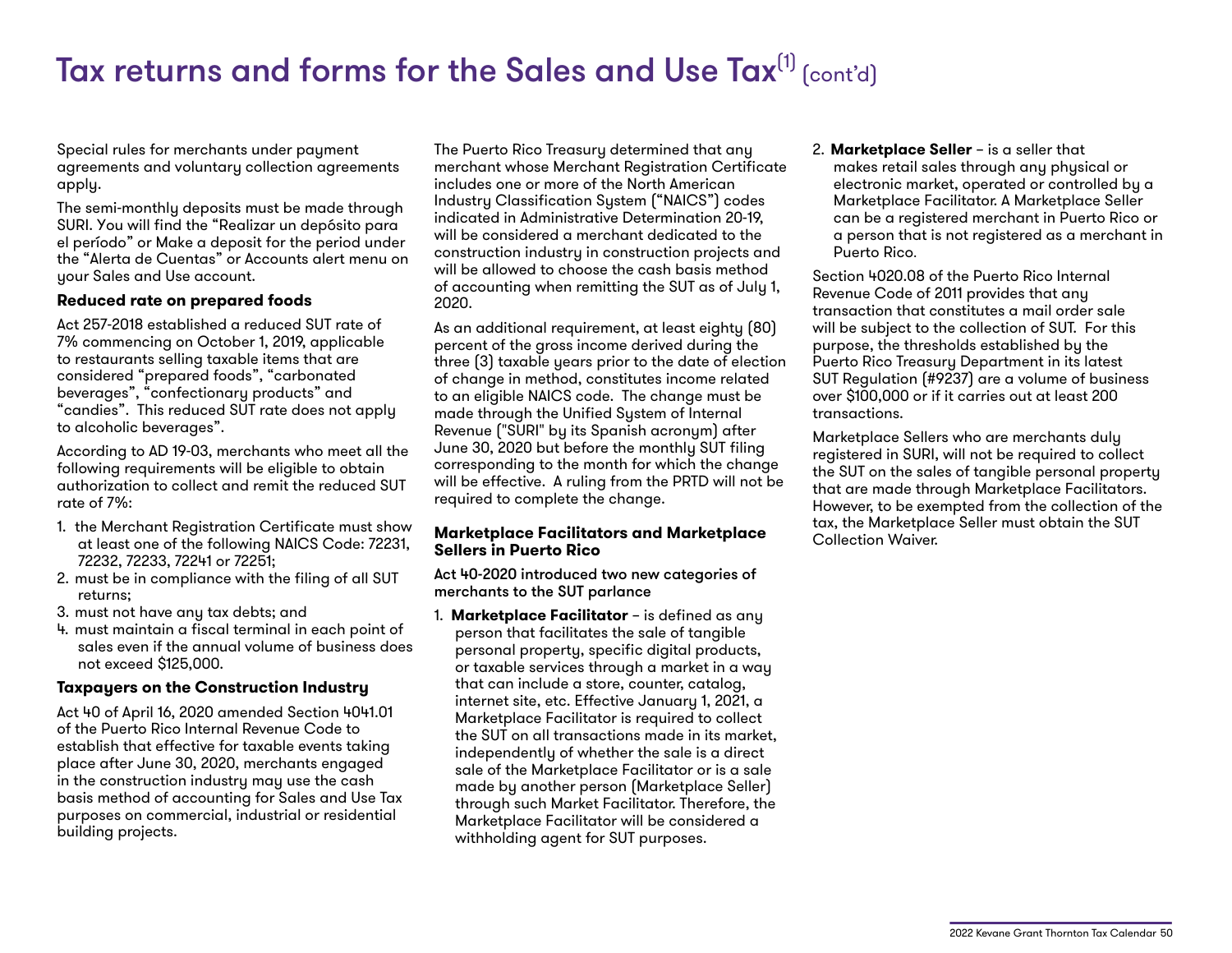### Individuals tax returns instructions for filing<sup>(1)</sup>

| <b>Type of return</b>                                                                        | Due date                                                                                                          | <b>File with</b>                                                                                           | Signature                               | <b>Payment method</b>                                                                                                                                                  | <b>Special instructions</b>                                                                                                                                                                               |
|----------------------------------------------------------------------------------------------|-------------------------------------------------------------------------------------------------------------------|------------------------------------------------------------------------------------------------------------|-----------------------------------------|------------------------------------------------------------------------------------------------------------------------------------------------------------------------|-----------------------------------------------------------------------------------------------------------------------------------------------------------------------------------------------------------|
| Puerto Rico Individual Income<br><b>Tax Return</b><br><b>Form 482.0</b>                      | April 18, 2022                                                                                                    | Electronically using any program<br>or application certified by the<br>Department or through SURI.         | Taxpayer                                | Electronic debit if you use a<br>program or application certified<br>by the Department.                                                                                | A 6-month extension may be<br>requested electronically through SURI.<br>https://suri.hacienda.pr.gov                                                                                                      |
|                                                                                              |                                                                                                                   |                                                                                                            |                                         | Electronic payment through<br>SURI.                                                                                                                                    |                                                                                                                                                                                                           |
| Puerto Rico Individual<br><b>Estimated Tax Payment</b><br>Voucher<br><b>Form 480.E-1</b>     | April 18,2022<br>June 15, 2022<br>Sept. 15, 2022<br>Jan. 17, 2023                                                 | Electronically through SURI<br>https://suri.hacienda.pr.gov                                                | N/A                                     | Electronically using electronic<br>check/ACH, credit card or<br>electronically through SURI.                                                                           |                                                                                                                                                                                                           |
| U.S. Individual Income Tax<br>Return<br>Form 1040 and                                        | April 18, 2022 <sup>(2)</sup>                                                                                     | No payment/overpayment:<br>Department of the Treasury<br>Internal Revenue Service<br>Austin, TX 73301-0215 | Taxpayer                                | Check to U.S. Treasury (write<br>SSN, form and year on the face<br>of the check) or electronically<br>through EFTPS.                                                   | A 6-month automatic extension may be<br>requested by filing Form 4868.                                                                                                                                    |
| Self-employment Tax Return<br>Form 1040-PR/Form 1040-SS                                      |                                                                                                                   | <b>Payment:</b><br>Internal Revenue Service<br>PO Box 1303<br>Charlotte, NC 28201-1303                     |                                         |                                                                                                                                                                        | To be filed if net earnins from self-<br>employment are \$400 or more.                                                                                                                                    |
| U.S. Individual Estimated Tax<br>Vouchers<br><b>Form 1040-ES</b>                             | April 18,2022<br>June 15, 2022<br>Sept. 15, 2022<br>Jan. 17, 2023                                                 | Internal Revenue Service<br>PO Box 1303<br>Charlotte, NC 28201-1303                                        | N/A                                     | Check to U.S. Treasury<br>(write SSN, form and year on<br>the face of the check).                                                                                      | Remember to check specific rules<br>on estimated tax payments to avoid<br>underpayment penalties.                                                                                                         |
| <b>Volume of Business</b><br><b>Declaration</b><br>[Patente Municipal] -<br><b>OCAM PA01</b> | April 25, 2022<br>$5%$ disc.                                                                                      | Municipality where business is<br>conducted.                                                               | Taxpayer and<br>request<br>notarization | Check to Director of Finance<br>or Municipality of (municipality)<br>(write SSN, form and fiscal year<br>on the face of the check).                                    | Payments are due on July 15, current<br>year, and January 15 of next year; 5%<br>discount, if paid in full by April 22. A<br>6-month extension may be requested by<br>taxpayer and requires notarization. |
| Puerto Rico Personal<br>Property Tax Return<br>Form AS-29                                    | May 16, 2022<br>$5%$ disc.                                                                                        | Electronically through<br>https://emueble.crimpr.net                                                       | Taxpayer                                | Electronically through<br>"E-mueble portal", using<br>electronic check, credit/debit<br>card (Banco Popular) or by<br>wire transfer/ACH credit.                        | A 3-month automatic extension may<br>be requested by filing Form AS-30,<br>electronically through<br>https://emueble.crimpr.net.                                                                          |
| <b>Personal Property</b><br><b>Estimated Tax</b>                                             | Aug. 15, 2022<br>Nov. 15, 2022<br>Feb. 15, 2023<br>May 15, 2023                                                   | Electronically through<br>https://emueble.crimpr.net                                                       | N/A                                     | Electronic payment through<br>CRIM website using an electronic<br>check, credit or debit card. The<br>only debit card accepted by the<br>agency is from Banco Popular. | N/A                                                                                                                                                                                                       |
| <b>Exempt Annual Report for</b><br>Individuals                                               | 15th day of the<br>eleventh month<br>after year-end<br>November 15<br>(calendar year<br>taxpayers. <sup>[3]</sup> | Electronically through<br>https://ogpe.pr.gov/                                                             | Taxpayer                                | Electronic means using an<br>electronic check, credit or debit<br>card.                                                                                                | N/A                                                                                                                                                                                                       |

(1) Keep records and documents for all these returns and forms for a period of ten (10) years.

(2) If you are a US citizen or resident alien living and working (or on military duty) outside the United States and Puerto Rico, the due date will be June 15.

(3) For individuals with decrees stating a different due date, the applicable due date will be the date stated on the decree.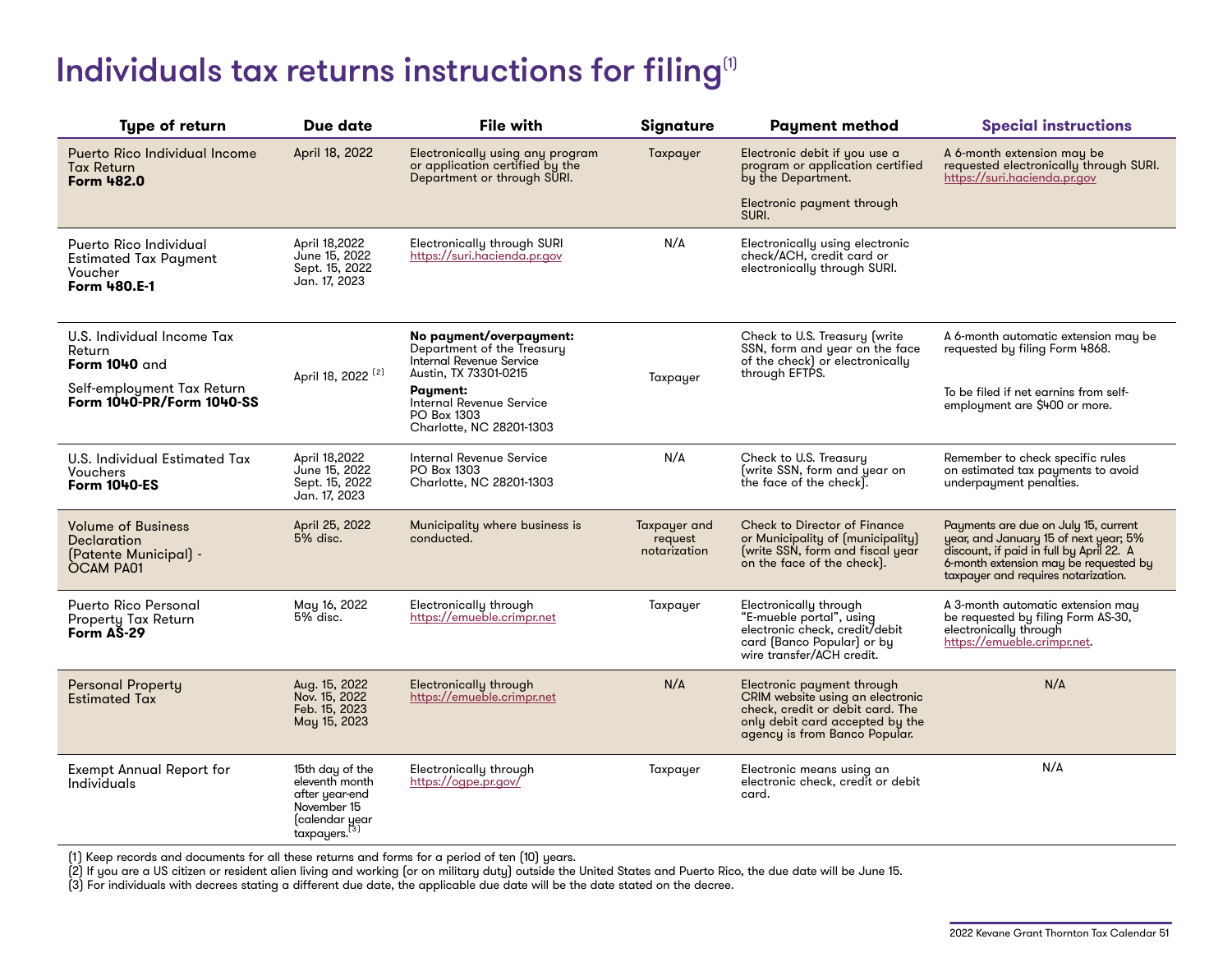### Corporations tax returns instructions for filing<sup>(1)</sup>

| Type of return                                                                                                                                          | Due date                                                                                                          | <b>File with</b>                                                                                   | <b>Signature</b>                                                                                                   | Payment method <sup>(1)</sup>                                                                                                                       | <b>Special instructions</b>                                                                                                                                                                               |
|---------------------------------------------------------------------------------------------------------------------------------------------------------|-------------------------------------------------------------------------------------------------------------------|----------------------------------------------------------------------------------------------------|--------------------------------------------------------------------------------------------------------------------|-----------------------------------------------------------------------------------------------------------------------------------------------------|-----------------------------------------------------------------------------------------------------------------------------------------------------------------------------------------------------------|
| <b>Puerto Rico Corporation</b><br>Income Tax Return<br>Form 480.20                                                                                      | 15th day of<br>the 4th month<br>following closing<br>of tax year                                                  | Electronically using any program<br>or application certified by the<br>Department or through SURI. | President, Vice<br>President, Treasurer,<br>Assistant Treasurer,<br>Principal Officer or<br><b>Finance Officer</b> | <b>Electronically through SURI</b><br>https://suri.hacienda.pr.gov                                                                                  | A 6-month automatic extension may<br>be requested electronically through<br>SURI https://suri.hacienda.pr.gov.                                                                                            |
| <b>Puerto Rico Corporate</b><br>and Partnership taxed as<br><b>Corporations Estimated Tax</b><br>Payment Voucher<br>Form 480.E.1 (For calendar<br>year) | April 18,2022<br>June 15, 2022<br>Sept. 15, 2022<br>Dec. 15, 2022                                                 | Electronically through SURI<br>https://suri.hacienda.pr.gov                                        | N/A                                                                                                                | Electronically through SURI.                                                                                                                        | Due date depends on Company's tax<br>year (15th day of the 4th, 6th, 9th<br>and 12th month).                                                                                                              |
| U.S. Corporation Income Tax<br>Return<br><b>Form 1120</b>                                                                                               | 15th day of the<br>4th month<br>following closing<br>of tax year <sup>(2)</sup>                                   | Internal Revenue Service Center<br>PO Box 409101<br>Ogden, UT 84409                                | President, Vice President<br>Treasurer, Assistant<br>Treasurer, Chief Acctg.<br>Officer or an Authorized<br>Agent  | Electronically through<br>EFTPS.                                                                                                                    | A 6-month automatic extension may<br>be requested by filing Form 7004<br>for calendar years and 7 months for<br>fiscal year ending June 30. All others<br>6-month automatic extension.                    |
| Puerto Rico Corporate Annual<br>Report /LLC Annual Fee                                                                                                  | April 18, 2022                                                                                                    | Electronically through<br>www.estado.pr.gov                                                        | President or Vice<br>President and Treasurer<br>or Assistant Treasurer or<br>an Authorized Agent                   | Credit or debit card.                                                                                                                               | For annual report only: if volume<br>exceeds \$3 millions, audited balance<br>sheet is required. 60-day and 60-day<br>additional extensions are available on<br>the Department of State website.          |
| <b>Volume of Business Declaration</b><br>[Patente Municipal] -<br><b>OCAM PA01</b>                                                                      | April 25, 2022,<br>5% discount                                                                                    | Municipality where business is<br>conducted.                                                       | An Authorized Agent                                                                                                | Check to Director of<br>Finance or Municipality of<br>(municipality)(write EIN,<br>form and fiscal year on the<br>face of the check).               | Payments are due on July 15 current<br>year and January 15 of next year;<br>5% discount if paid in full by April<br>22. A 6-month extension may be<br>requested by taxpayer and requires<br>notarization. |
| Puerto Rico Personal Property<br>Tax Return<br>Form AS-29                                                                                               | May 16, 2022,<br>5% discount                                                                                      | Electronically through<br>https://emueble.crimpr.net                                               | An Authorized Agent                                                                                                | Electronically through<br>"E-mueble portal", using<br>electronic check, credit/<br>debit card (Banco Popular)<br>or by wire transfer/ACH<br>credit. | A 3-month automatic extension may<br>be requested by filing Form AS-30,<br>electronically through<br>https://emueble.crimpr.net.                                                                          |
| <b>Personal Property Estimated</b><br>Tax                                                                                                               | Aug. 15, 2022<br>Nov. 15, 2022<br>Feb. 15, 2023<br>May 15, 2023                                                   | Electronically through<br>https://emueble.crimpr.net                                               | N/A                                                                                                                | Electronic payment through<br>CRIM website using an<br>electronic check, credit/<br>debit card (Banco Popular).                                     | N/A                                                                                                                                                                                                       |
| <b>Exempt Annual Report</b>                                                                                                                             | 15th day of the<br>eleventh month<br>after year-end<br>November 15<br>(calendar year<br>taxpayers. <sup>[3]</sup> | Electronically through<br>https://ogpe.pr.gov/                                                     | An Authorized Agent                                                                                                | Electronic means using<br>electronic check, credit or<br>debit card.                                                                                | N/A                                                                                                                                                                                                       |

(1) Keep records and documents for all these returns and forms for a period of ten (10) years.

(2) Corporations with fiscal year ending on June 30, must file by the 15th of the third month.

(3) For entities with decrees stating a different due date, the applicable due date will be the date stated on the decree.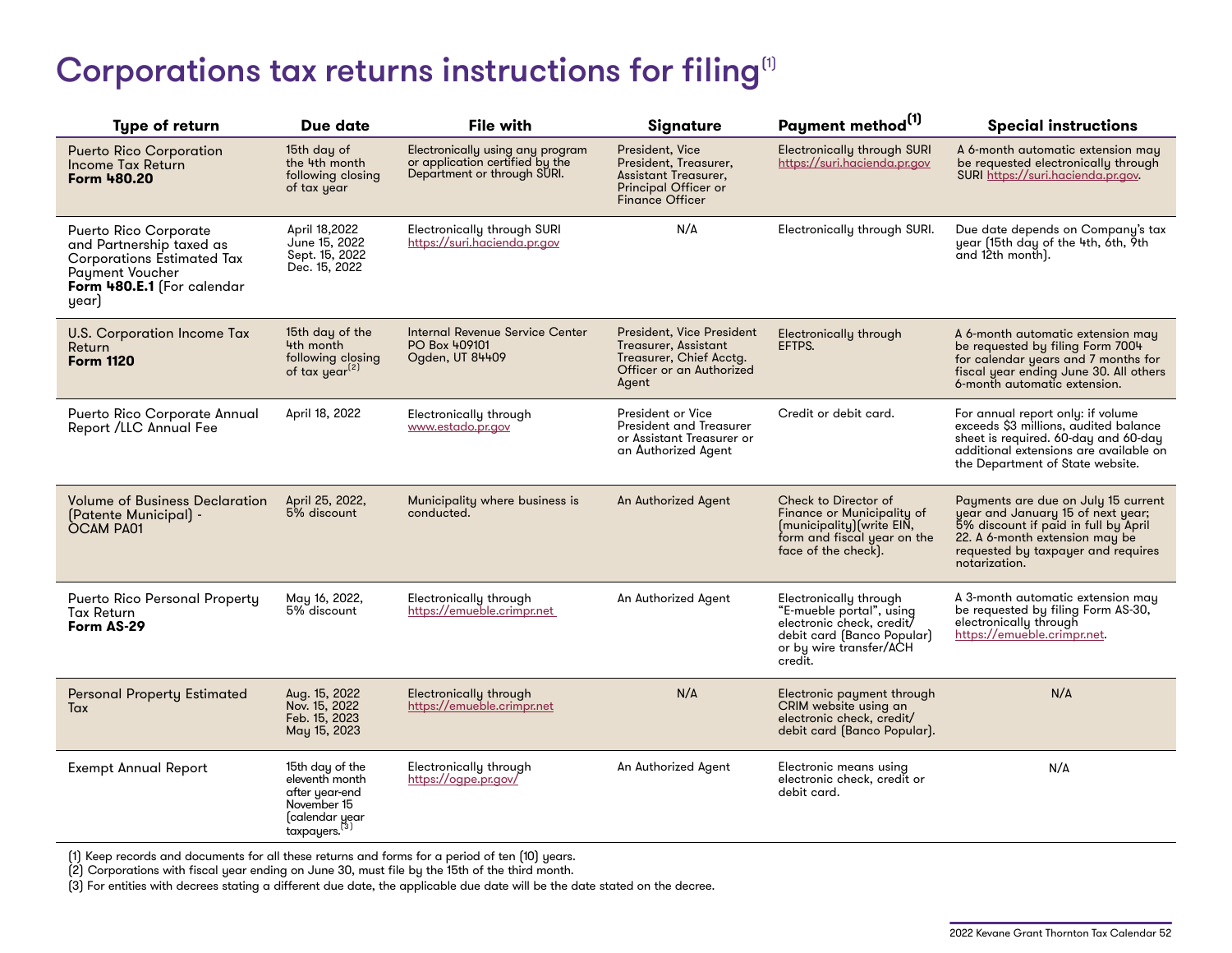### Pass-through entities tax returns instructions for filing<sup>(1)</sup>

| <b>Type of return</b>                                                                                                                                                   | Due date                                                                                                        | <b>File with</b>                                                       | <b>Signature</b>                                                           | Payment method (1)                                                                                                                                                           | <b>Special instructions</b>                                                                                                                                                                                |
|-------------------------------------------------------------------------------------------------------------------------------------------------------------------------|-----------------------------------------------------------------------------------------------------------------|------------------------------------------------------------------------|----------------------------------------------------------------------------|------------------------------------------------------------------------------------------------------------------------------------------------------------------------------|------------------------------------------------------------------------------------------------------------------------------------------------------------------------------------------------------------|
| Puerto Rico Informative Income Tax<br>Return - Pass Through Entity<br>Form 480.20 (EC)                                                                                  | 15th day of the<br>3rd month following<br>closing of tax year.                                                  | Electronically through SURI.                                           | <b>Managing Partner,</b><br><b>Managing Member or</b><br>Principal Officer | N/A                                                                                                                                                                          | A 6-month automatic extension may be<br>requested electronically through SURI<br>https://suri.hacienda.pr.gov.                                                                                             |
| Puerto Rico Informative Return<br>Pass-Through Entitu<br>Form $480.6$ (EC)                                                                                              | 15th day of the<br>3rd month following<br>closing of tax year.                                                  | Electronically through<br>SURI.<br>https://suri.hacienda.pr.gov        | N/A                                                                        | N/A                                                                                                                                                                          | A 6-month automatic extension will<br>apply upon filing the Form 480.20(EC)<br>extension request.                                                                                                          |
| <b>Payment Vouchers of Tax Withheld</b><br>on Distributable Share of Partners<br>or Shareholders of Pass Through<br><b>Entities</b><br>Form 480.9EC (For calendar year) | April 18, 2022<br>June 15, 2022<br>Sept. 15, 2022<br>Dec. 15, 2022                                              | <b>Electronically through</b><br>SURI.<br>https://suri.hacienda.pr.gov | N/A                                                                        | N/A                                                                                                                                                                          | Due date depends on pass-through<br>entity's year end (15th day of 4th, 6th,<br>9th and 12th month).                                                                                                       |
| US Partnership Income Tax Return<br><b>Form 1065</b>                                                                                                                    | 15th day of the<br>3rd month following<br>closing of tax year.                                                  | Internal Revenue Service<br>Center<br>PO Box 409101<br>Ogden, UT 84409 | Partner or LLC Member                                                      | N/A                                                                                                                                                                          | A 6-month automatic extension may be<br>requested by filing Form 7004.                                                                                                                                     |
| Puerto Rico Corporate Annual<br><b>Report/LLC Annual Fee</b>                                                                                                            | April 18, 2022                                                                                                  | Electronically through<br>www.estado.pr.gov                            | Partner or LLC Member                                                      | Credit or debit card.                                                                                                                                                        | For annual report only: if volume<br>exceeds \$3 millions, audited balance<br>sheet is required. 60-day and 60-day<br>additional extensions are available on<br>the Department of State website.           |
| <b>Volume of Business Declaration</b><br>(Patente Municipal) - OCAM PA01                                                                                                | April 25, 2022 5%<br>discount.                                                                                  | Municipality where business An Authorized Agent<br>is conducted.       |                                                                            | Check to Director of<br>Finance or Municipality of<br>(municipality) (write EIN,<br>form and fiscal year on the<br>face of the check).                                       | If payments are due on July 15, current<br>year and January 15 of next year; 5%<br>discount if paid in full by April 22. A<br>6-month extension may be requested<br>by taxpayer and requires notarization. |
| <b>Puerto Rico Personal Property Tax</b><br>Return<br>Form AS-29                                                                                                        | May 16, 2022 5%<br>discount.                                                                                    | <b>Electronically through</b><br>https://emueble.crimpr.net            | An Authorized Agent                                                        | Electronically through<br>"E-mueble portal", using<br>electronic check, credit/<br>debit card (Banco Popular)<br>or by wire transfer/ACH<br>credit.                          | A 3-month automatic extension may<br>be requested by filing Form AS-30,<br>electronically through<br>https://emueble.crimpr.net.                                                                           |
| Personal Property Estimated Tax                                                                                                                                         | Aug. 18, 2022<br>Nov. 15, 2022<br>Feb 15, 2023<br>May 15, 2023                                                  | Electronically through<br>https://emueble.crimpr.net                   | N/A                                                                        | Electronic payment through<br>CRIM website using an<br>electronic check, credit or<br>debit card. The only debit<br>card accepted by the<br>agency is from Banco<br>Popular. | N/A                                                                                                                                                                                                        |
| <b>Exempt Annual Report</b>                                                                                                                                             | 15th day of the<br>eleventh month after<br>year-end November<br>15 (calendar year<br>taxpayers). <sup>(2)</sup> | Electronically through<br>https://ogpe.pr.gov/                         | An Authorized Agent                                                        | \$300 payable by electronic<br>means using electronic<br>check, credit card or debit<br>card.                                                                                | N/A                                                                                                                                                                                                        |

(1) Keep records and documents for all these returns and forms for a period of ten (10) years.

(2) For entities with decrees stating a different due date, the applicable due date will be the date stated on the decree.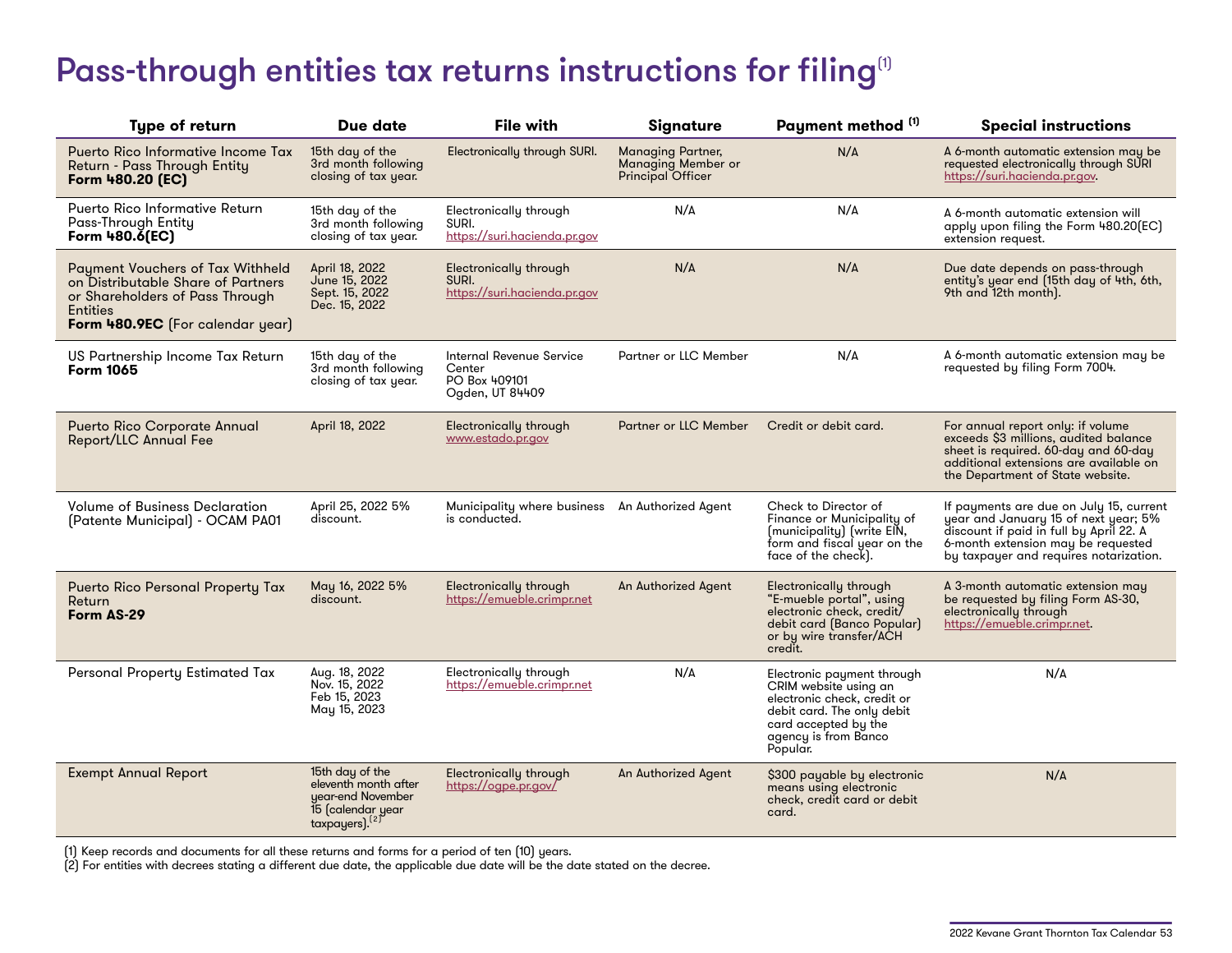### Withholding tax at source on payments for services rendered

#### **General rule:**

The Government of Puerto Rico and every person that in the conduct of a trade or business or for the production of income in Puerto Rico, makes payments to another person for services rendered in Puerto Rico, must deduct and withhold 10%. The service provider may elect the Optional Tax and require a withholding of 6% to 20% instead.

#### **Exclusions:**

- the first \$500 paid during a calendar year to the person who rendered the service.
- payments made to hospitals, clinics, clinical laboratories, homes for terminally ill patients, homes for elderly, and institutions for disabled persons.
- payments made to organizations exempt under Section 1101.01.
- payments made to direct salespersons for the sale of consumer products.
- payments made to contractors or subcontractors for the construction work (excluding services for architecture, engineering, design, consulting and other professional services of similar nature. Also, does not include plumbers, electricians, maintenance, labor and security).
- payments for services rendered by nonresident individuals or foreign corporations or partnerships not engaged in trade or business in Puerto Rico subject to other withholding provisions under Section 1062.08 and 1062.11.
- payments of salaries subject to withholding, under Section 1062.01.
- payments to individuals, corporations and partnerships during the first three years of their commencement of a service activity.
- payments made to the government of Puerto Rico, its agencies, instrumentalities, public corporations and political subdivisions.
- payments for services to a bona fide farmer who complies with the requirements for the deduction provided in Section 1033.12 of the Code or in any other provision of an equivalent special law.
- payments made directly, or through agents, representatives, or intermediaries, to an eligible carrier.
- payments made by an eligible carrier to nonprofit entities, for the purpose of carrying out accounting, registration, reporting and collection of air or maritime transportation tickets sales, and other related services on behalf of or for the benefit of such eligible carrier.
- payments for ecclesiastic services rendered by priests or other ministers who are duly authorized or ordained, including rabbis.
- payments for services rendered outside of Puerto Rico.
- payments made by a partnership, special partnership or corporation of individuals that provides services subject to this withholding to an individual, who is a partner or shareholder for services rendered to such entity.
- payments made by a person engaged in trade or business activity or for the production of income in Puerto Rico to another person engaged in a trade or business activity or for the production of income in Puerto Rico and that forms part of a controlled group of corporations or a group of related entities, as defined by sections 1010.04 and 1010.05 of the Code.
- continuing education services described in paragraph (11) of subsection (II) of section 4010.01.

#### **Services excluded by definition**

Even though these service providers are excluded from the withholding, the Department reiterates that the person providing the services must submit to the withholding agent an affidavit to such effect.

The affidavit will also apply to the following payments:

• payments excluded from the term "services" under the provisions of Section 1062.03 (a) of the Code: insurance premiums; leasing or sale of tangible or real property; printing; the sale of newspapers, magazines and other publications (including advertisements); and the hiring of radio and television time.

- payments for services rendered to a Driver of Transport Company.
- payments for services rendered not subject to withholding as established by the Department through administrative determination, circular letter or general newsletter.

#### **Return and payment of tax withheld:**

Every payor that is required to withhold the tax must pay the tax on or before the 15th day of the following month during which the tax was deducted and withheld through SURI. Refer to the months' due dates for more information.

**Form 480.6SP-1 -** File Quarterly - The last day of the following month after the quarter ends.

**Forms 480.5, 480.6SP, 480.6SP.2** - File annually on February 28 of the following year.

#### **Waivers:**

Corporations and pass through entities may obtain a reduced withholding tax of 6% if is in good standing with the Puerto Rico Treasury Department (waiver). A "Partial Relief of Withholding Certificate" must be obtained and remitted to each payer to benefit from the reduced tax withholding. Also, the Secretary of the Treasury may issue a total waiver to corporations and regular partnerships that are in the first year of operations (in Puerto Rico or elsewhere), reflect net operating losses on their income tax return or are required to provide audited financial statements with their returns; or if the volume of business is \$1 million or more and the entity chooses to submit financial statements accompanied by an auditor's report.

Individuals are not eligible for the partial reliefwithholding certificate. Therefore, all payments for services made to individuals are subject to a 10% withholding unless the Optional Tax Method is elected.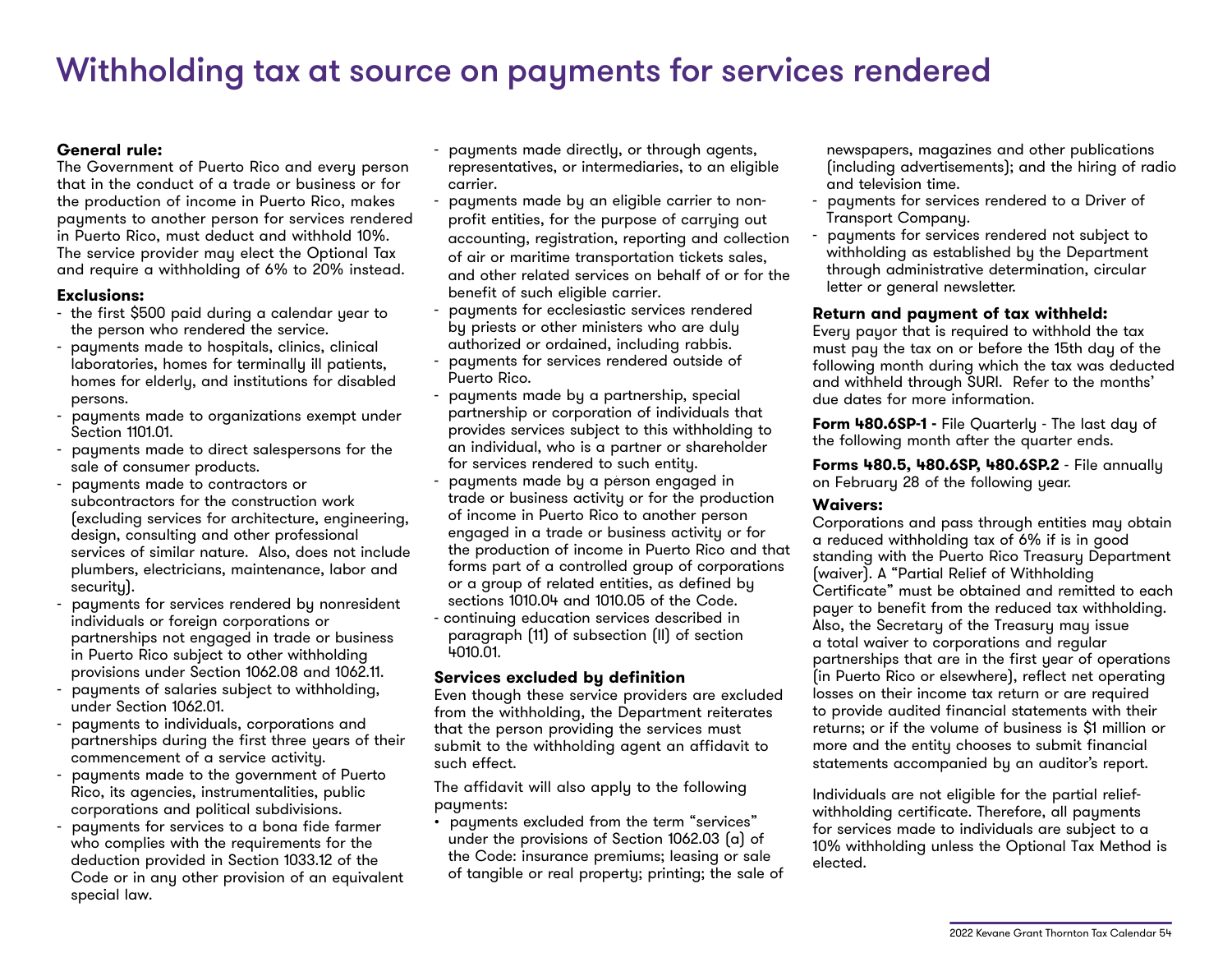### Our services at a glance

Distinctive client service is what differentiates us from the others. It defines how we help our clients succeed and lead - today and tomorrow. Kevane Grant Thornton's comprehensive services listed below provide you with personalized attention, valuable advice and recommendations. Experience the difference!

## **Audit**

- financial statement audits
- other attestation services
- financial statement compilations and reviews
- regulatory compliance and reporting • IFRS reporting
- agreed upon procedures
- mortgage servicing compliance
- employee benefits plan audits.

# 7ο

- **Tax**
- PR and US tax returns for individuals, estates and trusts
- PR and US tax returns for corporations and partnerships
- tax consulting and planning in the corporate and individual business areas, including all incentives available for entities and individuals
- transfer pricing studies
- tax feasibility analysis
- assistance with indirect taxes, including sales and use tax, property, municipal taxes, and others
- governmental tax and incentives agencies
- special tax compliance evaluation
- personal, estate and succession planning
- global mobility services (expatriates).



- technical accounting consultations
- assistance with the implementation of complex accounting principles, including model development
- preparation of financial statements in compliance with US GAAP, GASB Accounting Principles, SEC, and other regulatory requirements
- IFRS to US GAAP conversions
- service organization reports
- internal audit department quality review
- internal audit department risk assessment and audit plan development assistance
- governance, risk, and compliance
- internal control readiness in compliance with SOX Act and the COSO framework
- business consulting
- model validation services
- business process management/ reengineering with robotic process automation, machine learning
- financial management
- operations management
- strategy
- valuations
- mergers and acquisitions advisory and due diligence
- restructuring and turnaround
- business interruption claim preparation
- forensic and investigative services
- dispute resolution and advisory
- technology solutions.



### **Advisory Outsourcing**

- support in the start-up of a business
- registration with corresponding agencies
- processing or reviewing of accounting records and periodic financial analysis
- payroll processing, payroll deposits and payroll tax returns preparation
- informative returns preparation
- supervision of accounting departments and review of compliance with laws and regulations
- preparation of financial statements (monthly, quarterly or annual)
- full outsourcing services, including payment to employees and suppliers, billing, bank reconciliations
- personnel training
- recruiting of financial professionals.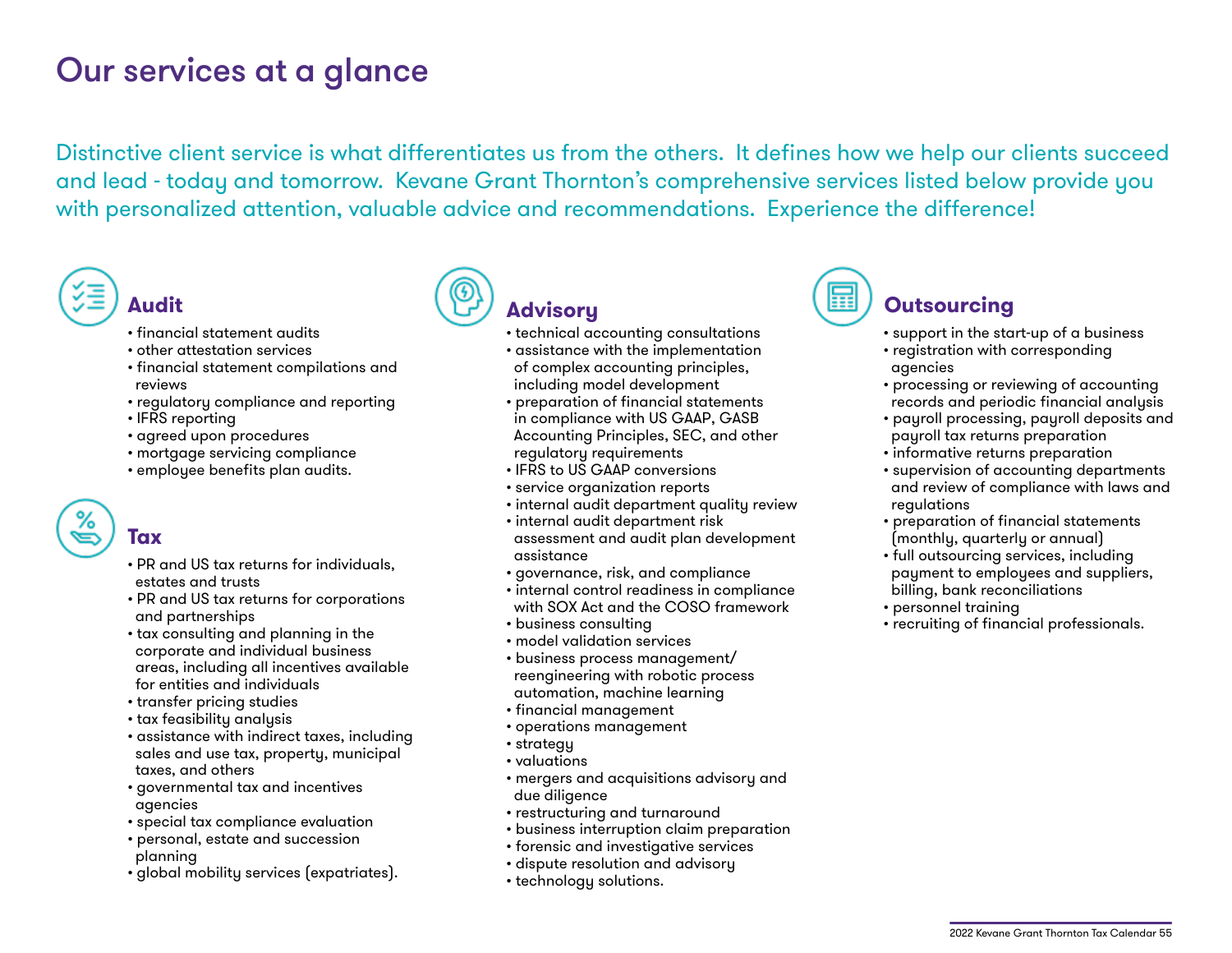### Our services at a glance

Available tools that will help you stay abreast of issues that affect the way you do business today in Puerto Rico

#### **Kevane Grant Thornton Mailbag Website <b>Tax Calendar Tax Calendar**



The Kevane Grant Thornton Mailbag is our monthly publication that offers you up-to-date information concerning audit, tax, advisory, outsourcing and other matters that might have an impact on the way you conduct your business in Puerto Rico. You can subscribe by writing us at kgt@pr.gt.com



Visit our website **grantthornton.pr** to learn about our publications, newspaper articles, press releases and international reports from Grant Thornton.



The information contained in this Tax Calendar will help you comply with Puerto Rico and US tax filings requirements, plus provide you with general information in relation to the operation of your business in Puerto Rico.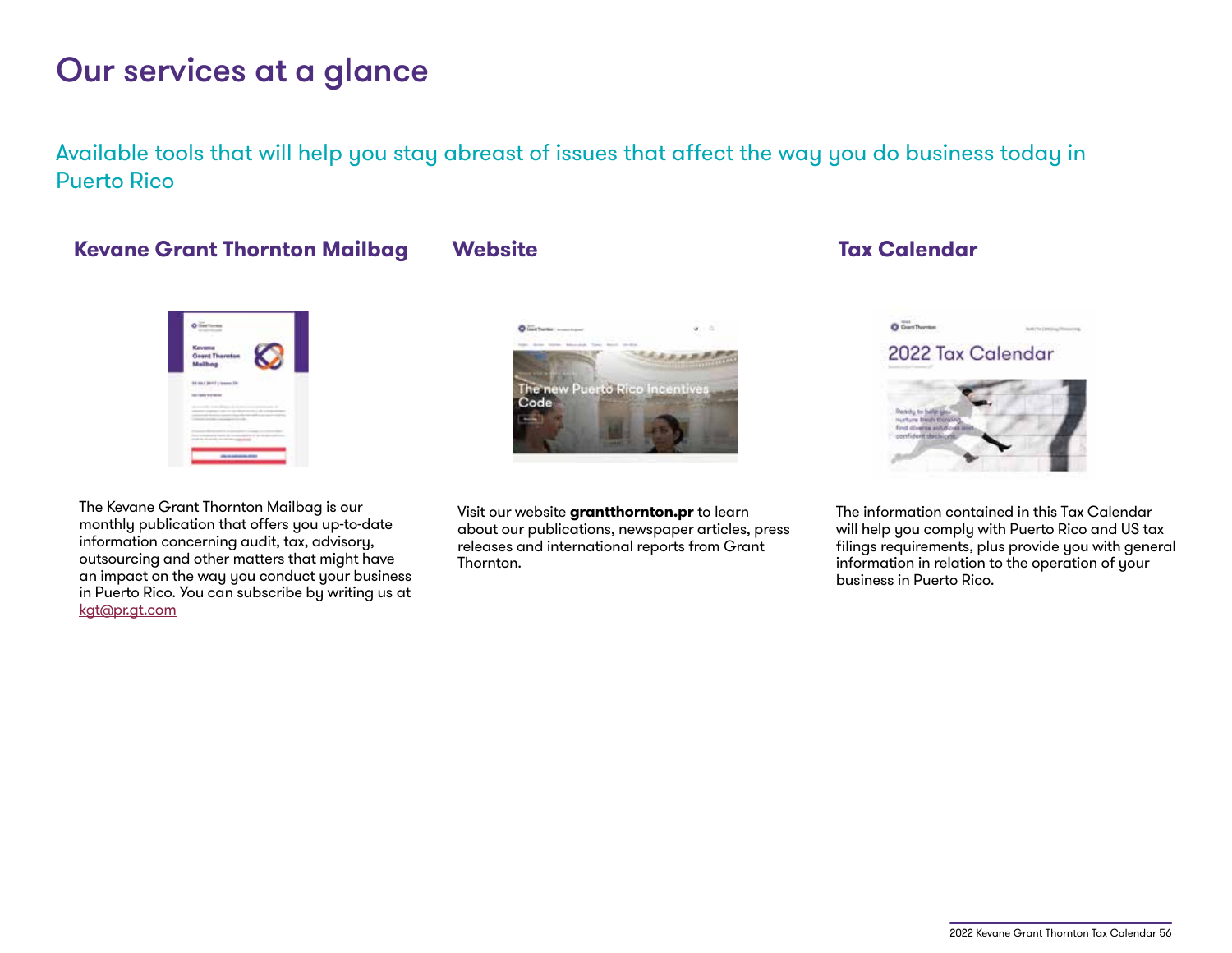### Disclaimer

This Tax Calendar and its content do not constitute advice. Clients should not act solely on the basis of the material contained in this publication. It is intended for information purposes only and shoud not be regarded as specific advise. In addition, advice from proper consultant should be obtained prior to taking action on any issue discussed in this document.

All the information contained in this Tax Calendar is as of December 21, 2021.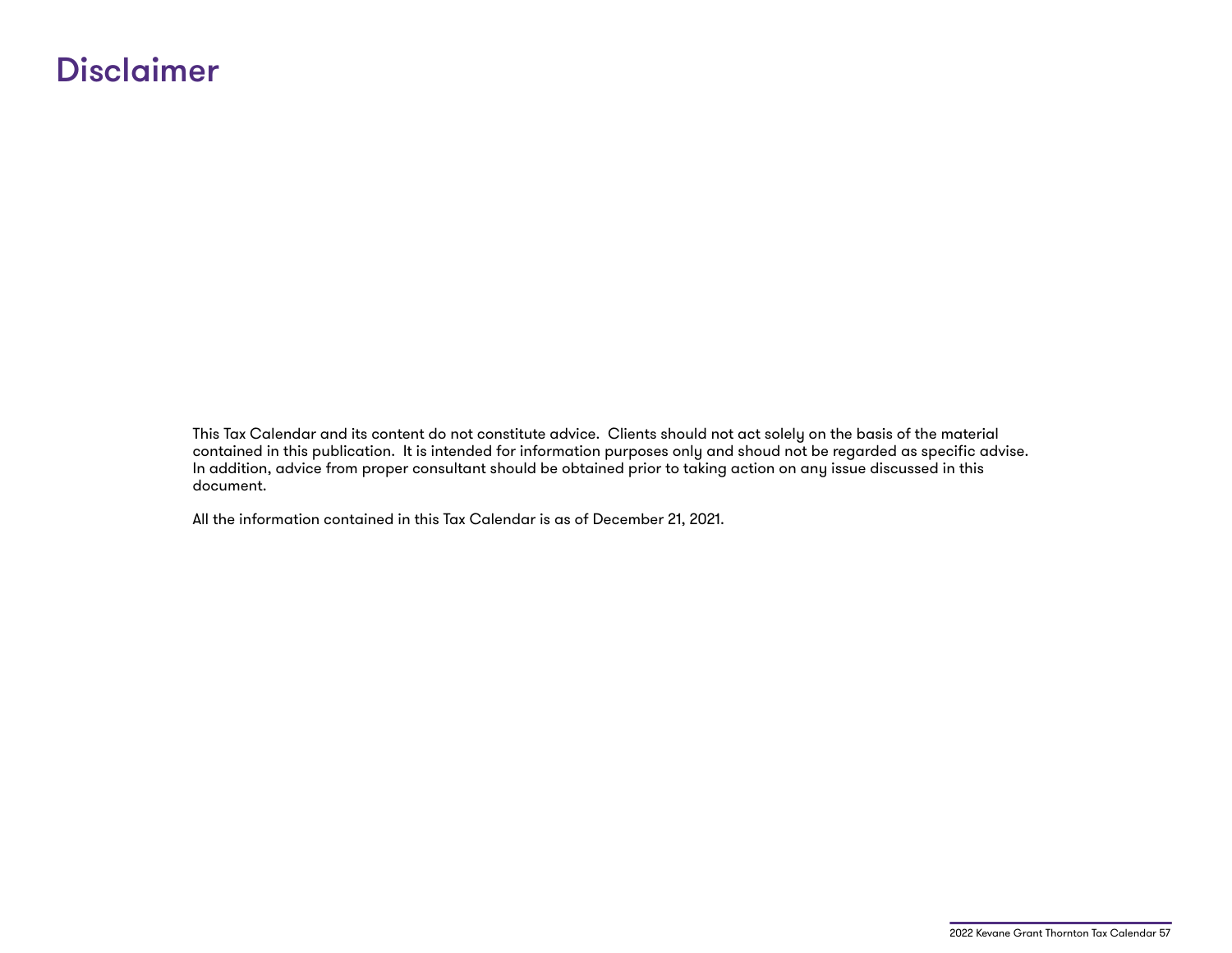### 2022 Holidays and observances

| New Year's Day                                     | Saturday, January 1   |
|----------------------------------------------------|-----------------------|
| Three Kings' Day                                   | Thursday, January 6   |
| Martin Luther King, Jr.                            | Monday, January 17    |
| St. Valentine's Day                                | Monday, February 14   |
| Presidents' Day                                    | Monday, February 21   |
| Ash Wednesday                                      | Wednesday, March 2    |
| Daylight savings time begins                       | Sunday, March 13      |
| St. Patrick's Day                                  | Thursday, March 17    |
| Emancipation Day (PR)                              | Tuesday, March 22     |
| Palm Sunday                                        | Sunday, April 10      |
| Good Friday                                        | Friday, April 15      |
| Easter Sunday                                      | Sunday, April 17      |
| Administrative Professional Day                    | Wednesday, April 27   |
| Mother's Day                                       | Sunday, May 8         |
| Memorial Day                                       | Monday, May 30        |
| Father's Day                                       | Sunday, June 19       |
| Independence Day                                   | Monday, July 4        |
| Constitution of the Commonwealth<br>of Puerto Rico | Monday, July 25       |
| Labor Day                                          | Monday, September 5   |
| Columbus' Day (PR and Federal)                     | Monday, October 10    |
| Daylight time saving ends                          | Sunday, November 6    |
| Veterans' Day                                      | Friday, November 11   |
| Discovery of Puerto Rico                           | Saturday, November 19 |
| Thanksgiving Day                                   | Thursday, November 24 |
| Christmas Day                                      | Sunday, December 25   |

### Contact us

**Luis Carlos Marcano,**  CPA, CIA, CMA, CHAE, CGMA Managing Partner

**Aida Ramírez**, CPA Partner | Audit

**Jorge E. Cañellas,** CPA Partner | Audit

**Angiee Chico**, CPA, CIA, CGMA Partner | Audit

**Carlos Dolagaray**, CPA Partner | Audit and Advisory

**Eduardo Herencia**, CPA Partner | Audit and Advisory

**Isabel Hernández**, CPA Partner | Tax and IBC Director

**Roberto Luciano**, CPA, CIA, CICA, CGMA Partner | Audit and Advisory

**Francisco Luis**, CPA, Esq. Partner | Tax

**Lina Morales**, CPA Partner | Head of Tax

**Johanna Pérez**, CPA CFE, CAMS, CGMA Partner | Head of Audit

**María de los Angeles Rivera**, CPA Partner | Tax

**Marta E. Rodríguez**, CPA, CVA, CGMA Partner | Head of Advisory

**Julio Villegas**, CPA Partner | Audit and Head of Outsourcing

### **Offices**

**Kevane Grant Thornton** 33 Bolivia Street Suite 400 San Juan, Puerto Rico 00917-2013

Varey Building 36 Cristina Street Ponce, Puerto Rico 00733-8665

**T** + 1 787 754 1915 **F** + 1 787 751 1284

**W** grantthornton.pr

**Office hours** Monday to Friday from 8:30 am to 5:30 pm

For inquiries and comments you can write us to: **kgt@pr.gt.com**